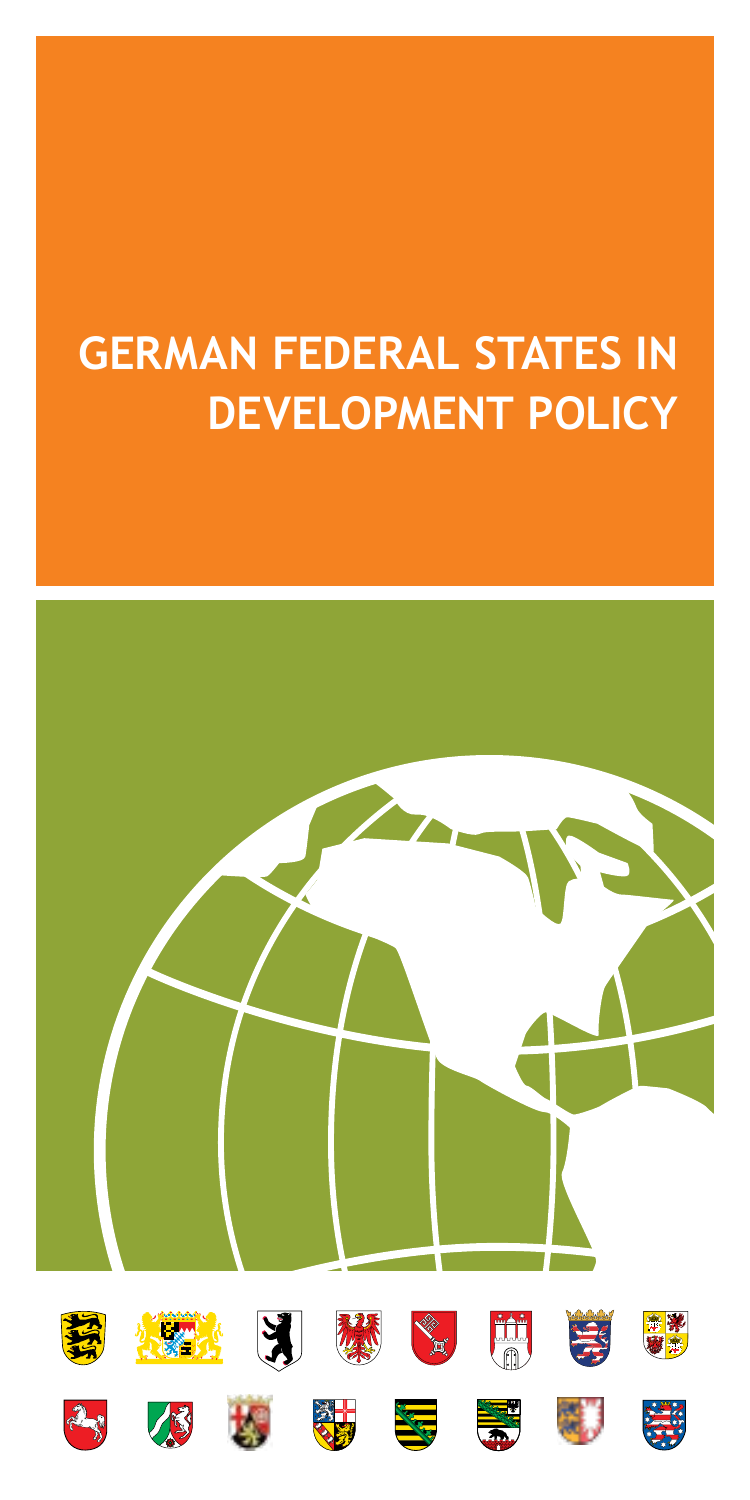#### **PUBLISHER**

WUS-Information Centre Educational Mandate North-South Goebenstraße 35 65195 Wiesbaden Tel. +49 611 9446170 Fax +49 611 446489 infostelle@wusgermany.de www.wusgermany.de www.informationsstelle-nord-sued.de

#### **in Cooperation with**

Federal and Federal-States Committee on Development Cooperation

(Bund-Länder-Ausschuss Entwicklungszusammenarbeit )

#### **editorial team**

Dr. Kambiz Ghawami Carlos dos Santos

Translated from the German by the following MA students at the School of Translation, Linguistics and Cultural Studies of the University of Mainz, Germersheim:

Swenja Bauer, Sina Brauch, Miriam Eckers, Ruthild Gärtner, Bianca Gerards, Christine Gubo, Anna Maria Kwiatkowska, Theresa Lupek, Jan Maintz, Susanne Mollen, Lara Nettekoven, Dorothee Schmitt, Viktorija Tapai, Anne Weber, Lars Zankl

Later translations with www.DeepL.com/Translator (free version)

#### **design**

ansicht kommunikationsagentur, www.ansicht.com

#### **webpage - german federal states in development policy**

More information on the development policy of the German Federal States can be found on:

www.entwicklungspolitik-deutsche-laender.de (partially in English)

#### **ISBN**

978-3-922845-42-3 März 2022

### **Resolution of the Minister Presidents Conference of June 10, 2021**

The Heads of Government of the Federal States adopt the following resolution:

The Heads of Government of the Länder, in continuation of their previous decisions on development cooperation, reaffirm that the Länder will continue to make their contribution to addressing development challenges in the context of the United Nations Sustainable Development Goals (SDGs) until 2030.

They agree to proceed with the development cooperation of the federal states on the basis of the position paper "Contribution of the German Federal States to Sustainable Global Development" and to strengthen cooperation with the federal government.

#### Annex

#### **CONTRIBUTION OF THE GERMAN STATES TO SUSTAINABLE GLOBAL DEVELOPMENT**

#### I. Tasks of the German States

In times of a changing world order and global challenges, it is necessary for the federal states, too, to clearly define their position in order to provide future generations with a just future worth living. All political levels as well as society are called upon to implement the 2030 Agenda in their areas of responsibility.

The countries are convinced that the obstacles to sustainable development in many parts of the world can be overcome in a joint effort. These are, in particular:

The Corona pandemic threatens the health of the world's population. It exacerbates existing health risks in the global South and endangers the economic as well as the social basis of vulnerable population groups in particular.

Protectionism, trade conflicts and disadvantageous trade conditions for countries of the Global South endanger their economic and social development and thus, in the long term, our livelihoods.

Social inequalities, including gender inequalities, are increasing.

Climate change, overexploitation of natural resources and progressive loss of biodiversity threaten natural livelihoods.

Continued population growth in some regions of the world poses a major challenge, also in terms of job creation and opportunities for participation.

These developments also lead to violent conflicts, human rights violations, humanitarian emergencies and refugee movements within states and across borders. The greatest possible joint efforts of all social actors worldwide are needed to overcome the global challenges.

The countries therefore reaffirm their will to make effective contributions to the implementation of the 2030 Agenda through their multifaceted development policy engagement, within the scope of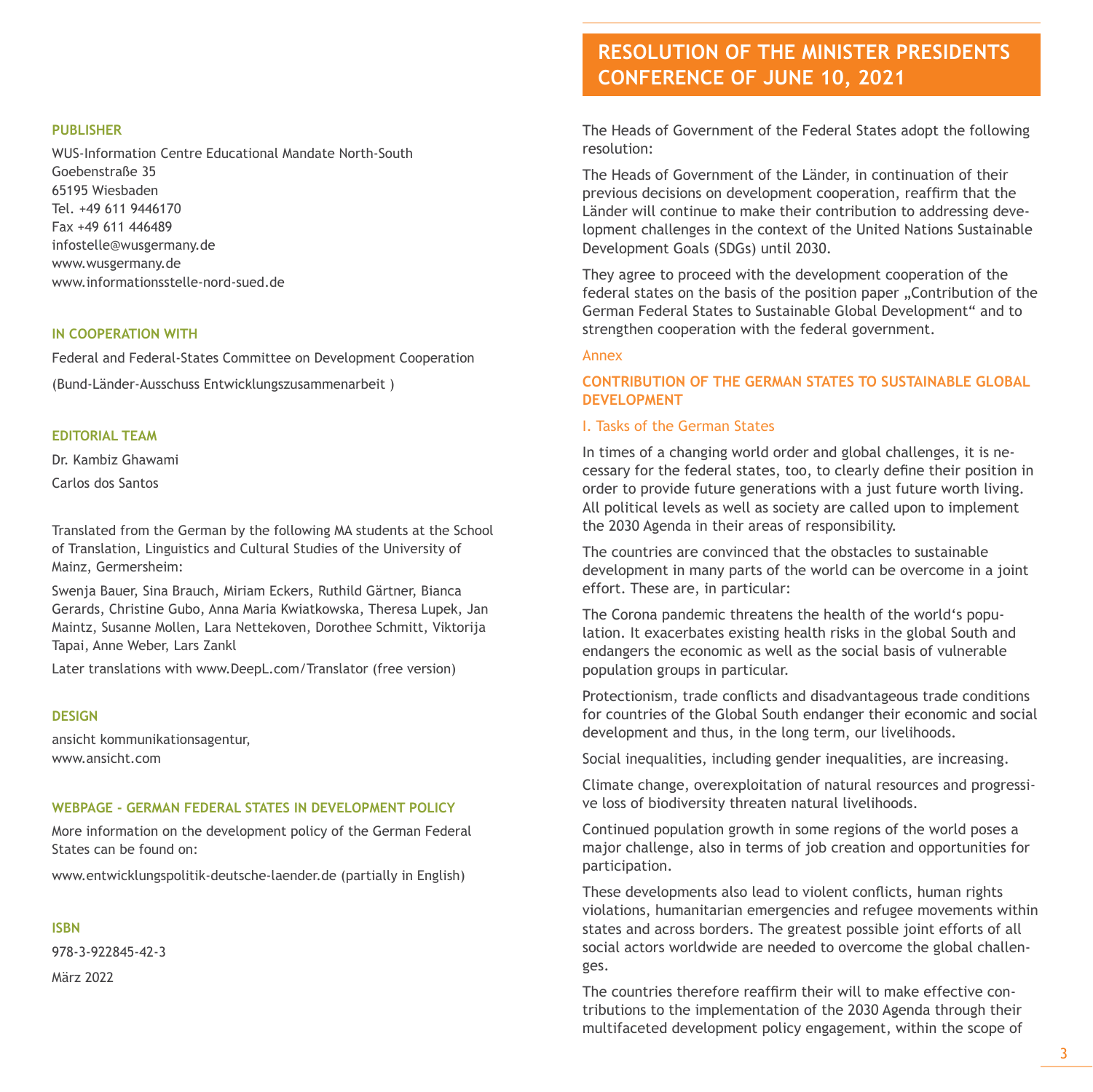their competencies and political options.

The countries have specific experience and competencies to make a sustainable development policy contribution to more resilient societies in the global South. It is therefore important to adopt partnership-based approaches that allow countries to generate sufficient sustainable revenues of their own, independently of financial contributions.

#### II. Core competencies and fields of action for the development-policy commitment of the federal states

Against this background, the countries concentrate on the following core competencies and fields of action in accordance with their respective development policy preferences and their personnel and budgetary capacities.

1. Climate Protection, Adaptation to Climate Change and Protection of Natural Resources

The countries are committed to climate protection in accordance with the Paris Climate Agreement.

Energy efficiency, the use of renewable energy, and sustainable land management measures are key development policy issues that can help limit climate change and adapt to climate change impacts. Through technology and knowledge transfer as well as research cooperation, countries can also promote sustainable energy supply, the careful use of resources and environmental protection and nature conservation in the countries of the global South.

#### 2 Global Health Policy

The Corona pandemic has clearly demonstrated the vulnerability of humanity. For people in the global South in particular, Corona is another health threat, in addition to the often-neglected tropical diseases and health hazards from lack of food and water.

The international cooperation and the very rapid successes in vaccine development, which have impressively demonstrated the capabilities of pharmaceutical science and industry, are encouraging. The goal must be equitable distribution of vaccines worldwide.

The countries reaffirm the "One Health Approach" supported by the G20 heads of state and government under the German presidency as a suitable way, for example, to combat zoonoses and prevent antibiotic resistance. They welcome the German government's capacitybuilding efforts and express the countries' willingness to cooperate.

At the same time, the countries see that, in line with the SDGs, increasing resilience, providing basic health services, and immunization are the most important for improving the health situation of people in the countries of the global South.

3 Sustainable Economic Development

Globalization needs to be embedded in close and fair economic de-

velopment. This requires a strengthening of multilateral cooperation. Very central in this context are sustainability and the protection of human and labor rights at all stages of global value chains.

Despite the expected transformation costs, a transformation toward a sustainable economy offers considerable economic opportunities for both the German countries and the countries of the global South.

This includes coordinating foreign trade promotion and development cooperation as well as efforts to align economic promotion more closely with global sustainability criteria. In this way, small and medium-sized enterprises in particular can be persuaded to become involved in the global South.

Digitization can offer great potential for the labor market and also the employment market in the global South if workers are appropriately qualified. The private sector is an important partner for development policy when it comes to using digital technologies in a way that takes account of sustainability goals and creates new jobs.

At the same time, the countries of the Global South must also be supported in preparing for the fundamental upheavals for employment in the course of digital transformation processes.

4. Fair Trade and Sustainable Procurement

The countries support the diverse activities of civil society, business and municipal initiatives to promote fair trade. In the context of public procurement policy, the federal states are committed to taking social, ecological and human rights criteria into account, regularly exchange information on this and will base their own procurement practices on this.

#### 5. Scientific and Technological Cooperation

The countries see international cooperation between universities and partners in the countries of the global South as an important instrument of development policy. To this end, the universities not only provide study and research places for international students, researchers and teachers, but also promote their international exchange. The countries support the establishment and expansion of scientific structures in their partner countries and regions. Cooperation with the countries of the global South should also serve to mutually strengthen promising and sustainable innovations.

6. Democracy, Rule of Law and Good Governance

A strong civil society, democratic structures, good governance and an established rule of law at all levels are indispensable for sustainable development. Independent, regional and local self-government can offer a contribution to supporting the rule of law. The countries support the efforts for good governance in the partner countries and regions with their experience. In this context, the legal and practical equality of all social groups must be promoted.

Because of their position in the German federal system, the states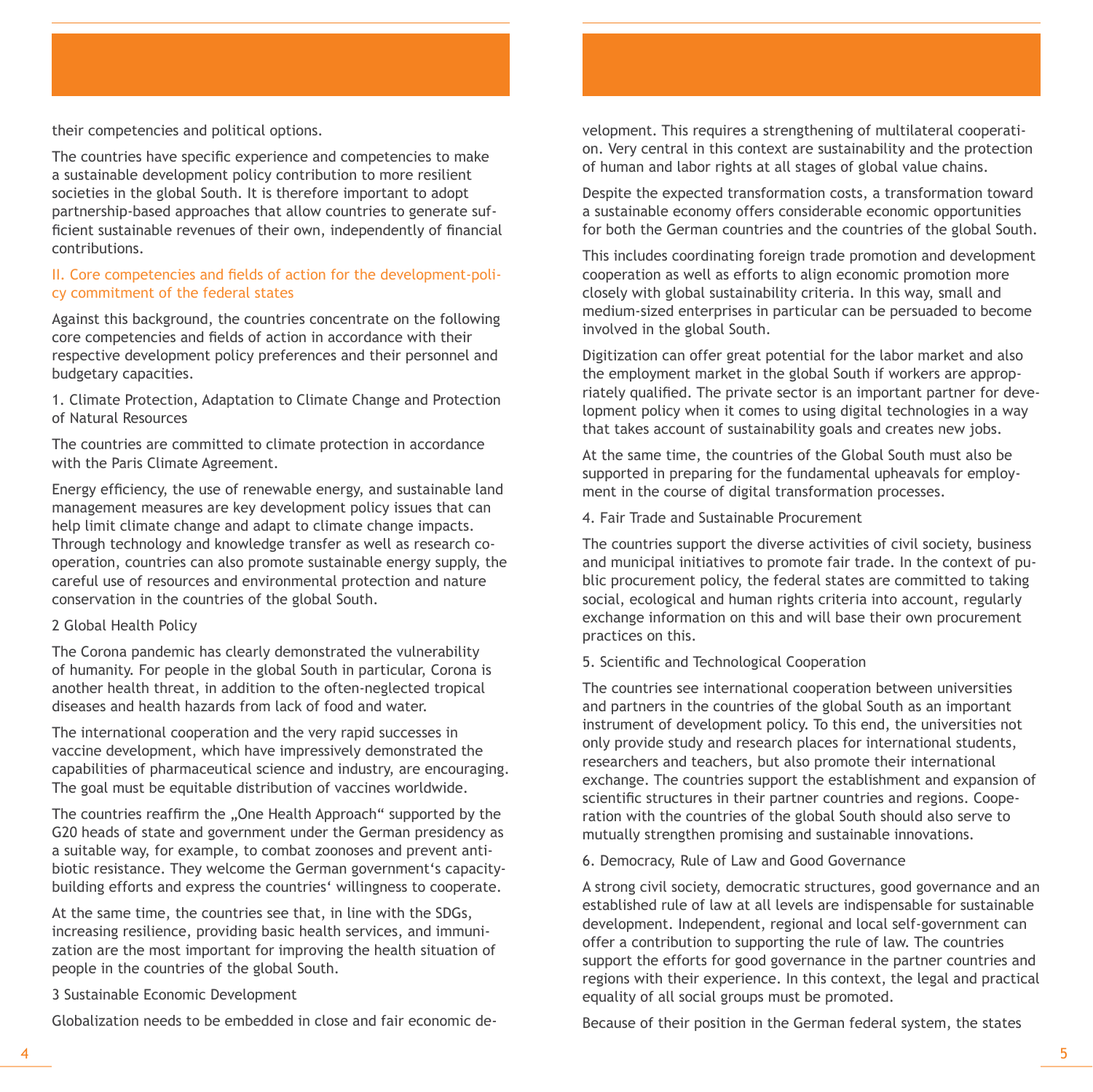have special expertise in supporting their partners in establishing local and regional administrative structures and in making an active contribution to capacity building. Many countries of the global South face considerable challenges in local services of general interest. The know-how of the federal states and municipalities can help them learn from each other and develop sustainable solutions. The federal states will encourage the local authorities here to participate and support them in this together with the federal government.

It is particularly important for the countries of the global South to set up their national budgets sustainably and independently of external financial support. This also includes effective taxation. The states in particular can offer valuable support with their expertise in this area.

#### 7. Art and Culture

Intercultural exchange promotes peaceful and democratic development and contributes to international conflict prevention. Intercultural dialogue and the consideration of art and culture are an important concern of development cooperation. The countries attach great importance to the responsible handling of cultural assets from colonial contexts. They intend to intensify cooperation with the federal government on this issue.

#### 8. Partnerships

An important concern of the Länder is to initiate, coordinate and support partnerships at various levels. The partnership activities with states, regions and provinces in the global south must be further consolidated and expanded. Municipalities play an important role in this process. Both sides benefit from mutual learning in overcoming common global challenges and from the exchange of experience. The civic engagement, expertise of civil society and migrant communities are of great value here.

#### 9. Migration and Development

A climate of appreciation and respect is the basis for cooperation in partnership. The countries advocate a differentiated understanding of migration and reject exclusion and racism as well as xenophobia. Migrant organizations can make valuable contributions to development education and development cooperation through participation and strengthening of civic engagement.

#### 10. Development Policy Information and Education Work

Within the framework of education for sustainable development, global learning is seen as an educational response to the challenges posed by the increasing globalization of all life processes.

A jointly supported and broadly based development information and education work in the school and extracurricular sector as well as in the sector of vocational and individual training and further education is therefore of great importance. In the context of the National Action Plan on Education for Sustainable Development and the adoption of the "Orientation Framework for Global Development Education," the German states have made a major contribution to the development of education for sustainable development.

The states have taken joint steps with the federal government within the framework of the National Action Plan on Education for Sustainable Development and the adoption of the Orientation Framework for Global Development Education, as well as the One World Promoter Program. These approaches have high priority and will be continued. The commitment of civil society, development partnerships and a wide range of extracurricular educational opportunities in this area are also appreciated by the states. In particular, new target groups with little interest in development policy are to be reached.

#### III Development Policy as a Shared Responsibility

The diverse contributions of the Länder are an important part of German development policy and indispensable for achieving the goals of the 2030 Agenda.

In this context, the Länder formulate goals and measures, for example in their sustainability strategies or development policy guidelines. They are aware of the importance of a coherent policy oriented toward the United Nations Sustainable Development Goals (SDGs) and of their role as role models.

The federal states welcome greater involvement of municipalities, civil society, science and business in development cooperation and support them within their means. Likewise, the states welcome the good cooperation with the federal government, which can be further expanded. The states offer their cooperation to the federal government in implementing the SDGs, especially in the context of information and education work.

Proven regional and supraregional structures in the field of development education work and in the further training of experts and managers in Germany are of great importance to the states.

Through joint development policy efforts by the federal, state and local governments, Germany can succeed in assuming responsibility for global sustainability and make an effective contribution to sustainable development in the countries of the global South.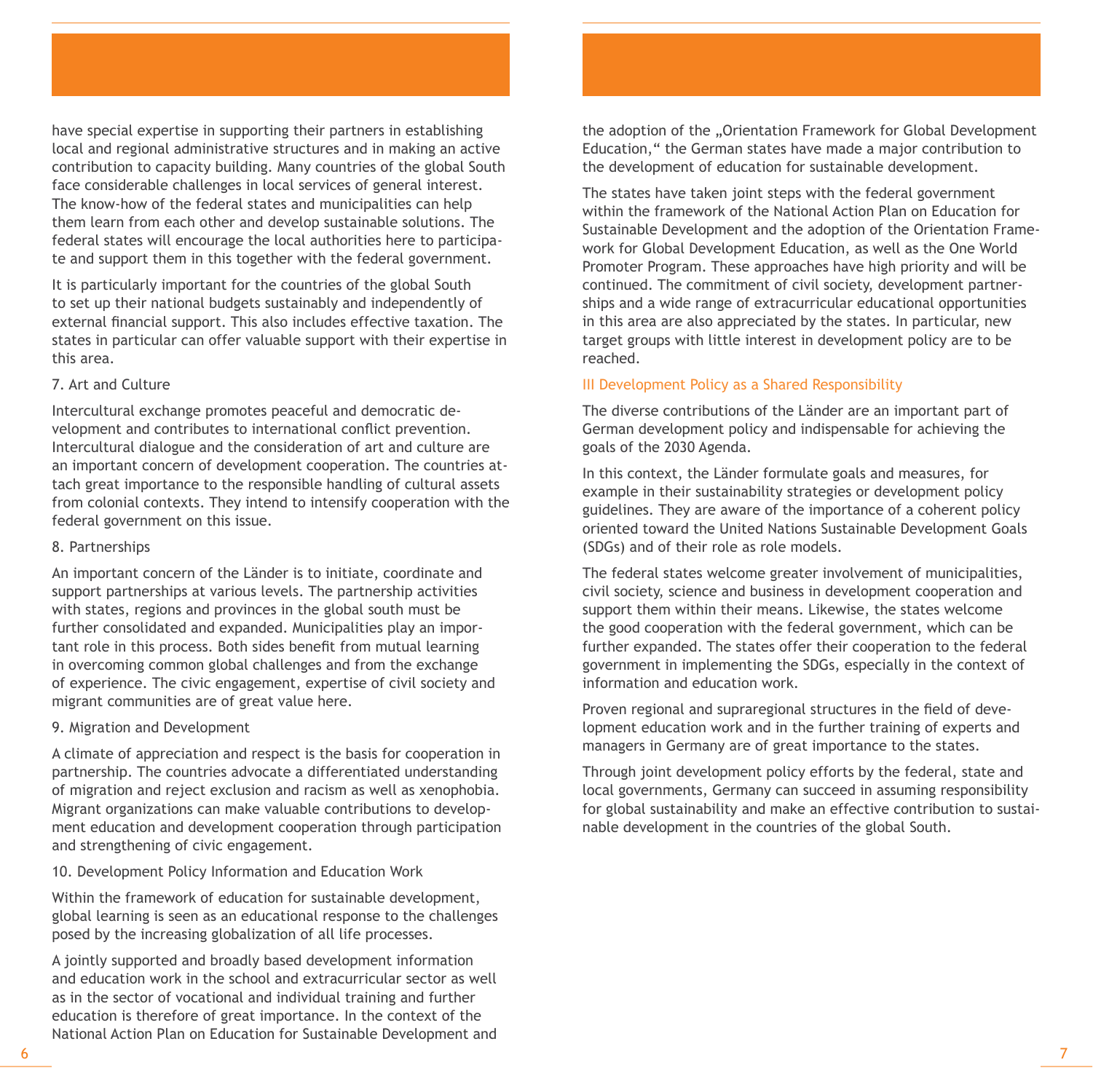### **Beschluss der Ministerpräsidenten-Resolution of the Minister Presidents OF THE FEDERAL STATES - 01.06.2017**

#### **Preparation of the meeting of the Federal Chancellor with the heads of the Federal States**

#### **Partnerships of the German Federal States and of the municipalities with Africa**

The heads of the Federal States recommend the following resolution to the Federal Chancellor:

1. The heads of the Federal States welcome the impetus of the Federal Government for a strengthened partnership with Africa. They agree that there is a need for a large-scale discussion process about how Africa and Europe can develop new dimensions of cooperation, in light of the new and common challenges faced by both of them.

2. The Federal States agree upon continuing their manifold commitment for sustainable development in Africa, especially in terms of partnerships of the Federal States and of municipal partnerships. The present instruments as well as existing and planned cooperation projects shall be developed further in exchange and coordination with the Federal Government.

### **resolution of the minister presidents of the federal states - 17.03.2016**

### **Progress Report on the Sustainable Development Strategy of the Federal Government in 2016**

The Minister Presidents of the Federal States take note of the submitted report on the Federal States' contribution to the Progress Report 2016 and kindly ask the Conference-Presidency to convey it to the Federal Government.

The Federal States agree upon reasonably taking into consideration all three dimensions of sustainability (environmental, social and economic) in their future contributions.

**Contribution of the Federal States to the implementation of the guiding principle of Sustainable Development and of the Sustainable Development Goals**

#### **1. Shared Responsibility of the Federal States**

The adoption of the 2030 Agenda for Sustainable Development by the United Nations' General Assembly in September 2015 gave the sustainability policy new momentum und new impulses on the global, but also national and subnational level. The 2030 Agenda further develops the guiding principle of sustainable development, which was adopted during the World Summit in Rio in 1992 and which is also acknowledged and implemented on the German Federal States' level.

In the resolution of the Minister Presidents of the German Federal States of June 12th, 2014 and of the Bundesrat of February 6th, 2015 (Drucksache 622/14), the German Federal States have determined that the progress achieved through the 2030 Agenda towards global sustainable development goals also involves a paradigm shift to a far reaching transformation of the economy and society in both Global North and South with the goal of assuming common responsibility for a sustainable and just world.

Thus, the German Federal States explicitly welcome the fact that the United Nations has established an ambitious sustainability framework through the adoption of the 2030 Agenda and especially of the 17 Sustainable Development Goals (SDGs). The German Federal States are convinced that a successful implementation of the 2030 Agenda requires coordinated, common actions of the Federal Government and the Federal States as well as cooperation with the municipalities, civil society, economic players and churches. Many of the SDGs touch on jurisdiction aspects of the German Federal States. Thus, Germany can only successfully exercise its international responsibility for a worldwide sustainable development by implementing the 2030 Agenda in joint efforts with of the Federal Government and the Federal States.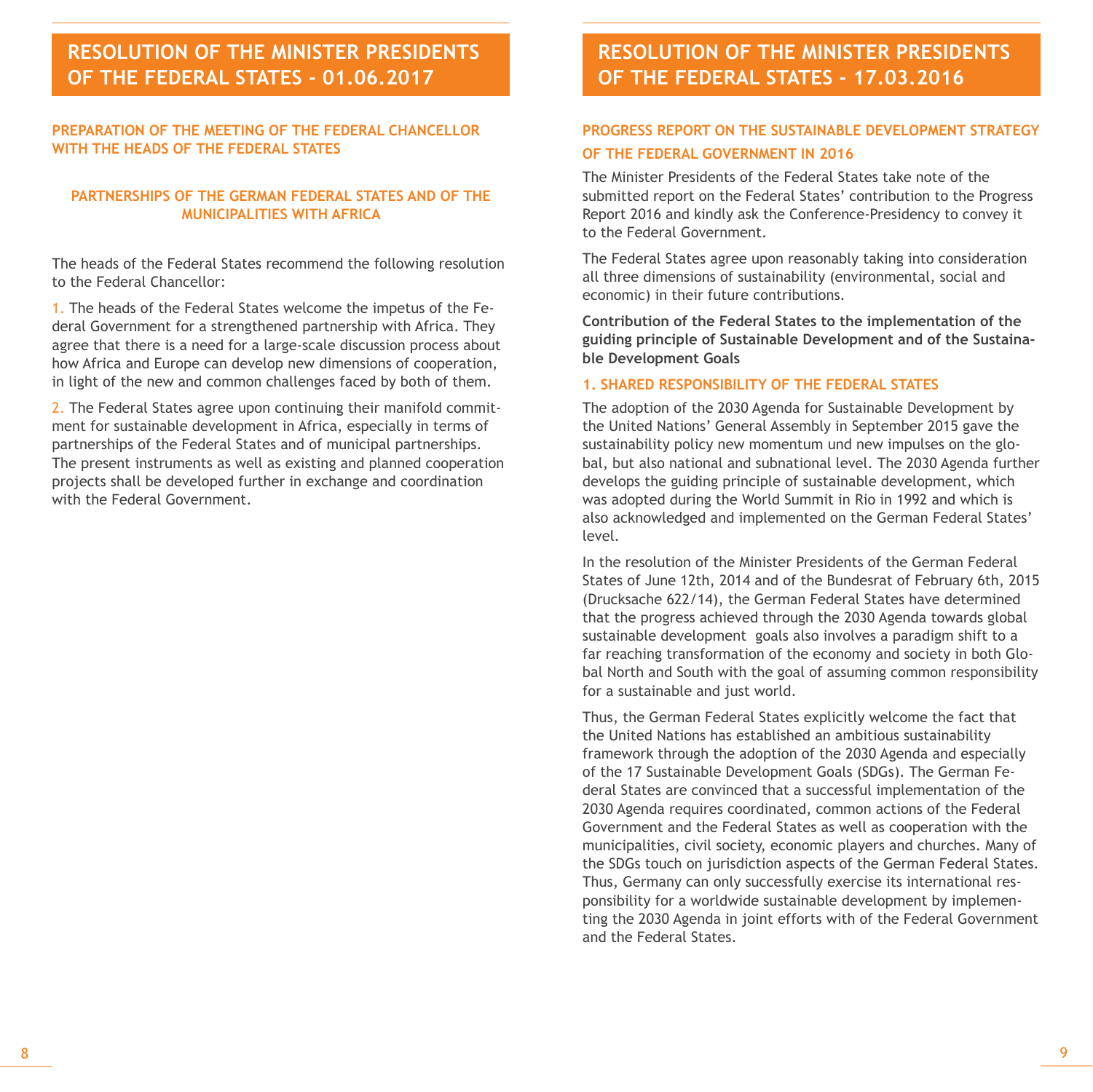The German Federal States have already made important contributions to the sustainability process and to the achievement of the Millennium Development Goals in the past. They are willing to continue this process concerning the implementation of the SDGs in Germany and in the international context.

Thereby, they identify the following topics as central action fields: inequality in and between countries; sustainable cultivation and efficient use of natural resources; increasing the proportion of renewable energies and significantly enhancing the energy use efficiency as well as strengthening the resilience and adaptability against climate-induced hazards. The German Federal States are aware of their international responsibility. They take a stand for a global responsible use of available natural resources, for sustainable production and consumption patterns that comply with global social standards.

All Federal States have already taken substantial action to promote a sustainable development through laws, strategies, aid programs as well as communication and participation activities on important sustainability topics such as climate protection and climate adaptability, renewable energies, biodiversity, resources protection, education and science, sustainable consumption, nutrition and mobility, social cohesion and social changes. So far, two-thirds of the Federal States have adopted sustainability strategies.

Over the past four years since the last contribution of the German Federal States to the progress report on the Federal Sustainability Strategy, new developments have taken place in many of the Federal States. Those developments are partly based on the impulses of the Rio+20-Conference in 2012. So far, some Federal States have seized on the SDGs and their implementation in their sustainability strategies<sup>1</sup>.

The sustainability strategies of the Federal States and similar strategic documents cover a wide spectrum of issues (similar to the Federal Sustainability Strategy), but are partially more focused thematically. The spectrum of instruments used for the implementation of the strategies varies (sustainability checks, interdepartmental coordination, dialogues with stakeholders, advisory committees). Some strategies are strongly guided by the Federal Strategy; other Federal States have developed separate instruments (for example through sustainability conferences bringing together governmental

representatives and stakeholders or youth participation formats). The cooperation with the municipalities and the civil society plays an important part in the view of the Federal States. Some States have established special cooperation forms with economic players. The topic of awareness-raising among the population is a special focus area in some of the sustainability strategies of the Federal States (for example the Sustainability Week or the Day of Sustainability).

#### **2. Selected Thematic Focus Topics of Bund-Federal States Cooperation**

#### a) Education for Sustainable Development (ESD)

Building on previous experiences and existing structures of the implementation of the UN-Decade "Education for Sustainable Development" (2005-2014), the German Federal States express their wish to consolidate their efforts on the basis of the current World Action Program "Education for Sustainable Development (ESD)" (2015- 2020). ESD deals with global interconnections and challenges and with the related environmental, economic and social consequences. ESD contributes to raising awareness on sustainable lifestyles among the population. This makes ESD a central instrument to pave the way towards sustainable development, next to political agreements, financial incentives as well as technological solutions. Some of the Federal States have developed their own ESD-strategies and measures to implement the ESD-World Action Program.

Pursuant to the World Action Program's priority action fields, the German Federal States will focus in the future on promoting the holistic transformation of learning and teaching environments as well as developing competencies among teachers and promoters on all educational levels from early childhood, school, vocational training up to university-level. The strengthening and mobilization of youth towards creating own possibilities of participation and of responsibility taking also play an important part. In addition, political support and the promotion of civic engagement and of participatory as well as cooperative processes remain central elements.

The German Federal States support the Bund in implementing the ESD-World Action Program and in developing a National Action Plan for ESD through their contributions in the National Platform, the thematic forums and partner networks. Due to the high relevancy of formal education for ESD, the German Federal States underline the necessity of additional political exchange between them and the Bund in order to formulate and implement the National Action Plan with equal consideration given to formal and informal fields of education.

<sup>1</sup> For example: the new sustainability strategies of Baden-Württemberg (2012) and Bavaria (2013); the strategic reorientation of the Hesse's sustainability strategy as well as the redraft or update of the strategies of Saxony (2013), Brandenburg (2014) and Rhineland-Palatinate (2015). Further Federal States have released sustainability progress and indicators reports (Thuringia – 2012; Berlin – 2014; Hesse – since 2009; Saxony-Anhalt – 2015). North-Rhine-Westphalia has presented a preliminary sustainability strategy which is supposed to be adopted subsequent to a consultation round in early 2016. This is the second sustainability strategy which picks up on the SDGs after the one in Rhineland-Palatinate. At the moment, Berlin is working on its sustainability profile which will be released in early 2016 and will pursue a methodological way based the Berlin Strategy / Berlin City Development Concept 2030 adopted by the Senate in 2014.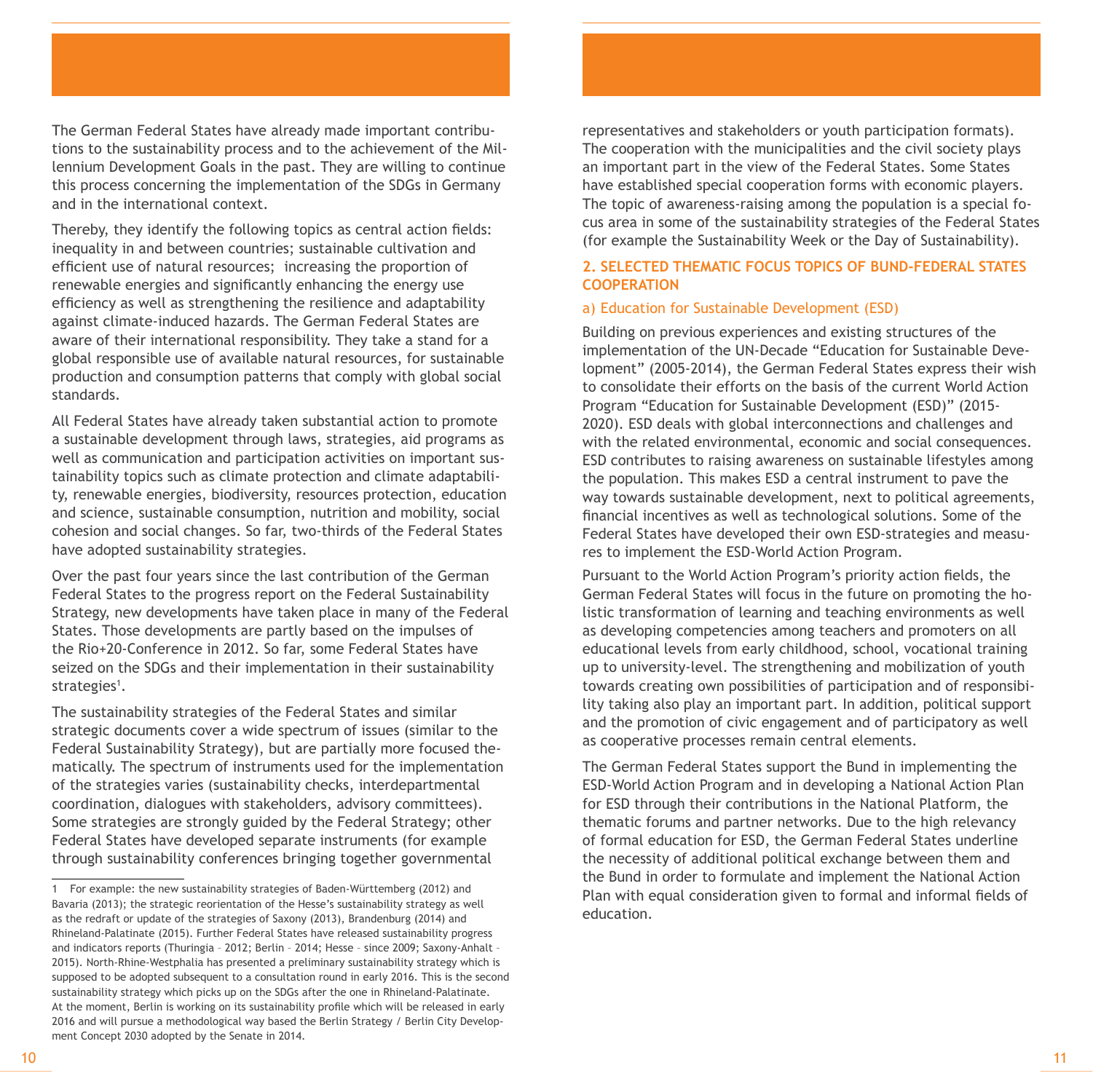#### b) Sustainable Public Procurement

The sustainable public procurement has been an important focus point of the Bund-Federal States' cooperation in sustainability matters over the past years. Many Federal States have worked together with the Bund on the "Alliance for Sustainable Procurement", initiated by the federal government. The Alliance made joint conclusions to important topics possible, for example the procurement of public transportation means and of electro mobiles as well as the introduction of sustainable construction standards. Still not satisfactory is the data basis on sustainable procurement which would otherwise allow a strategic steering of procurement proceedings. The ongoing amendment (2015/2016) of the federal public procurement law will enable taking account of environmental and social aspects in all phases of procurement proceedings and, for example, make it easier to take environmental and Fair Trade labels into consideration.

All these sustainability aspects operate only as "can"-regulations (optional regulations) on the federal level and therefore allow public contractors the freedom to take them into account in the suitable phases of procurement proceedings. Some Federal States have partially established further-reaching laws and regulations on public procurement. The Federal States expect that the Bund establishes a positive framework to ensure the continuation of sustainable procurement practices in the future.

#### c) Sustainability indicators

The topic of sustainability indicators has also been a topic in focus in the sustainability cooperation between the Bund and the Federal States over the past years. Many of the sustainability strategies and / or reports of the Federal States include indicator catalogues. Those catalogues are on the one hand inspired by the Federal Sustainability Strategy, yet often also contain additional priorities, specific to the respective Federal State. The work on a joint catalogue of sustainability indicators of the Federal States was continued in the reporting timeframe under the surveillance of the Heads of the Chancellery's Conference and of the Heads of the Federal States' Chancelleries.

Some strategies of the Federal States also include concrete, quantified and scheduled targets which can be determined and measured by using these indicators. Considering the challenge that progress reporting on the implementation of the 17 Sustainable Development Goals (SDGs) and of the associated sub-goals and indicators will pose, enhanced efforts by the Bund and the Federal States will be required to ensure a high compatibility of the indicator systems. The Federal States therefore expect, in line with the vertical integration principle, that the Bund will enable an intensive coordination to ensure that indicator calculations on the federal level are also representable, where appropriate, on the Federal States' level and optimally on the municipality level. If target and indicator systems are compatible and therefore developments on the federal and Federal States' level comparable, the complementarity of the activities of

the Bund and the Federal States will improve along with the chances to achieve the SDGs. This would possibly require a political prioritization, which would still not imply that Germany will not comply with its comprehensive reporting obligations on the 2030 Agenda. Besides this strategic task, a further joint function of the Bund and the Federal States is the communication work on the SDGs and on the measures and instruments to achieve them. For the purpose of communication work it possibly might be important to bold and simple highlight selected indicators. Also, composite indicators such as the Prosperity Index might play an important part.

#### **3. Future cooperation between the Bund and the Federal States on sustainable development**

The reliable cooperation within the framework of exchange of experiences between the Bund and the Federal States under the chairmanship of the Federal Chancellery Department and that of the Conference of the Minister Presidents should be further pursued in the future. The involvement of the State/Senate Chancelleries of the Federal States and of the Federal Chancellery Department as well as of relevant federal and Federal States' ministries can guarantee that the sustainability process and the 2030 Agenda is addressed in a thematically comprehensive manner. This exchange on the working level can when necessary, as suggested by the Bundesrat, be complemented by an exchange on the political level between the State Secretaries' Committees on sustainable development or within the framework of relevant ministries.

For the implementation of the SDGs on the European level, a new strategic framework for sustainable development is advisable. A consistent and politically visible implementation of the 2030 Agenda on the European level, for example through a new EU-Sustainability Strategy or an effective embedding of the SDGs within the new "Europe 2030-Strategy", could substantially advance Germany's efforts, especially on the implementation of the European structural and investment policies.

The Federal States will therefore promote, together with the Bund, the realization of such a strategic framework on sustainable development on the EU-level.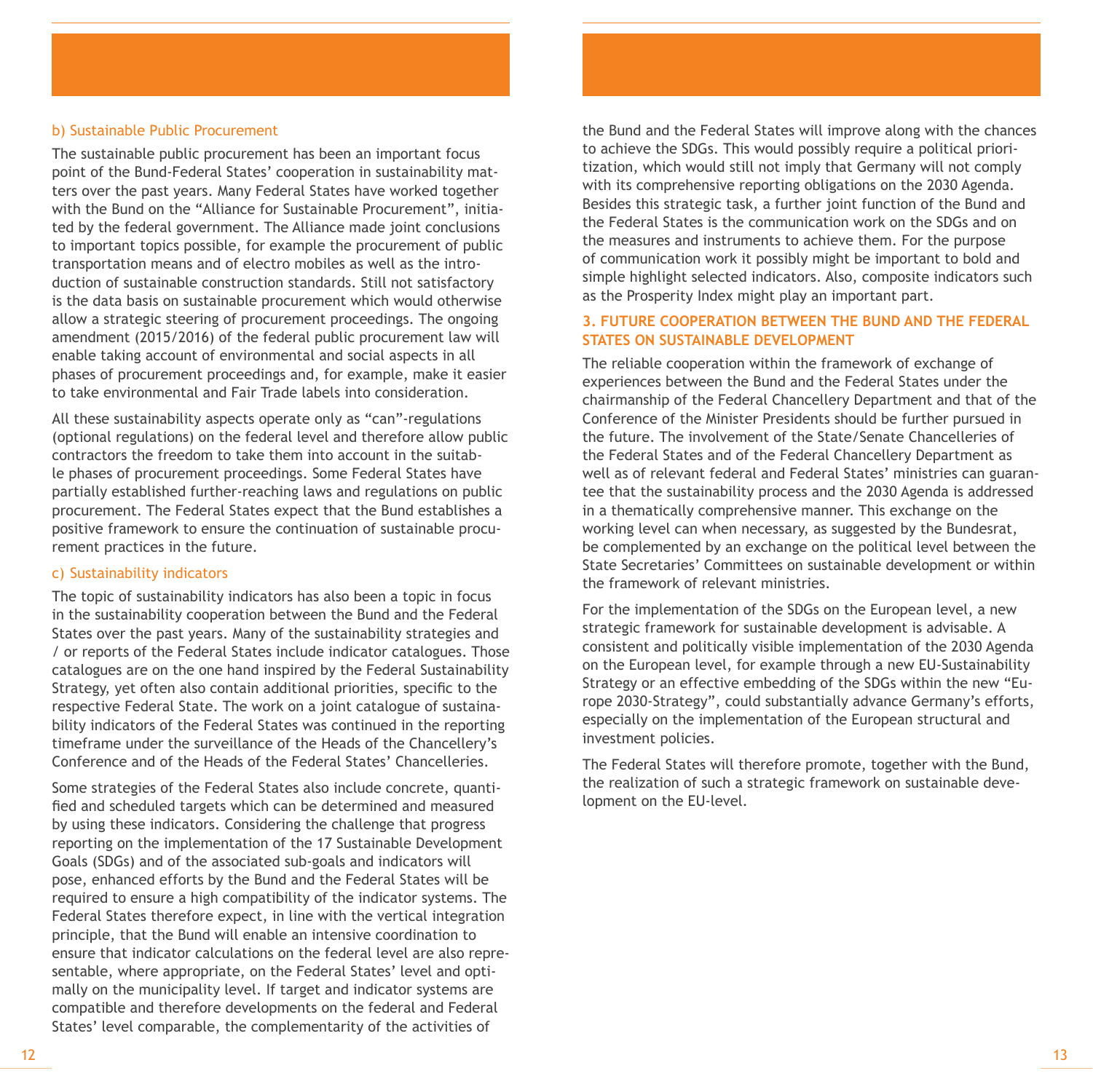### **resolution of the minister presidents of the federal states - 12.06.2014**

#### **The contribution of the German Federal States to the post-2015 sustainable development agenda**

1. The Minister Presidents of the Federal States of Germany welcome the comprehensive process initiated by the United Nations towards working on a new sustainable development agenda for the time after 2015. This agenda will merge the expiring Millennium Development Goals (MDGs) and the discussion on the further stage post-MDGs as well as the current work within the Rio Conference of June 2012 on the Sustainable Development Goals (SDGs). Besides the existing core themes, global sustainable goals will in the future also include social, environmental and economic aspects of sustainability. This development represents a paradigm shift towards an extensive transformation of the economy and the society both in the global North and South, in order to jointly take responsibility for a sustainable, fair future.

2. Through the Post-2015 agenda the role of the Federal States in the field of development policy - according to the core competencies and fields of action adopted in 2008 - wins further importance. The development policy of the Federal States as well as the cooperation between the Federal States, the Federal Government and further actors will be facing new challenges in the next years, such as:

• The new Sustainable Development Goals (SDGs) increase the demand for coherency in the policies of the Federal States, in order to achieve these goals on the Federal States level.

• Sustainable behavior patters in Germany, such as consumption, energy expenditure, mobility, diet, health and economic conduct will become increasingly important.

• Education for Sustainable Development and Global Learning will become important topics in both school and extra-school education.

In order to implement these goals in Germany it is necessary to coordinate the common policy areas both between the Federal Government and the Federal States in the established education focus areas (e.g. Human Capacity Building) or the development partnerships of the Federal States as well as between municipalities, the civil society, the economy and the church.

3. The Minister Presidents of the Federal States reinforce their willingness to contribute to the achievement of the common global development goals within the frame of their possibilities by taking appropriate measures. The cooperation between the 16 Federal States as well as between the Federal States and the Federal Government has proven effective in joint programs. This cooperation will remain important in the work to achieve the new global SDGs.

4. The Minister Presidents of the Federal States deem local, regional, national as well as international cooperations on all levels as important components for the advancement of the SDGs. They require from the other conferences of the ministries that these cooperations be supported within their jurisdiction.

### **Resolution of the Minister Presidents of the Federal States - 22-24.10.2008**

The heads of the state governments of Germany hereby agree that their cooperation in the area of development policy will be based on the report ..Ensuring sustainability - development policy as a common responsibility of the Federal Government, the Federal States and the municipalities". In so doing, they expect the Federal Government to co-operate with and support them.

Ensuring sustainability - development policy as a common responsibility of the Federal Government, the Federal States and the municipalities

I. Global challenges and the role of the Federal States

The fight against starvation and poverty, climate change as well as global increase in migration pose new challenges for development policy. In order to cope with economic, environmental and political upheavals worldwide, not only nation states and international institutions but also the Federal States need to expend more effort.

Recalling the Millennium Development Goals (2000) and the Paris Declaration on Aid Effectiveness (2005), the Federal States decide to use their specific competencies in addition to the activities undertaken by national and international actors in development processes, without wishing to compete with these actors as donors. The main task of the Federal States is therefore to support, define the parameters for and co-ordinate development partnerships. Partnership activities of the Federal States and municipalities with cities, local areas, bigger regions and other countries of the group of developing and emerging countries should be hereby expanded.

Through their multifaceted commitment to global sustainable development the Federal States recognize their common responsibility and simultaneously contribute to securing their own social and economical sustainability. In light of the increased importance of knowledge, innovations and intercultural competences for the competitiveness of Germany as an attractive location and with regard to the huge growth potential of many developing countries, development aid will have a positive influence on the Federal States themselves.

II. Core competencies and fields of action for the activities of the Federal States

Stressing the background described above and regarding their preferences in development policy, their personnel capacities and their budgets, the Federal States agree to concentrate on the following core competencies and fields of action:

1. Climate protection and energy

Climate protection, energy efficiency and the use of renewable energies have become key issues of development policy. Thanks to their wide range of experiences and their proximity to economic actors in this field the Federal States are predestined to make a contribution in tackling the challenges of climate change.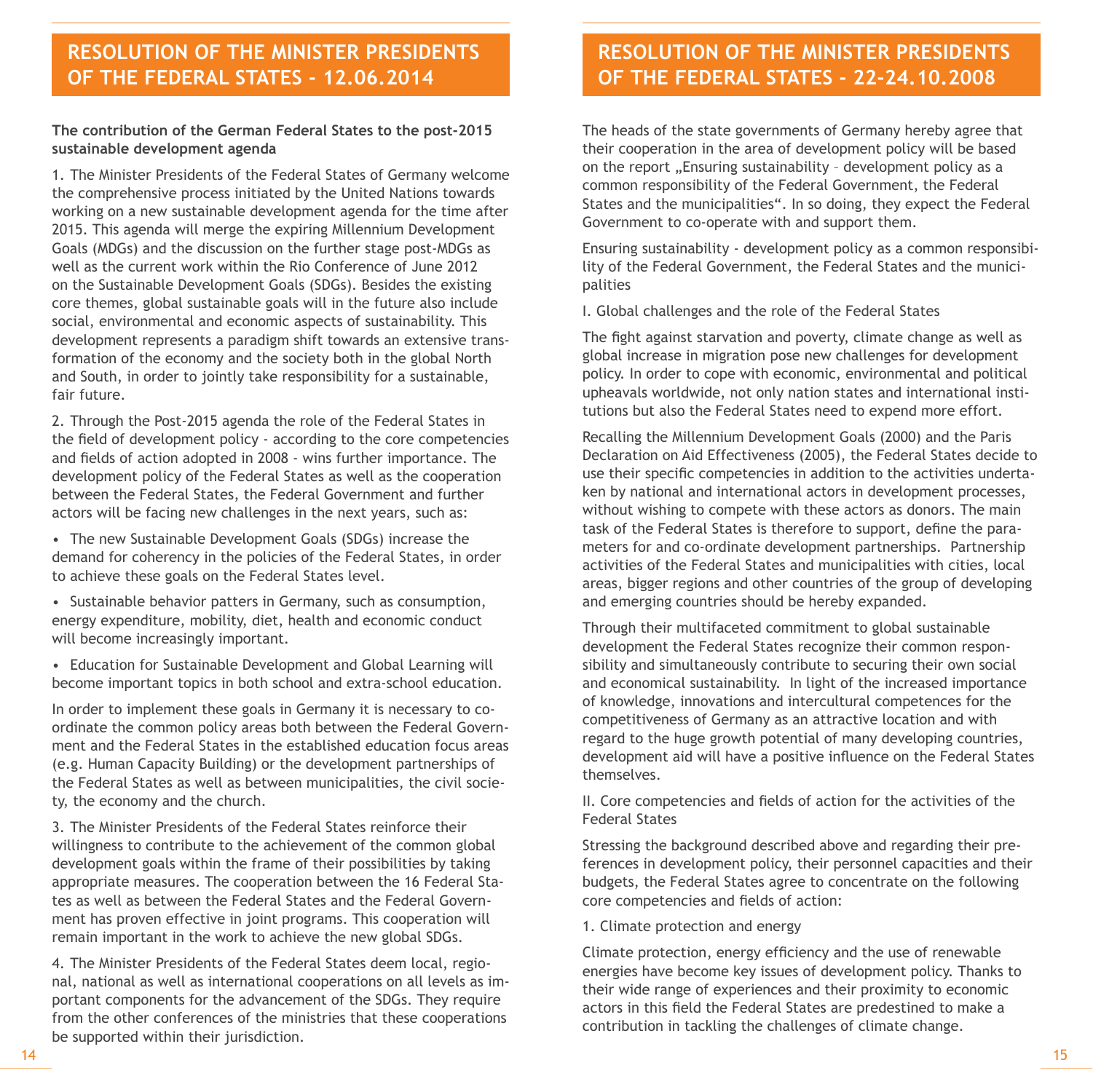#### 2. Food security and rural areas

The Millennium Development Goal of reducing the percentage of starving people in the world by 50 percent by the year 2015 is at risk. In the spheres of consultation, education and science, the Federal States are able to offer a variety of proposals on how to improve the agricultural productivity as well as the standard of living in rural areas of developing countries.

#### 3. Migration and development

The interface of development policy, migration and integration offers new tasks and opportunities for the Federal States. Collaboration with the Diaspora can reveal new opportunities for economic and cultural cooperation with developing countries and is a way of strengthening the competence of migrants as bridge-builders to their home countries.

#### 4. Scientific-technological cooperation

The Federal States have decided to intensify the use of scientific knowledge and the competences of institutions of higher education for development cooperation and make their institutions of higher education more attractive for foreign students and scientists. In this way, they shall contribute to the improvement of international education and scientific-technological cooperation.

5. Sustainable economic development

Sustainable economic development is an important premise for the fight against poverty and for tackling climate change. The development cooperation we do today is the foreign trade of tomorrow. The Federal States plan to better combine foreign trade and development cooperation and use their economic support more directly for small and medium-sized enterprises in developing countries.

#### 6. Good Governance and decentralisation

Thanks to their experiences and competencies in the federal system, the Federal States are able to support developing countries in terms of Good Governance and the creation of decentralised administrative structures. They are also able to make an active contribution to capacity building.

#### 7. Culture and Development

Cultural exchange promotes international understanding and contributes to international conflict prevention. Hence, intercultural dialogue and the consideration of cultural aspects in development cooperation are becoming increasingly important, especially considering the UNESCO Convention for Cultural Diversity (2005). The Federal States, in cooperation with the Federal Government, aim to increase the cultural cooperation with developing countries.

8. Development Policy: Information and Education Work

It remains the important task of the Federal States to encourage

the information and education work on development policy and the social engagement in this field. At the same time, the Federal States welcome the involvement of the Federal Government in this area.

It is of great importance that the information and education work on development policy be well supported and far-reaching in both curricular and extracurricular domains. It must be linked with the efforts of the countries to implement the UN-Decade of "Education for Sustainable Development" as well as with the new "Orientation Framework for the Learning Area of Global Development" (Orientierungsrahmen für den Lernbereich globale Entwicklung).

III. Collective Responsibility for Development Policy

The efforts of the Federal States, in their substance and variety, are indispensable for the development policy. At the same time, they open new perspectives for more involvement of all parties. The Federal States are willing to continue taking responsibility for the development policy and to play an active role in this political field.

The Federal States consider the municipalities' contribution to the partnership with developing countries to be very important. This is especially true for the information and education work, for the cooperation with migrants from developing countries, for Good Governance and decentralisation as well as for capacity-building for administrative structures at a municipal level.

The Federal States expect cooperation and support from the German Federal Government. In particular, this includes:

› In areas where the Federal States are especially committed with regard to certain target countries or issues, or where they have a particularly high level of expertise, the Federal Government should involve the Federal States more in the bilateral and international development cooperation (Dialogue with third countries; teams for special topics; cooperation with the German Centre for International Migration and Development (CIM), the German Development Service (DED), German Society for Technical Cooperation (Deutsche Gesellschaft für Technische Zusammenarbeit - GTZ), InWEnt (Capacity Building International), the German Reconstruction Loan Corporation (KfW) etc.).

› Regional and national structures in the area of development policy and education work, in addition to the area of educational training for qualified workers and executive managers in Germany, are of great importance for the Federal States. These structures must remain in place and be strengthened.

› Strengthening the city of Bonn as the German host city of the United Nations and international competence centre for development cooperation and sustainable development can prove beneficial for all Federal States. In the light of this, the Federal States request the Federal Government to promote the settlement of further international organisations in Germany. Only the joint development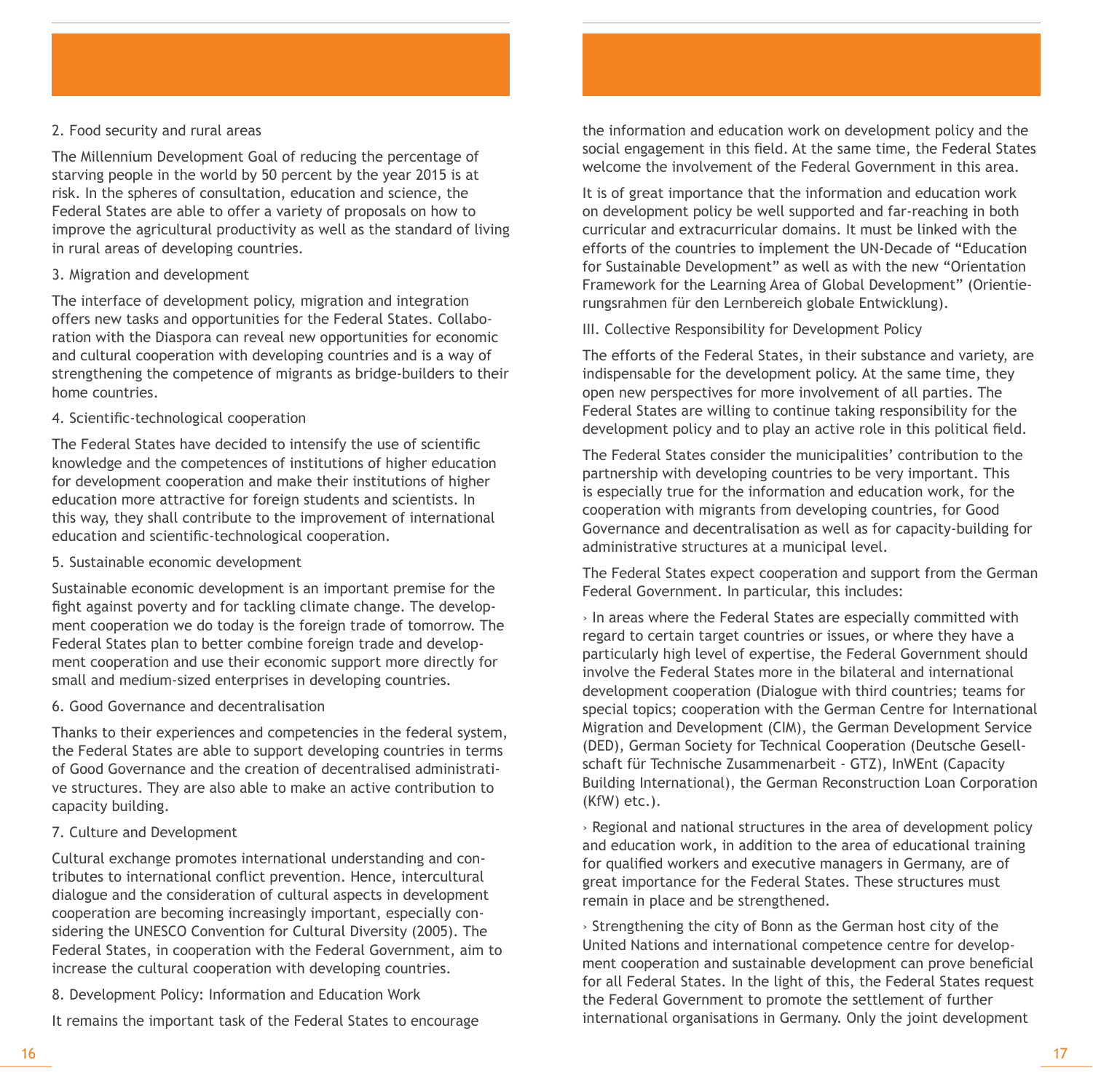#### policy efforts of the Federal Government, the Federal States and the municipalities can help Germany preserve its future viability in global competition.

### **Meeting of the Heads of the Federal Government and of the Federal States: 17.06.2004**

**Implementation of the commitments agreed upon in the framework of the Millennium Agenda – Review Conference 2005** 

**1. The heads of the Federal Government and the Federal States note that considerable efforts and joint action are required in order to implement the commitments of the Millennium Declaration of 2000, the Millennium Development Goals (MDG) deriving from the Declaration, and the Monterrey Consensus of 2002.** 

**2. The German Chancellor emphasised the important role of the Federal States for the German development policy in the fields of development cooperation as well as education and information work. He welcomes the contribution of the Federal States to achieve the Millennium Development Goals and to reach the German ODA/GNI (official development assistance) ratio of 0.33% (of the gross national income) by 2006.** 

**3. The German Chancellor points out that the German Federal Government has increased its budget for development aid by about EUR 16 Mil in 2004 (about +0.4% compared to 2003), whereas the national budget decreased by 1.1%. Furthermore, Germany increased its ODA /GNI ratio from 0.27% in 2002 to 0.28% in 2003. He calls on the Federal States to make a special effort themselves in the area of development cooperation.** 

**4. The Minister Presidents of Federal States recall the Resolutions of 1988, 1994 and 1998 with the goal of contributing their part to reaching the MDG as well as the German ODA ratio - within the framework of their competence and possibilities. At the same time, they underline the fact that, given the tight fiscal situation in Germany as a result of the country's economic development, maintaining the status quo already constitutes an ambitious goal.**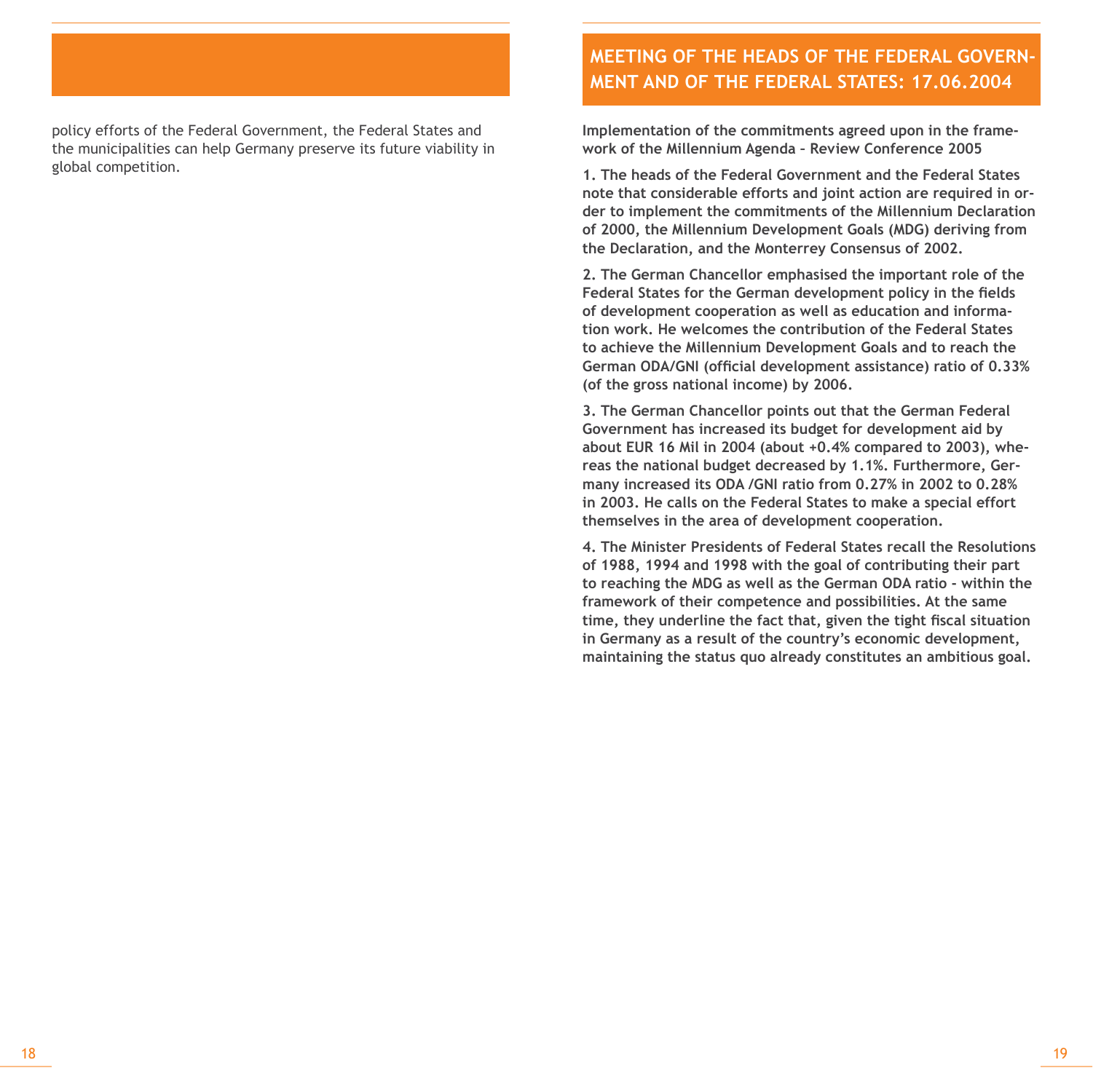### **Resolution of the Minister Presidents of the Federal States: 09.07.1998**

The Minister Presidents of the Federal States agree that with regard to development cooperation abroad and development policy in Germany, more opportunities for cooperation and the division of labour should be achieved by means of the mutual exchange of experiences and by efficiently joining forces in order to meet the increased demands.

They take note of the report presented on 22 June 1998 by the working group "Coordination and cooperation in development work of the Federal States in the Federal Republic of Germany".

The Minister Presidents of the Federal States appeal to the Federal Government to include the Federal States - with their experiences and resources - even more than before in the conceptual deliberations with foreign partners in development cooperation (national strategies and sector strategies), and to promote more coherence between the Federal Development and Foreign Policy in order to ensure sustainable development.

The Minister Presidents of the Federal States ask the Federal Government and the European Union to support the educational and information work for development cooperation with additional measures and, most importantly, to promote the projects of NGOs and initiatives due to their exceptional importance.

### **Resolution of the Minister Presidents of the Federal States: 01.12.1994**

With their resolution of 28 October 1988, the Minister Presidents of the Federal States have once again emphasised their willingness to contribute to resolving current problems in North-South relations. At the same time, they confirmed the resolutions of 3-4 May 1962 and 26-28 October 1977. They consider these resolutions to still be a suitable basis for the development cooperation of the Federal States.

The Minister Presidents of the Federal States stress the importance of the process following the United Nations Conference on Environment and Development (UNCED) in Rio de Janeiro for the Federal States and will strongly support it within the scope of their competences.

They regard the results of the UNCED as unequivocal support for their own position which is aimed at including not only the partners in the South in the necessary process of change, but also especially the people in their own countries intensively and at all levels. Without the participation of the population and without transparency concerning the necessary processes of change, these aims will not be realized, either in the North or in the South.

The "Rio Declaration on Environment and Development" defines the future development goals in principles and specifies the political priorities and the responsible structures in the so-called "Agenda 21".

The joint development process that was agreed upon at the UNCED requires the willingness to jointly develop adapted as well as environmentally and socially sustainable life models for future generations of humans living together on this planet. Therefore, development cooperation has to become a cross-sectional task that aims to achieve coherence in the major areas of public policy.

The Minister Presidents of the Federal States wish to fully support this innovative stimulus, thereby contributing to a sustainable, socially fair development of our One-World.

The Minister Presidents of the Federal States offer their cooperation in the processes following the UNCED and expect the Federal Government to promote the necessary implementation process after this conference. In addition, they expect the Federal Government to do everything in its power to actively include the Federal States, municipalities and social groups including non-governmental organisations in this process, especially in Germany's reports to the United Nations Commission on Sustainable Development (CSD).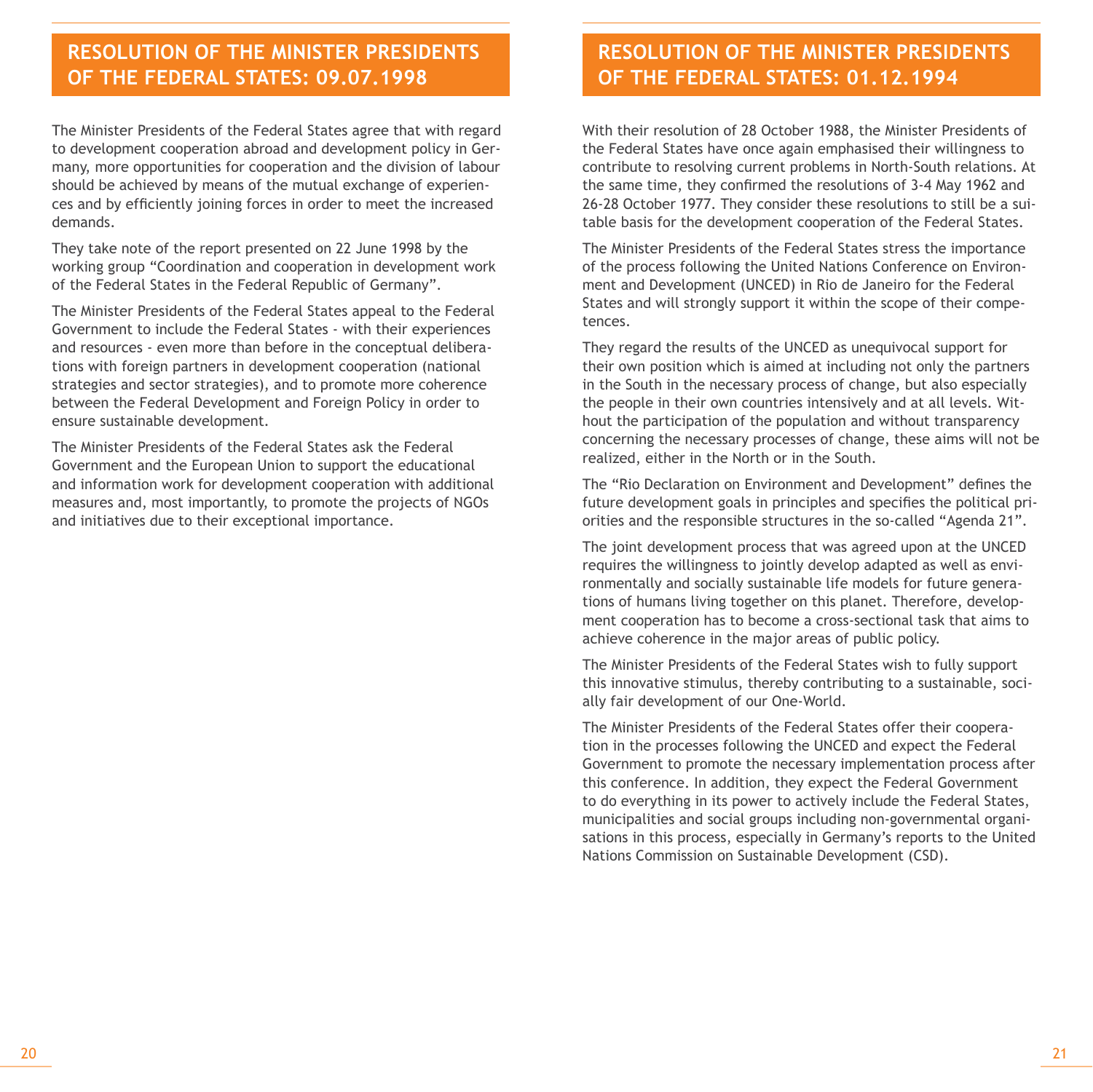### **Resolution of the Minister Presidents of the Federal States: 28.10.1988**

The cooperation with the developing countries has gained increasing economic, social and cultural importance.

Regardless of the basic jurisdiction of the Federal Government in the area of development policy, the Federal States have made a significant contribution to establishing and fostering relations with the developing countries through their various achievements.

The Minister Presidents of the Federal States consider the relations between the industrial and developing countries to be an important part of a policy that is aimed at international cooperation. It is in the interest of both parties to expand and deepen this cooperation. However, the policy is exposed to growing qualitative and quantitative challenges.

Despite global efforts, the situation of a large number of developing countries has deteriorated over the last years. International indebtedness, budget deficits, inflation, increasing poverty, further damages to the environment and the insufficient efficiency of state institutions are at the same time the causes and the effects. The gap between many developing countries and the industrial countries has increased. The Minister Presidents of the Federal States demand that the Federal Government and the European Community make joint proposals with the developing countries for a sustainable expansion of their relations and create appropriate framework conditions for improving the economic and social development of Third World countries.

Within their constitutional competences and possibilities and in coordination with the Federal Government, the Federal States are willing to contribute to solving current problems of North-South relations.

The Minister Presidents of the Federal States confirm their willingness to continue the cooperation with the developing countries based on their resolutions of 3-4 May 1962 and 26-28 October 1977.

The Minister Presidents of the Federal States state that the focus of the development cooperation work of the Federal States should continue to be the promotion of:

- Vocational education and training for skilled workers and professionals both in Germany and in the respective countries;
- Personnel aid (Knowledge transfer)
- Implementation of projects in developing countries
- Development education and information work

The Minister Presidents of the Federal States consider these measures to be a significant contribution to the independent development of Third World countries and their participation in world trade.

Considering the global economic and social changes, the Minister Presidents of the Federal States deem necessary to expand the cooperation between the Federal States and developing countries in the following areas:

- Cooperation in education including vocational education
- Scientific cooperation
- Academic research with relevance to developing countries
- Technical cooperation including development and transfer of appropriate technology
- Promotion of small and medium-sized businesses, craft industries, and cooperative associations
- Environmental protection and resource conservation
- Rural and urban development
- Performance enhancement of public services and of business development facilities
- Health promotion
- Cultural cooperation

The Minister Presidents of the Federal States believe that cooperation with developing countries is not to be borne by the Federal Government and the Federal States alone but also by the civil society. Therefore, the Federal States welcome and encourage the active participation of NGOs and churches in development cooperation work as well as the involvement of municipalities and civic initiatives.

The Minister Presidents of the Federal States plan to promote a more intensive integration of development policy into education and information work both in and outside the classroom in order to increase awareness and understanding of the problems in Third World countries. To date, the Federal government and the Federal States have informed each other about their respective development policies, which has proven very useful. However, with regard to the entirety of development policy activities of the European Communities, the German Federal Government and the Federal States, this communication needs amplification and improvement in terms of its content. The Federal States agree to expand the exchange of information about important projects concerning development policy.

The Minister Presidents of the Federal States welcome the proposition of the Federal Government to establish an information system within the Federal Ministry for Economic Cooperation and Development and further express their willingness to work together on this system. The information system will serve as a focal point for development policy projects of the Federal Government and the Federal States.

The Federal Government is asked to inform the Federal States in a timely manner on new measures and modifications that might concern the focus of the development policy of the Federal Government, its institutions dealing with development work and international organisations.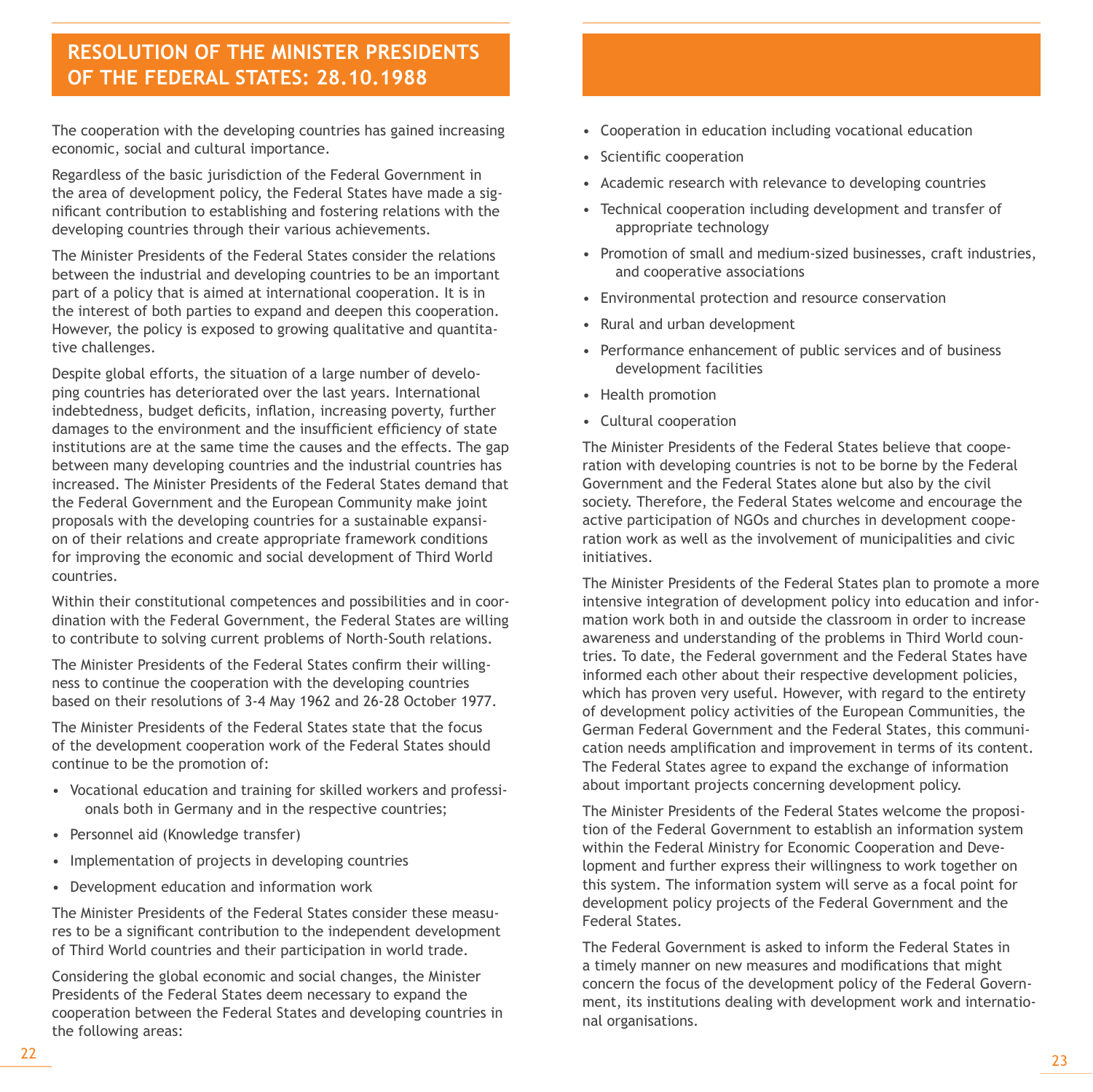### **Resolution of the Minister Presidents of the Federal States: 26.-28.10.1977**

On the basis of the resolution of 3-4 May 1962, the Minister Presidents of the Federal States express their general willingness to continue the cooperation between the Federal Government and the Federal States concerning development aid. According to this resolution, the Federal Government is asked to inform the Federal States regularly about the baselines of the development policy and measures in the area of capital grants, aid for trade and technical aid. This includes questions of extraordinary political significance in talks between the German Chancellor and the Minister Presidents of the Federal States, as well as other politically significant questions arising in the concerned conferences of the ministers, especially during the conference of the Ministers of Economy and the conference of the Ministers of Finance.

### **Beschluss der Ministerpräsidenten-Resolution of the Minister Presidents konferenz vom 22.-24. Oktober 2008 of the Federal States: 03.-04.05.1962**

On 26 January 1961, the Minister Presidents of the Federal States acknowledged that the development policy comes within the jurisdiction of the Federal Government. They further declared the willingness of the Federal States to contribute to development aid within the framework of their responsibilities and capabilities. Starting from these basic ideas, the Federal States Commission for Development Aid (Länderkommission für Entwicklungshilfe), appointed by the Minister Presidents of the Federal States, has discussed the question of the cooperation between the Federal Government and the Federal States and negotiated the terms with the Federal Government. On the strength of these discussions, the Minister Presidents of the Federal States agreed to the following resolution:

1. In the opinion of the Minister Presidents of the Federal States, carrying out measures of development aid abroad is principally the responsibility of the Federal Government. In accordance with the Federal Government and its development policy, the Federal States will provide technical support in developing countries, especially educational and vocational aid. In any of these actions by the Federal States, the Federal Government will be the official representative agency.

2. The Minister Presidents state that close cooperation between the Federal Government and the Federal States is vital to ensure the involvement of the Federal States in development policy. This includes regular and full reports by the responsible federal offices, especially the Federal Minister for Economic Cooperation and Development, on the broad lines of the federal development policy and federal measures in areas such as capital injections and aid for trade, and especially in the field of educational and vocational training support.

3. General questions regarding this cooperation will be discussed in the Federal States Commission for Development Aid (Länderkommission für Entwicklungshilfe). For the ongoing cooperation between the Federal Government and the Federal States, the Minister Presidents of the Federal States suggest creating a Federal States Committee for Development Aid (Länderausschuss Entwicklungshilfe) within the Federal Ministry for Economic Cooperation and Development.

4. The Federal States are prepared to help establish information and knowledge centres about the states as well as a central institution for professional support and employment. The questions of location, areas of jurisdiction as well as organizational structures are to be left to the Federal States in consultation with each other as well as with the Federal Government. In this context, the objectives set by the German Foundation for International Development are generally welcomed.

5. The Minister Presidents of the Federal States attach special importance to the work in the area of educational and vocational training support. The Federal States will provide suitable personnel for these tasks. The principles outlined in the enclosure shall be applied individually.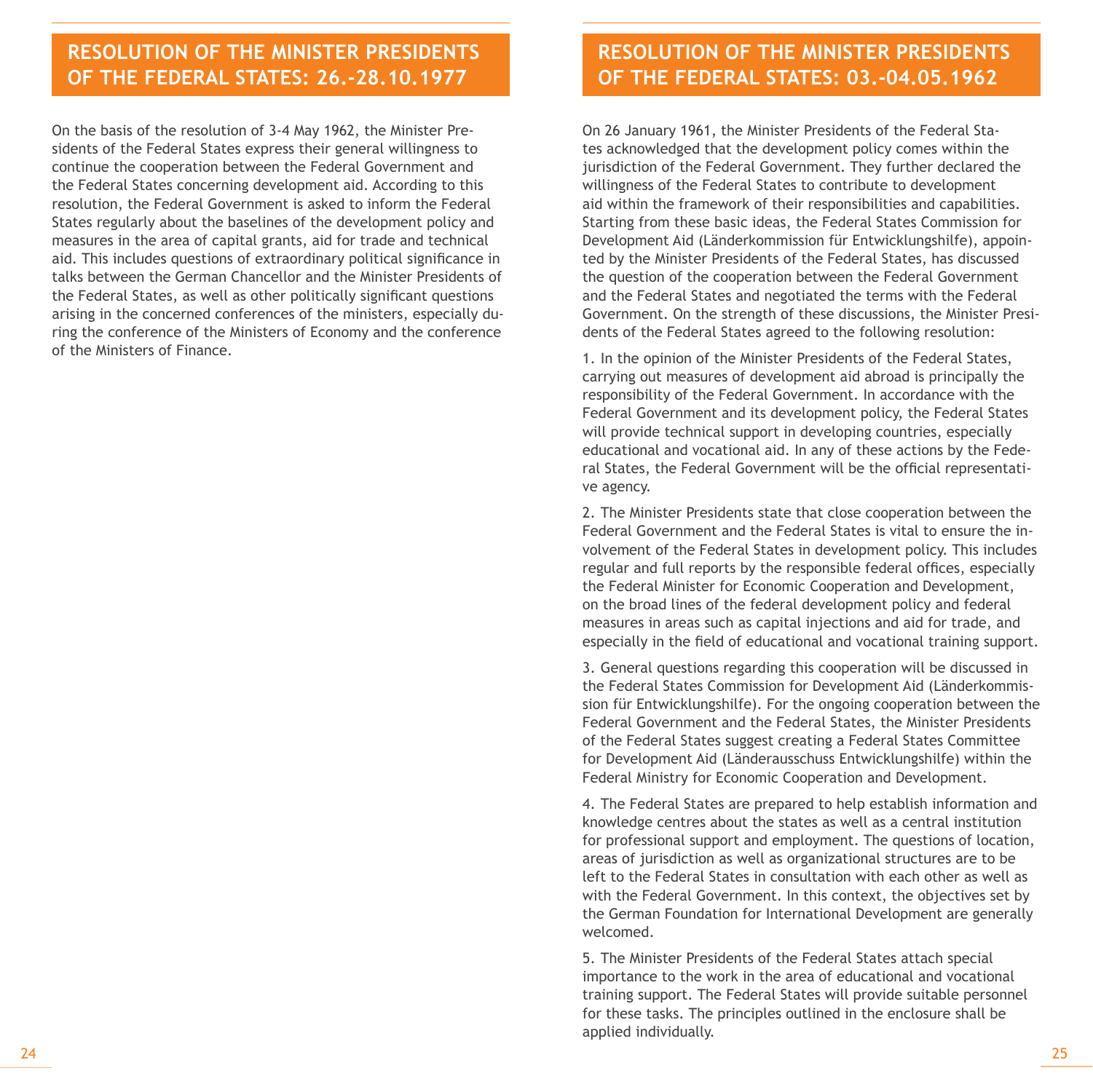### **CONTRIBUTIONS OF THE GERMAN FEDERAL STATES TO DEVELOPMENT COOPERATION**

#### Appendix

| 26                                                                                                                                                                                                                                                                                                                                     | <b>Federal State</b> | Baden-Württemberg  | <b>Bavaria</b><br>Berlin | Brandenburg | <b>Bremen</b> | Hamburg | Hesse   | Mecklenburg-Vorpommern                         | North-Rhine-Westphalia<br>Lower-Saxony | Rhineland-Palatinate | Saarland | Saxony | Saxony-Anhalt | Schleswig-Holstein | Thuringia      | Total   |
|----------------------------------------------------------------------------------------------------------------------------------------------------------------------------------------------------------------------------------------------------------------------------------------------------------------------------------------|----------------------|--------------------|--------------------------|-------------|---------------|---------|---------|------------------------------------------------|----------------------------------------|----------------------|----------|--------|---------------|--------------------|----------------|---------|
| 3) Subsidies by the Federal States for organisations worthy of financi-<br>al support - because they dedicate themselves to supporting trainees<br>and students in general and also because they set up contact with<br>citizens from developing countries residing in Germany - shall be co-<br>ordinated between the Federal States. | 1962-<br>2007        | 184.256<br>504.931 | 217.697                  | 8.253       | 41.152        | 179.082 | 125.690 | 3.476                                          | 106.208<br>464.686                     | 78.273               | 12.447   | 11.807 | 3.314         | 28.026             | 4.463          | 973.761 |
| lodging, training and personal support costs for trainees it invites. In<br>the future, the selection of trainees should become more demanding<br>and better language training should be ensured.                                                                                                                                      | 2008                 | 5.572              | 1.522<br>5.167           | 132         | 786           | 5.394   | 4.183   | $63$                                           | 962<br>16.987                          | 2.166                | 323      | 1.093  | 143           | 244                | 341            | 45.078  |
| (that is to say, trainees who do not come to Germany through inter-<br>governmental agreements) are also eligible for funding by the Fede-<br>ral States. The Federal Government should, however, bear the entire                                                                                                                      | 2009                 | 5.719<br>6.130     | 1.631                    | 158         | 909           | 4.740   | 1.548   | 4                                              | 1.198<br>15.851                        | 1.737                | 466      | 629    | 204           | 234                | 77             | 41.273  |
| When choosing trainees who will be invited by the Federal States<br>and whose training will be financed by them, the Federal States<br>agree to work together with the Federal Government on questions of<br>the sending country and training measures. So called free trainees                                                        | 2010                 | 5.294<br>6.072     | 2.195                    | 183         | 886           | 3.408   | 4.969   | 805<br>551                                     | 14.102                                 | 3.176                | 825      | 327    | 193           | 196                | 219            | 43.401  |
| 2) The Federal States support citizens of developing countries who<br>come to Germany for their vocational training.                                                                                                                                                                                                                   | 2011                 | 4.755<br>4.553     | 1.978                    | 126         | 825           | 3.302   | 3.304   | 416                                            | 13.255<br>802                          | 2.560                | 834      | 289    | 152           | 1.002              | 53             | 38.204  |
| Federal Government has to inform the Federal States at the earliest<br>possible stage about any planned measures and the corresponding<br>staff needs.                                                                                                                                                                                 | 2012                 | 4.179<br>2.314     | 1.940                    | 277         | 870           | 3.546   | 2.138   | 432                                            | 1.086<br>11.747                        | 1.901                | 588      | 312    | 186           | 851                | 76             | 32.442  |
| c) In order to enable the Federal States to meet with the expected<br>contributions in the form of personnel in the requested time, the                                                                                                                                                                                                | 2013                 | 3.459              | 4.409<br>1.973           | 166         | 763           | 3.789   | 2.172   | 524                                            | 10.673<br>580                          | 2.782                | 216      | 104    | 188           | 847<br>84          |                | 32.730  |
| equal treatment will have to be worked out.<br>b) For personnel outside the civil service, questions concerning their<br>demands shall be dealt with using the same standards.                                                                                                                                                         | 2014                 | 2.775<br>2.941     | 804                      | 185         | 627           | 3.952   | 2.358   | 261                                            | 8.478<br>689                           | 1.648                | 285      | 113    | 202           | 1.426              | $\overline{8}$ | 26.825  |
| States expect that the salary of personnel sent abroad within the<br>framework of federal measures will normally be paid by the German<br>state for the time in question. Civil servants both on a federal and<br>state level shall be treated equally. Corresponding guidelines for this                                              | 2015                 | 2.921              | 3.101<br>1.427           | 307         |               |         |         | 473<br>9.518<br>1.697<br>539<br>1.794<br>9.526 |                                        |                      | 107      | 195    | 199           | 1.122              | 83             | 33.881  |
| a) The Federal States are to reserve an adequate number of po-<br>sitions for public servants who have been temporarily transferred<br>abroad in order to enable them to return to their previous positions<br>upon completion of their assignments. In that respect, the Federal                                                      | 2016                 | 3.462              | 5.231<br>1.831           | 407         | 692           | 9.581   |         | 2.045<br>317<br>600                            | 9.137                                  | 1.718                | 138      | 301    | 213           | 983<br>99          |                | 36.935  |
| 1) When providing personnel for development aid tasks, the fol-<br>lowing information shall be taken into account:                                                                                                                                                                                                                     | 2017                 | 5.536<br>9.652     | 779                      | 468         | 615           | 9.750   | 2.920   | 700                                            | 10.818<br>801                          | 1.544                | 241      | 523    | 270           | 1.267              | 121            | 46.004  |
| Principles for the work of the Federal States in the field of educatio-<br>nal and vocational training support.                                                                                                                                                                                                                        | 2018                 | 13.360<br>4.912    | 871                      | 613         | 557           | 9.685   | 2.739   | 1.505<br>621                                   | 10.298                                 | 1.633                | 156      | 565    | 298           | 1.145              | 303            | 49.261  |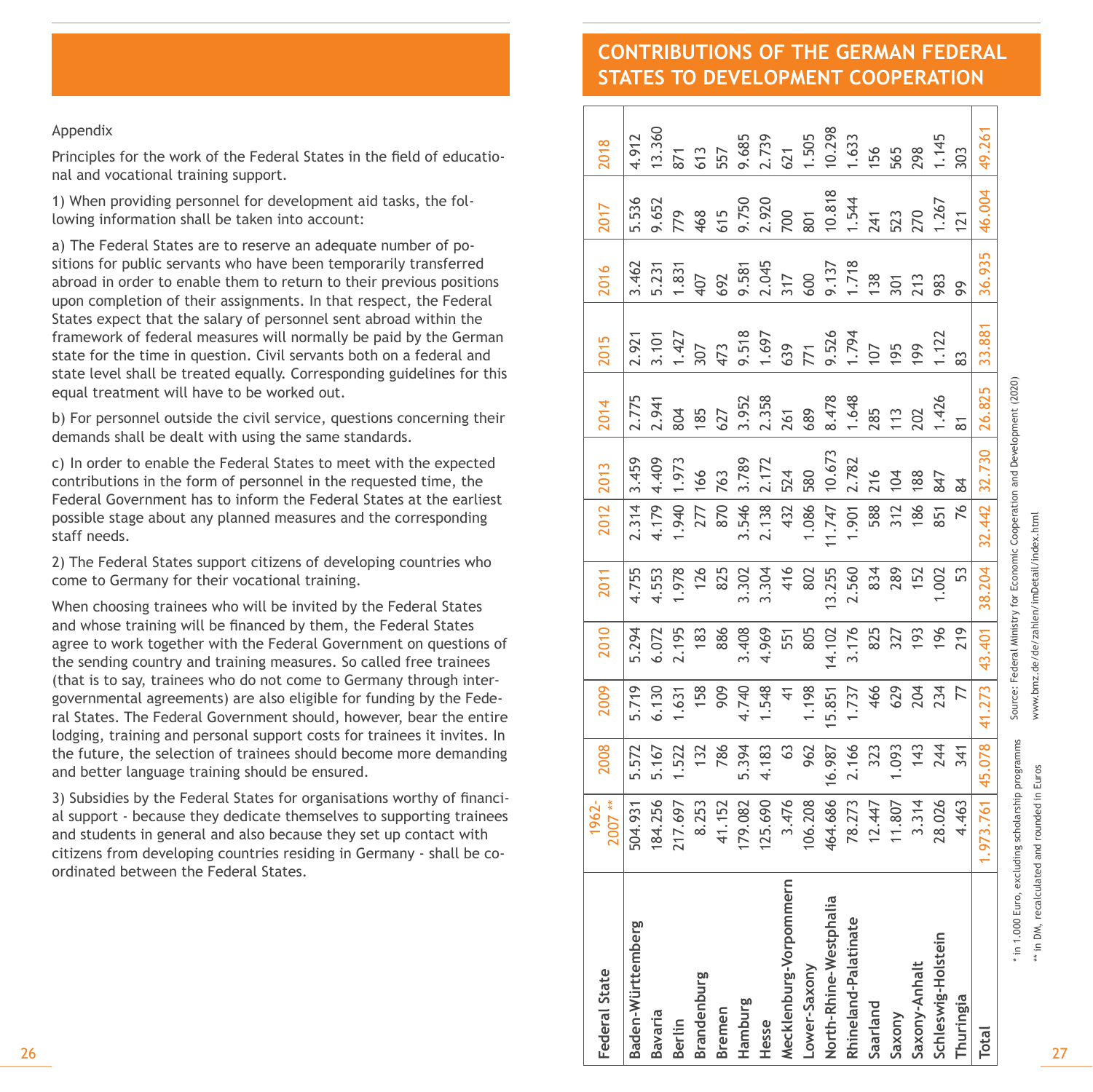

Traditionally, development cooperation in Baden-Württemberg has been characterized by strong and efficient civil society organizations, networks and initiatives, which have had a say and a commitment to the state's development policy. In February 2013, the state government adopted new development policy guidelines for Baden-Württemberg, which were developed in a participation process that was unique in Germany at the time. More than 1,500 citizens from across the state, as well as 120 organizations and associations, actively helped shape the state's development policy through the initiative Welt:Bürger gefragt! and continue to support it today.

Even after the adoption of the development policy guidelines, the development policy dialog Welt:Bürger gefragt! will continue. At annual state conferences on development policy, the state's citizens review the implementation of the guidelines and develop new proposals for action. The Council for Development Cooperation (REZ), made up of experts from the state's major networks active in development policy, also advises the state government on development policy issues.

On the state side, development policy in Baden-Württemberg is a cross-cutting issue and, in particular, an opportunity for the classic core areas of state policy: for example, in education policy via the anchoring of global learning and study in school curricula or in the curricula, research priorities and internationalization strategies of universities; in economic policy in the areas of public procurement, (foreign) economic promotion; in the involvement of companies in development policy or fair trade; in environmental policy via issues of ecological sustainability.

In Baden-Württemberg, development policy is a joint task that is primarily supported by the efficient and professional commitment of civil society. The state supports this commitment, but does not want to replace it. It creates reliable framework conditions to advance development policy and to network and support its actors. The foundations established by the state of Baden-Württemberg, Stiftung Entwicklungs-Zusammenarbeit Baden-Württemberg and Baden-Württemberg Stiftung, promote, advise and support private and municipal initiatives. A department established specifically for development cooperation in the Ministry of State is available to citizens, civil society organizations, ministries, municipalities and their umbrella organizations, and the state parliament as a direct and competent point of contact on the government side. With the funding line bwirkt!, the state supports development policy engagement of the civil population at home and abroad as well as in Burundi every year. In 2020, the funding volume was increased to a total of three million euros, which was made available to various actors.

Since 2013, the state has also joined forces with the federal government to fund the One World Promoter Program in Baden-Württemberg. With eleven full positions at supporting civil society organizations, this program strengthens the valuable work of Baden-

## **Baden-WürtTemberg**

Württemberg's organizations, networks and initiatives. This program was continued and funded in 2021.

Every year, the FAIR HANDELN trade fair offers all stakeholders a forum for exchange, networking and joint initiatives. With more than 150 exhibitors, the fair has become a beacon of the fair trade movement with an impact far beyond Baden-Württemberg. For the 10th anniversary of FAIR HANDELN in 2018, the trade fair was significantly larger and expanded to include the Future Fashion campaign. The new area emphasizes modern and fair-trade clothing and thus aims to appeal to a particularly young audience.

Another focus is on strengthening and promoting the self-organization of stakeholders. The establishment of development policy actor networks for migrant and young commitment as well as for the commitment of universities, schools and companies has been advanced in recent years through joint, state-wide annual focal points. Existing municipal and church networks have been strengthened in the process.

With the Africa in View study, the Council of Ministers established an initiative in December 2019 that provides an overview of Baden-Württemberg's relations with our southern neighboring continent and recommends concrete measures to expand cooperation with the African continent. Its cross-departmental and cross-actor implementation has been adapted to the Corona pandemic and has been launched in 2020 (for example, with the Colonial Responsibility Initiative, the second Africa Business Summit, the special funding BWirkt-Corona and Immediate Aid Burundi or the package of measures Africa in View of the Development Cooperation Foundation).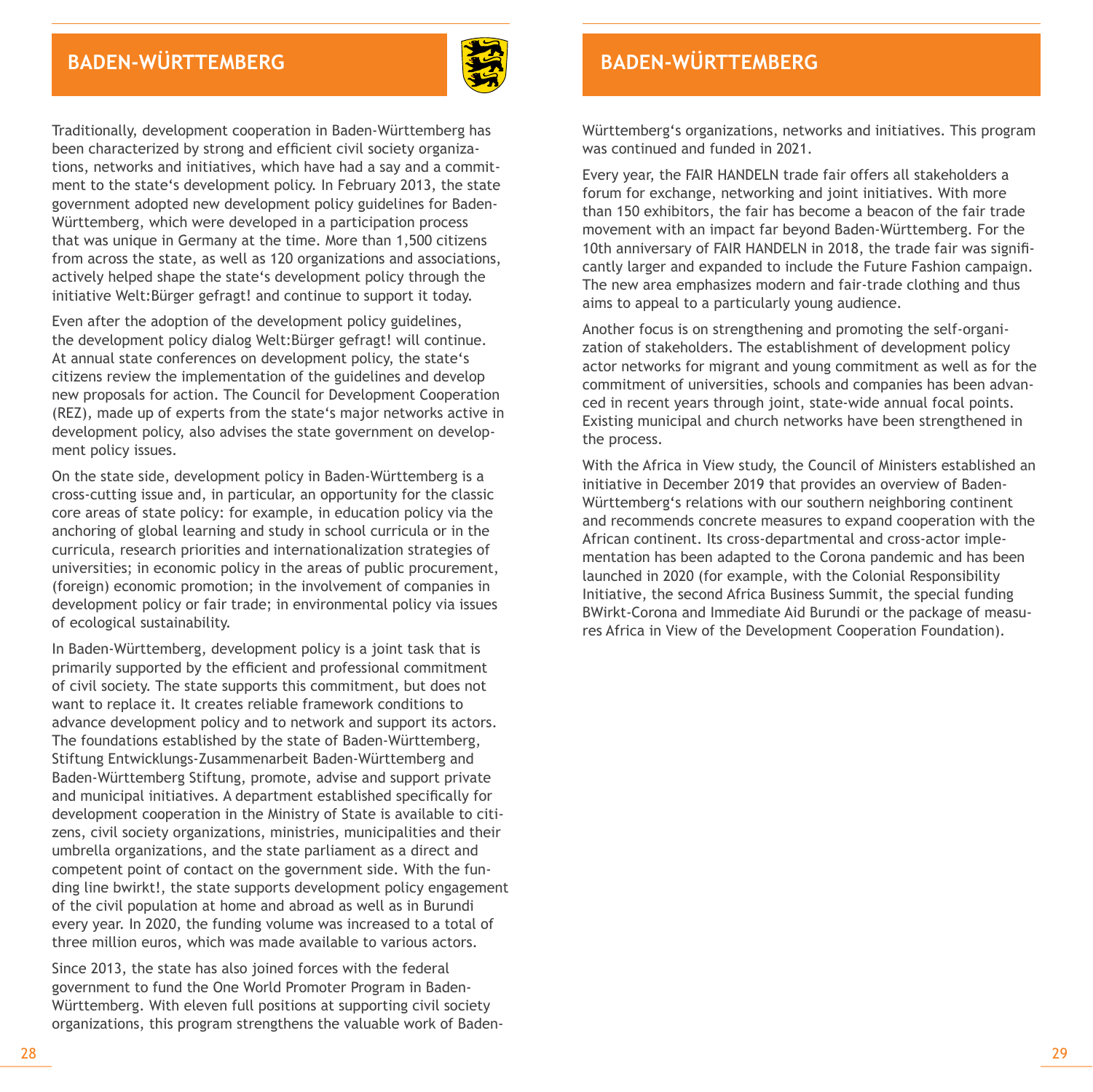### **BAvaria**



The aim of the Free State of Bavaria's development cooperation is to make a global contribution, within the scope of its possibilities, to the fight against poverty, to sustainable and peaceful development and to international understanding. The living conditions of people in developing and newly industrializing countries are to be improved so that people see a perspective in their homeland. The basis for this are the guiding principles of the development policy cooperation of the Free State of Bavaria, which the state government adopted on April 30, 2013. These were further developed by the Bavarian State Parliament's development policy guidelines, which were unanimously adopted by the State Parliament on February 17, 2016. The Bavarian Africa Package (brochure) adopted by the Council of Ministers on April 30, 2019, opens a new chapter in Bavaria's relations with African states. The Free State of Bavaria specifically supports the development of individual African states, develops long-term partnerships and continues its existing intensive relations.

The Free State of Bavaria is involved in the field of development cooperation in a variety of ways and covers different thematic areas. These include in particular the four priority areas of the Africa package, which are based on Bavaria's competencies: Economic Relations and Vocational Training, School Education and Science, Agriculture and Environment, and Public Administration.

Cooperation with selected countries takes place in a spirit of partnership, strengthens the ownership of the partner countries, offers help for self-help, pays attention to subsidiarity and compliance with international conventions and standards.

The maintenance and further development of relations with the partner regions of the Free State of Bavaria play a special role, as there is a high common interest in cooperation in these regions. Furthermore, the Free State of Bavaria is also open to cooperation with other countries.

The Free State of Bavaria also aims to achieve a better understanding of the problems of developing and newly industrializing countries among the local population, as well as to clarify global interrelationships and interdependencies and to contribute to sustainable development worldwide. For this reason, the activities abroad are supplemented by domestic work such as school and extracurricular measures and cooperation with non-governmental organizations from the One World sector such as the Eine Welt Netzwerk Bayern e. V. (One World Network Bavaria).

Within the Bavarian State Government, the Bavarian State Chancellery has the coordinating function for the development policy measures and, if interdepartmental, the lead function. The head of the State Chancellery and State Minister for European Affairs and International Affairs, Melanie Huml, MdL, is the central contact person of the state government for non-governmental organizations in the field of development policy. The respective departments carry out measures on their own responsibility.

### **BERLIN**



The Sustainable Development Goals (SDGs) adopted by the United Nations have become a strategic guideline for all countries. Cities are key players in achieving the SDGs – including Berlin.

The State Office for Development Cooperation (Landesstelle für Entwicklungszusammenarbeit - LEZ) at the Senate Department for Economic Affairs, Energy and Operations is the central coordination office for Berlin's development cooperation.

The Development Policy Guidelines provide the strategic framework. They were adopted in 2012 and supplemented in 2016 by the recommendations "Sustainable Federal Capital and its Responsibility in One World" of the Advisory Council on Development Cooperation. The prioritized fields of action in the guidelines are thinking and learning in global contexts, international university cooperation, international economic cooperation, an open, tolerant and international metropolis, environmental and climate protection as well as urban solutions. For the coming years, it is planned to put the development policy guidelines to the test and further develop them in a broad-based participatory process.

More than almost any other German city, Berlin stands for internationality. The German capital is home to embassies, international organizations and major development institutions. People from over 190 nations live and work here and shape everyday life. Berlin is characterized by a high level of civil society commitment - more than 100 large and small development policy organizations are active in the city. In the state network of development policy non-governmental organizations of the Berlin Development Policy Council, work is continuously being done on the vision of the .. One World City".

The Advisory Council on Development Cooperation, which includes members from a wide range of institutions, advises the state of Berlin on the strategic development of its development policy.

Institutions such as the Gesellschaft für Internationale Zusammenarbeit, Engagement Global gGmbH, the German Institute for Development, the Berliner Gesellschaft für internationale Zusammenarbeit mbH, and the Seminar for Rural Development at the Humboldt University of Berlin are important cooperation partners in Berlin's development policy. Close cooperation also takes place with the ASA program and the alumni program of the Technical University of Berlin.

The State Office for Development Cooperation supports a large number of development policy projects of non-governmental organizations in Berlin in the areas of education, information and public relations work as well as in projects abroad in the context of school and city partnerships through grants. Special attention is paid to the promotion of global learning. The EPIZ - Center for Global Learning - is the central contact point in Berlin for questions concerning global learning. Through the program for the promotion of NGOs, the Landesstelle für Entwicklungszusammenarbeit can both help shape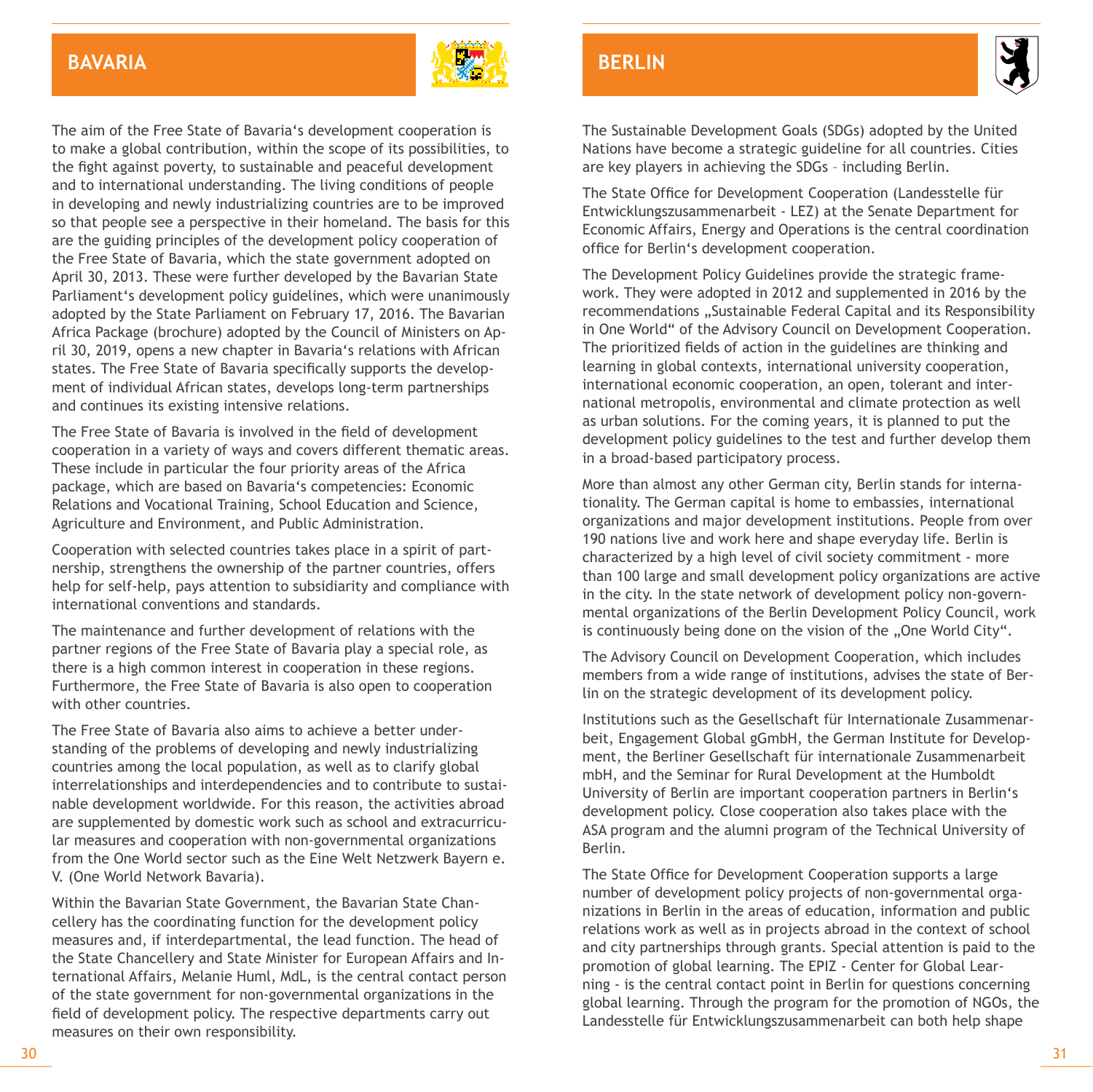#### **BERLIN** BAYERN BERLINGER BAYERN BERLINGER **BERLIN**

development education work and support a wide range of voluntary work. The funding of projects by development policy non-governmental organizations in Berlin was positively evaluated in 2019. In order to further promote the work of NGOs and interest even more citizens in getting involved in development policy areas, the LEZ is supporting the establishment of the One World Center Berlin Global Village. Numerous development NGOs have already found their new workplace there. The center provides office and event space for around 40 development policy and migrant-diasporic groups.

In 2020, the Senate Department for Economic Affairs, Energy and Labor launched a special fund to support Berlin NGOs affected by the Corona Pandemic, promote digitization and finance solidarity projects in the Global South. The North-South Bridges Foundation (SNSB) is responsible for advising NGOs and administering the project funding program for Berlin NGOs on behalf of LEZ.

On the initiative of the German Federal Ministry for Economic Cooperation and Development (BMZ), a promoter program was set up by the federal states. The One World Promoters work in development policy organizations and initiatives. As experts, they provide impetus for globally responsible thinking and action and mobilize people to get involved in sustainable development issues. The Berlin Promotor\*innen program is coordinated by the Berliner Entwicklungspolitischer Ratschlag and administered by the Stiftung Nord-Süd-Brücken. In Berlin, eight promoters are currently working on the topics of strengthening civil society engagement, fair and sustainable business, decolonization and anti-racism, global learning, climate and resource justice, and municipal development cooperation.

Another important field of action for Berlin's development policy is Fair Trade and Fair Procurement. In 2018, Berlin was recognized as a Fairtrade Town for the first time - the state of Berlin is aiming for re-designation in 2020. To further strengthen fair trade, the Action Alliance Fair Trade Berlin was founded in 2019 with the support of the LEZ. The alliance networks and coordinates the numerous actors in fair trade and strengthens public relations - for example, through the campaign #fairmachtschule, a cinema spot and a social media clip. In 2020, the Fair Procurement Competence Center will also begin its work. It informs and trains Berlin's public procurement agencies around the possibilities of integrating social standards into public procurement projects.

The reappraisal of Berlin's colonial history is of particular concern to Berlin. For this reason, the LEZ supports the Decolonize Berlin coordination office. The office is supporting a city-wide process of coming to terms with colonial history with actors from the administration and civil society, and is helping to develop a concept for coming to terms with and remembering Berlin's colonial past.

Journalists around the world are threatened and prevented from doing their work. Freedom of the press is one of the most important prerequisites for a functioning democracy. The scholarship program,

### **BERLIN**

which LEZ developed together with Reporters Without Borders, strengthens and supports digital journalists by inviting them to Berlin for a four-month sabbatical. In Berlin, they receive training and education on digital security, can network with colleagues from around the world, and recharge their batteries for their future work in a safe environment. For Corona's sake, the fellowship program in 2020 will only take place digitally. Starting in 2021, fellows will again be invited to Berlin.

As a city-state, Berlin works closely with its districts. Many districts now have their own development policy coordinators, so that a regular exchange of information and joint activities between the state and the districts anchor the development policy commitment in the city and make it visible. Since 2020, the LEZ has also been supporting development policy projects and activities through the district fund, which are initiated by one district but are exciting and attractive for the whole of Berlin. In addition, support is provided to Berlin districts that want to develop development policy activities in their district for the first time.

Berlin regularly participates in international projects. Currently, the federal-state project Female Entrepreneurship in Berlin and India (FEBI) is in its second project cycle. FEBI is supported by the German Federal Ministry for Economic Cooperation and Development (BMZ) in cooperation with the Deutsche Gesellschaft für internationale Zusammenarbeit (GIZ) GmbH, the Landesstelle für Entwicklungszusammenarbeit Berlin and enpact e. V. The aim of the project is to bring women entrepreneurs in Berlin and India into contact with each other, to conduct training modules and to facilitate reciprocal delegation trips and exchanges. In this way, women are strengthened in the founding and management of companies and enabled to achieve economic independence.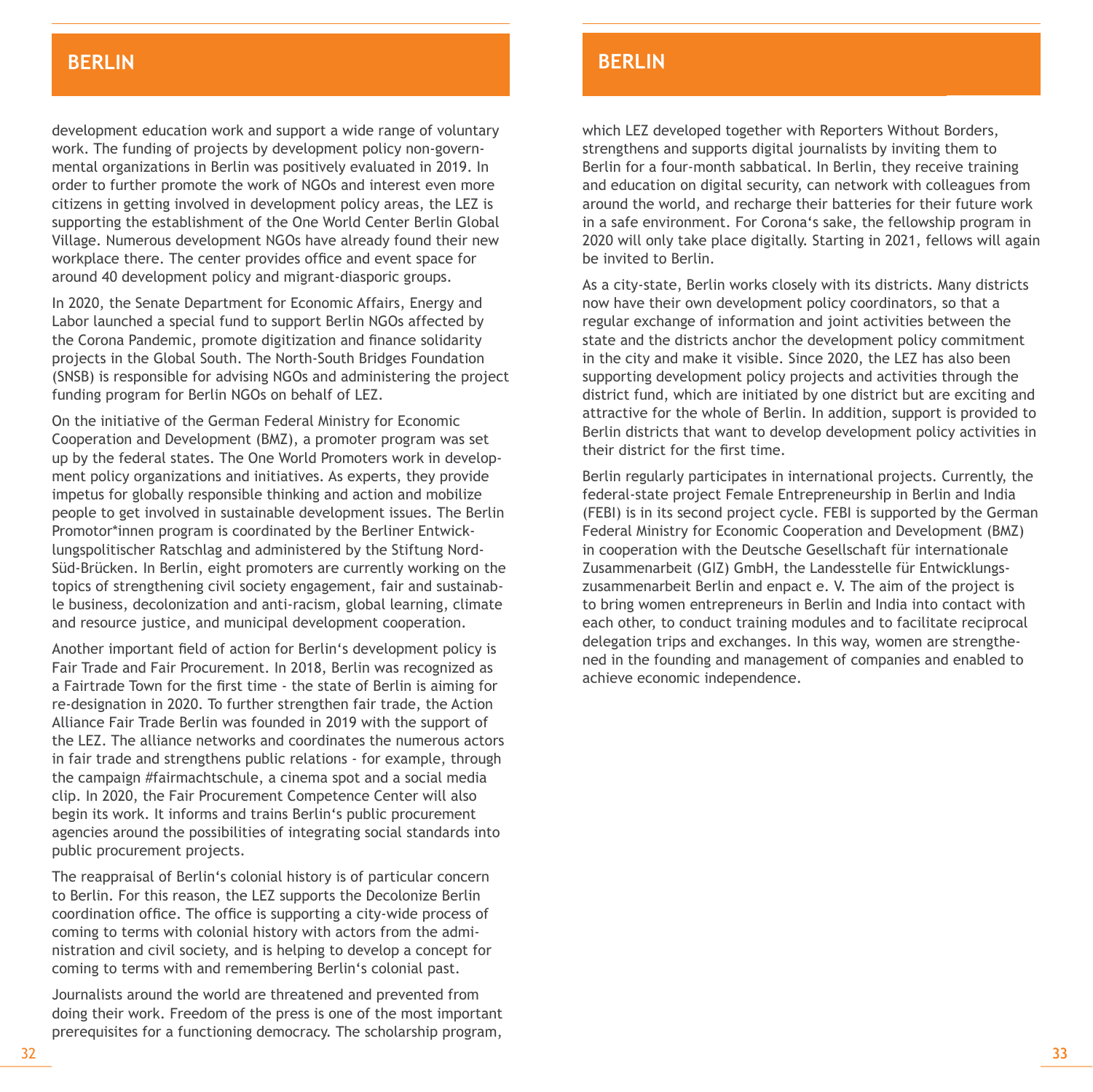### **Baden-Württemberg Brandenburg**



Development policy as a cross-sectional task links different policy areas, actors and appropriately coordinated measures. The state government relies on committed groups and non-governmental organizations as well as on the state wide network VENROB.

The aim of this joint commitment is to raise awareness of sustainable development issues, to provide information about global interrelations and to highlight possible alternatives.

Within the state government, the Ministry of Finance and for Europe is in charge of issues regarding development policy.

As a result of a fruitful dialogue with stakeholders in Brandenburg, the state government's development policy guidelines were adopted on May 31, 2012. Implementation and further development are publicly accompanied by an annual round table on development policy in Brandenburg at the invitation of the association of nongovernmental organizations and the ministry.

The state government sees its own measures and the work of the Round Table as a specific contribution of the state of Brandenburg to the concrete implementation of the joint responsibility for development policy of the federal government, the states and the municipalities.

With the development policy youth volunteer program "Youth for Development Cooperation", young people from Brandenburg are given the opportunity to recognize effects, connections and consequences of globalization within the framework of learning and working encounters in Africa, Asia or Latin America, to pass on their knowledge and experience after their return or to continue to work on the issues of life in the One World in corresponding initiatives.

### **BREMEN**



In March 2015, the Bremen Senate adopted the Development Policy Guidelines of the Free Hanseatic City of Bremen. They are the result of a broad participation process with civil society and form the basis for the future development policy actions of the Free Hanseatic City of Bremen.

In the sense of a common perception of our responsibility for the ONE WORLD, in which fundamental political, social and economic changes are also needed in the North, all social and political sectors in the state of Bremen are called upon to review and align their actions with regard to development, sustainability and fair conditions.

With its commitment to development policy, Bremen wants to contribute to the achievement of the Sustainable Development Goals, which are set by the international community and call for the fight against poverty, human rights violations, social inequality and environmental degradation. The Senate is also committed to this at the federal and EU levels. In order to successfully implement the UN development goals, it is important that as many people as possible participate. That is why Bremen has produced the brochure in plain language ..17 goals for a better world". It explains in short sentences and simple words what the 17 goals are and how each and every one of us can contribute to achieving them in our everyday lives. The brochure is the first of its kind in Germany.

The three focal points of Bremen's development cooperation are domestic development information and education work, projects abroad that promote social, environmentally sound and sustainable economic development, and support for fair trade in Bremen and at the European level. Bremen has held the title of . Capital of Fair Trade" since 2011, and Bremen and Bremerhaven have also been Fair Trade Towns since 2014.

The civil society commitment of numerous development policy initiatives and associations in the state of Bremen forms an important basis and foundation of Bremen's development cooperation. Bremen therefore supports projects by these partners, such as development education work in Bremen and participatory project approaches in the countries of the South that support sustainable development on the ground.

Every two years, the Senate of the Free Hanseatic City of Bremen awards the Bremen Solidarity Prize. It is intended as an encouragement to individuals and groups who are working in a special way to overcome injustice in North-South relations and the consequences of colonialism and racism, as well as for democracy and human rights. The first prize winners were Nelson and Winnie Mandela. The prize consists of prize money and a sculpture by the Bremen artist Altenstein, which takes up the motif of the Bremen Town Musicians as a symbol of the strength of solidarity-based action.

Town twinning and friendships are also an important part of Bremen's international relations. They promote exchange and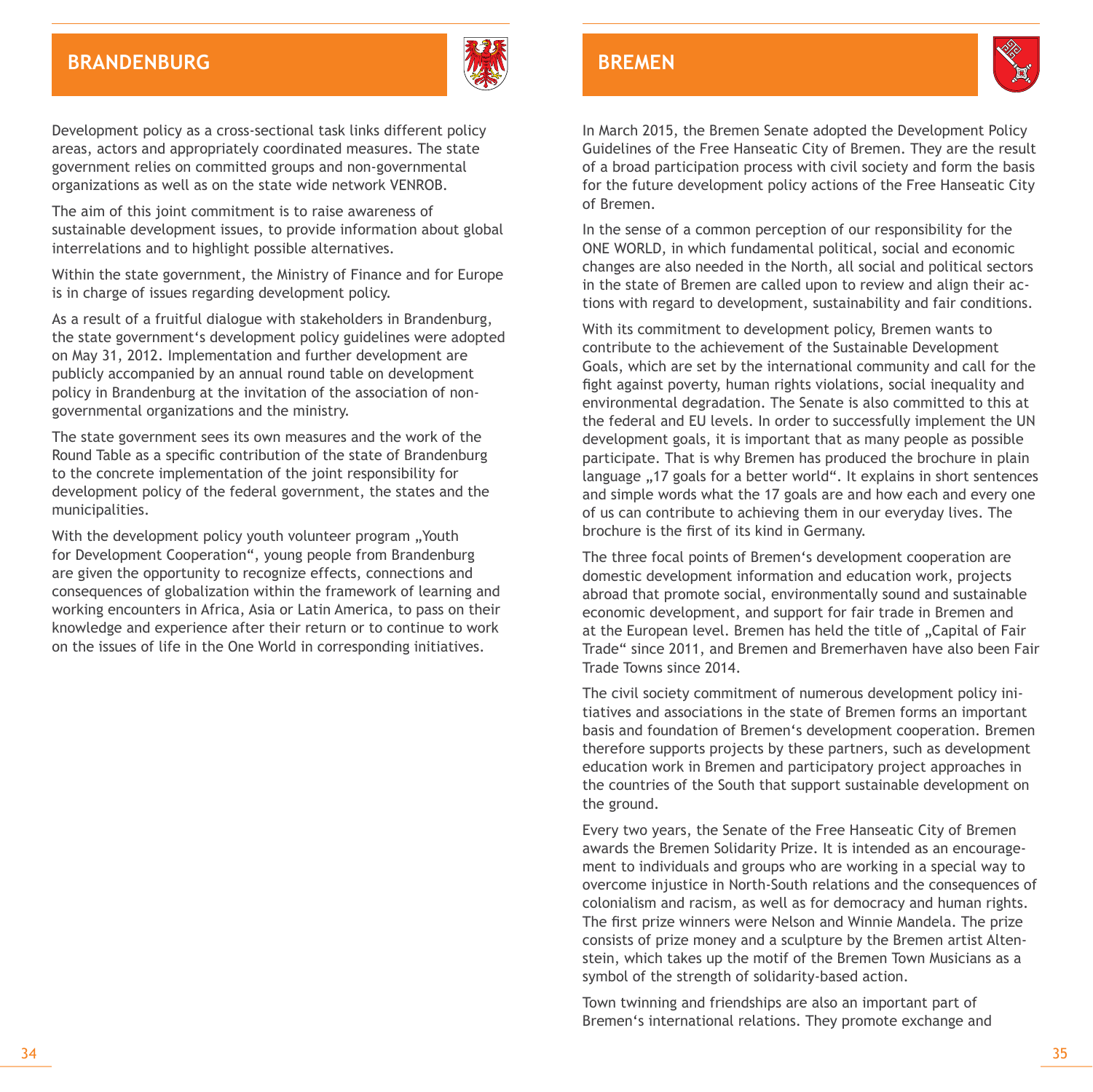mutual learning at eye level. Bremen has been cooperating with the cities of Durban/South Africa and Windhoek/Namibia for many years. Environmental protection and resource conservation, education for sustainable development as well as cultural and youth exchange play central roles in the cooperation.

### **BREMEN HAMBURG**



Hamburg has long been contributing to sustainable development in a global context. Projects and measures of development cooperation abroad as well as development education and public relations work in Hamburg form the components of Hamburg's development policy.

The factual focus in the promotion of projects abroad is, on the one hand, measures to eliminate the causes of poverty, to promote equality for women, to improve health care as well as environmental and resource protection and, on the other hand, to improve municipal infrastructure in large cities.

Of particular importance are measures to improve living conditions in León, Nicaragua, Hamburg's twin city since 1989, and Dar es Salaam, Tanzania (officially a twin city since 2010 and developing a municipal climate partnership since 2011). With the Hamburg Foundation Asia Bridge, established in 2005, the Senate has created an independent funding instrument for sustainable development projects in South and Southeast Asia. The city also directly supports projects by non-governmental groups and initiatives. This stimulates civic engagement and raises awareness of development policy in Hamburg.

Vocational training measures are an important supplement to project funding. Within the framework of a scholarship program, mainly specialists from Nicaragua, Tanzania and India are invited to Hamburg for qualification stays.

Hamburg welcomes the development policy commitment of its citizens and cooperates in projects with the numerous non-governmental organizations, initiatives and networks. In order to promote the cause of fair trade, the Senate has been participating in the action alliance "Hamburg mal fair" since 2006, together with the local sponsors of development policy information and education work. Since 2008, Hamburg's public procurement agencies have also required declarations of compliance with the ILO's core labor standards in the production process of the goods supplied when inviting tenders, and since 2017 there has been a state law requirement for the preferential purchase of fair trade products. Hamburg has held the distinction of being a "Fairtrade City" since 2011.

To date, Hamburg has two positions - one for fair trade and one for global learning - in the expert promoter program.

In directing its development policy activities, the Senate consults the Hamburg Council for Sustainable Development Policy, which it appointed.

Hamburg's development policy also encompasses other areas in which the city has special resources or expertise. Examples include North-South research at the German Institute for Global and Area Studies (GIGA), cultural dialogue with countries in the global South, promotion of South-North trade, and tropical medical research and training.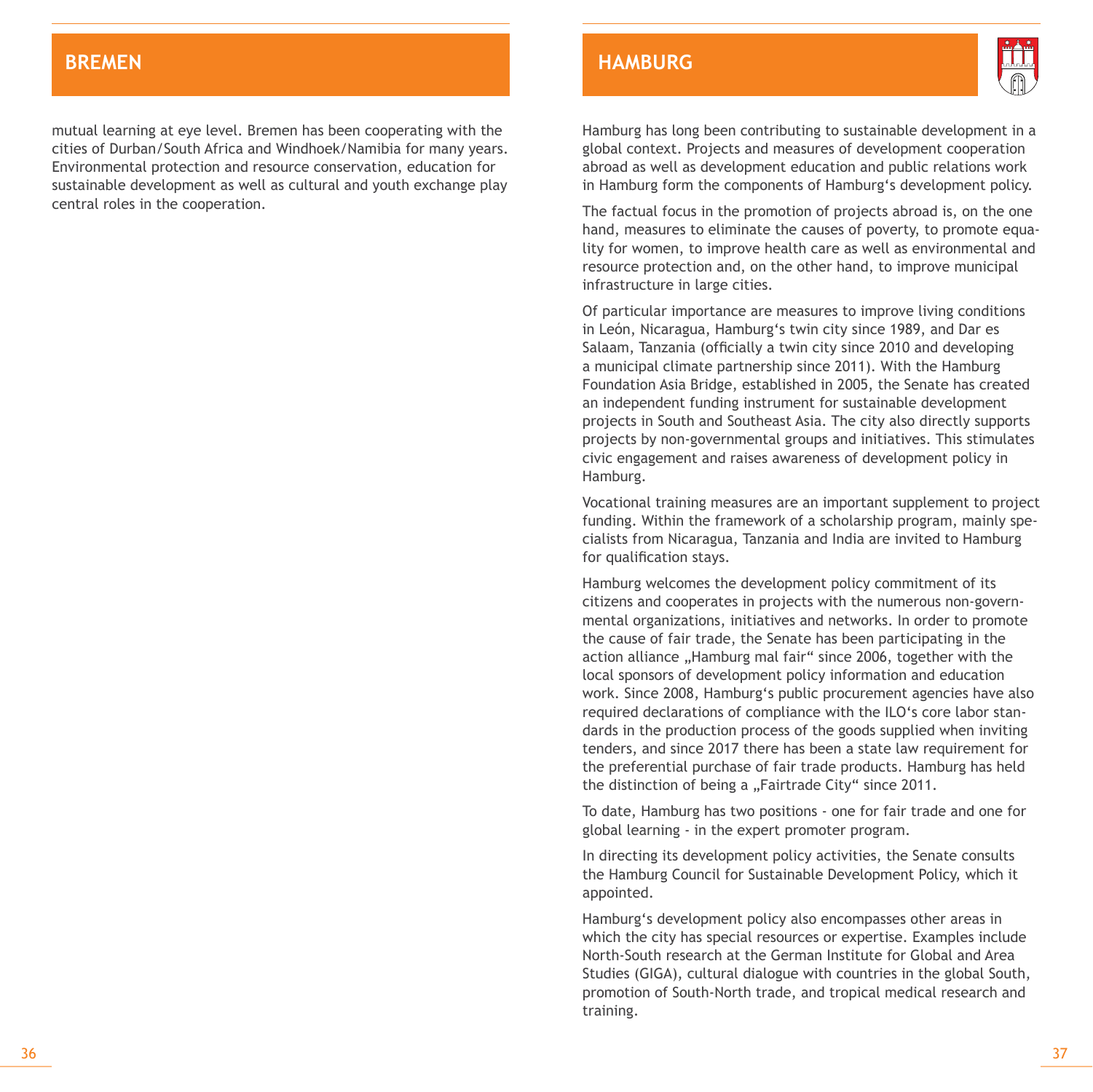

Hesse is consciously facing up to the challenges of globalization and, in adopting its development policy guidelines, has committed itself to the United Nations Sustainable Development Goals (SDGs) 2030 and emphasized in its basic principles that development cooperation and human rights are inextricably linked.

The Hessian state government's guidelines on development cooperation state the principles that guide Hesse's development cooperation, clarify the focus of activities and explain the instruments used. The state government strengthens the diverse actors from Hessen in their international relations and provides support wherever the state government's commitment opens doors or makes private-sector measures and programs possible in the first place. Since its constitution in the fall of 2019, the "Development Policy Advisory Board of the Hessian State Government" has been providing active support. At the meeting on October 25, 2020, it came to a recommendation on the planned federal law on strengthening corporate due diligence to prevent human rights violations in global value chains (Due Diligence Act) to the Hessian state government.

Through its development cooperation, the state contributes to the promotion of trade and economic development, the protection of human rights, the safeguarding of peace and international understanding. In this way, Hessen contributes to the achievement of the development goals agreed upon by the United Nations.

Economic development is a necessary prerequisite for poverty reduction. Strengthening the private sector promotes growth, employment, workforce qualification and generates income. In its development policy cooperation, Hessen therefore focuses on projects that strengthen economic activity and make it easier for partners in developing countries to integrate into the world market. At the same time, this is a contribution to improving the framework conditions for private-sector involvement abroad in developing countries. In doing so, the state government works closely with Hessian development policy associations and organizations, especially with the Hessian Development Policy Network, as well as with the Hessian business community.

Funding is provided primarily for educational projects, the transfer of know-how and the strengthening of market economy structures - from self-help projects to qualification projects in international marketing.

This also includes the promotion of fair trade. On the one hand, this supports producers in developing countries; on the other hand, it opens up opportunities for citizens to contribute as consumers to a fair shaping of globalization. The state of Hesse promotes information work on development policy, globalization issues and education for sustainable development under the motto "co-responsibility in thought and action". This strengthens the understanding of global interrelationships and encourages cooperation with partners in Asia, Africa and Latin America.



#### Development policy in Mecklenburg-Western Pomerania

The State Chancellery is responsible for development cooperation in Mecklenburg-Western Pomerania. It coordinates the tasks of development cooperation with the ministries involved and all social institutions concerned. The Sustainable Development Goals adopted by the United Nations for the period 2015 to 2030 serve as a guideline for political decisions. Fundamental development policy issues are coordinated with representatives of the ministries, the Association of Towns and Municipalities, the One World State Network, the Society for International Cooperation, RENN Nord and other responsible bodies in the annual ..Round Table".

#### Promoter program

The One World Promoter Program has been co-financed since 2014. Currently, there are three regional offices and one migration office, a total of four full-time equivalent positions (FTE). The promoter positions are located at decentralized agencies and are divided among eight people. They help people to broaden their understanding of democracy, human rights and social diversity and to engage with the issues of ..One World".

www.eine-welt-mv.de/promos

#### One World Country Network

The One World State Network Mecklenburg-Vorpommern e. V. brings together associations, initiatives and individuals from Mecklenburg-Vorpommern who are committed to global justice and sustainable development. Currently, the state network has 53 members, including 34 development policy groups and associations and 19 individual members. The state network bundles the offers of the One World groups and qualifies them. The network currently employs seven people in part-time project positions. The One-World Network is active in various bodies, such as the State Working Group on ESD, the NUN Commission, the NUE Award Council and the Board of Directors of the North-South Bridges.

The One World State Network coordinates the event series Weltwechsel with an annually changing annual theme. The approximately 80 individual events are carried out by 50-60 civil society actors. Through the project "Global Partnerships", the One World State Network Mecklenburg-Vorpommern bundles the activities of about 75 non-governmental organizations, schools and municipalities from Mecklenburg-Vorpommern with South-North partnerships. The project Fair-trade City of Rostock takes care of municipal procurement, the visibility of fair trade and organizes the state-wide networking of fair trade activists. In September 2019, the latest project of the One World State Network Mecklenburg-Vorpommern started on the topic of agriculture in Mecklenburg-Vorpommern in a global context.

#### Education for sustainable development in schools

Education for sustainable development/global learning is imple-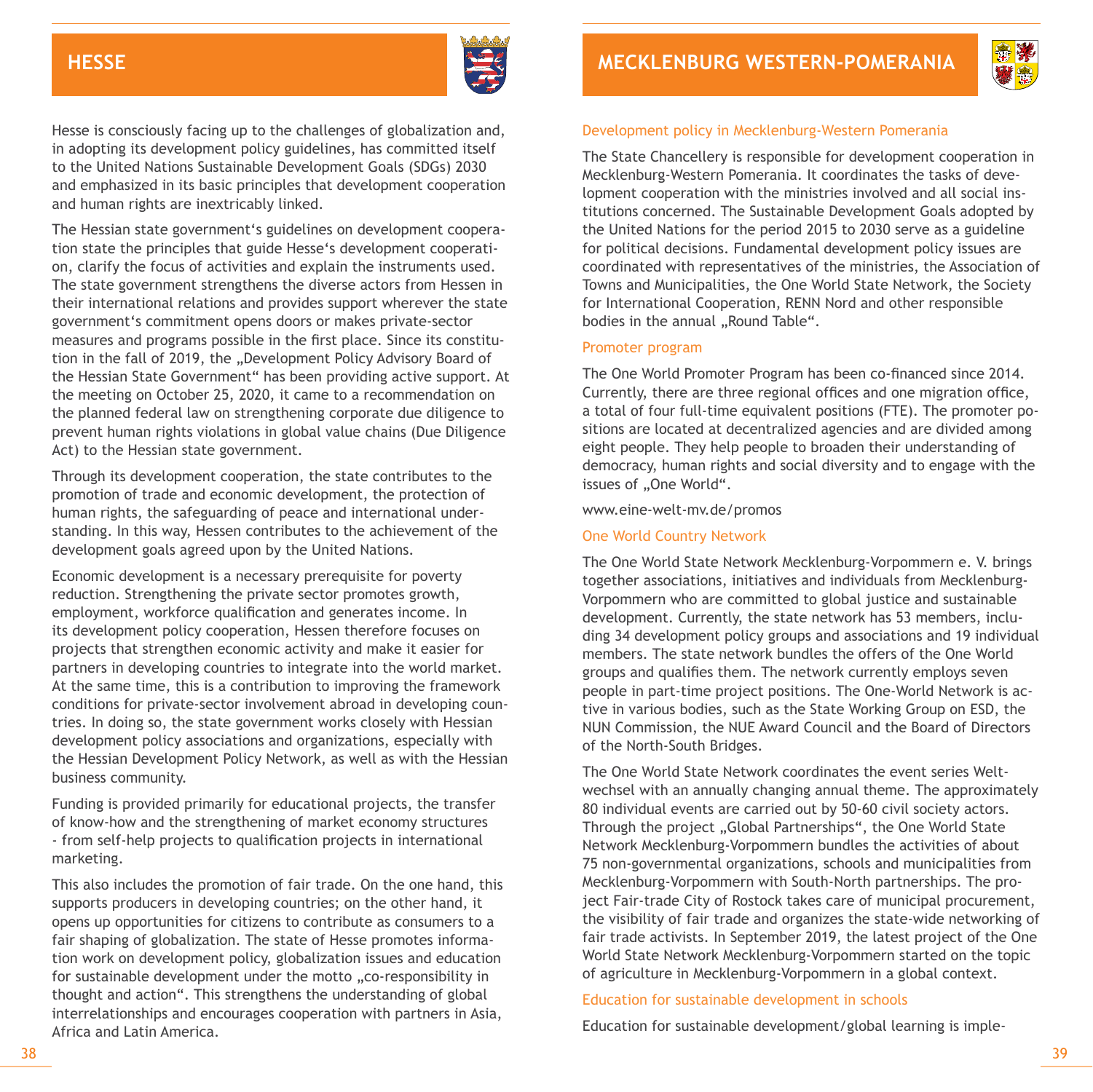### **MECKLENBURG WESTERN-P**

mented in the Ministry of Education, Science and Culture via ESD regional advisors in the state education offices and the vocational school supervisory authority and is given expert support in the Institute for Quality Development Mecklenburg-Western Pomerania (IQ Mecklenburg-Western Pomerania). A state working group on education for sustainable development (LAG BNE) with over 40 members from various ministries and non-governmental organizations works under its leadership.

www.bildung-mv.de/lehrer/schule-und-unterricht/bildung-fuernachhaltige-entwicklung/netzwerk-bne-schule-in-mv

IQ Mecklenburg-Vorpommern organizes an annual statewide ESD conference for schools together with the LAG BNE at the University of Rostock. On March 21, 2019, it took place on the topic "Facts, Fakes and Many Questions - ESD as an Orientation Approach in Times of the Digital Revolution".

www.bildung-mv.de/export/sites/bildungsserver/downloads/bne/ BNE\_Digit\_final.pdf

Within the LAG BNE, various working groups work on the topics of public relations, teaching development and teacher training. Here, ideas, ways and concepts are developed on how, among other things, contents of development cooperation can be incorporated into lessons and teacher training and further education and how the cooperation of school and non-school ESD actors as well as communication can be improved. For the 2019/2020 school year, the framework curricula for the upper secondary school were revised and published. In preparation for this, ESD training sessions were held with the framework plan committees on ways to implement ESD/GL. The framework plan for elementary school subject teaching is currently being revised with ESD participation.

New teaching materials have been created in collaboration with universities, research institutions, museum educators, and the Ministry of Agriculture and Environment:

PlasticSchool: plasticschool.com

12 Forest educational modules

www.bildung-mv.de/schueler/schule-und-unterricht/schularten/ grundschule

To implement the Orientation Framework for Global Development Learning in the context of an ESD, Mecklenburg-Western Pomerania is implementing two state initiatives in the school program of the German Federal Ministry for Economic Cooperation and Development (BMZ) and Engagement Global (EG).The three-year cross-state project "Fit for Tomorrow" in vocational preparation at vocational schools will run from 2017 to 2019. Using ESD teaching-learning concepts at one school each in Saxony-Anhalt, Schleswig-Holstein and Mecklenburg-Western Pomerania, the project aims to improve the vocational orientation and motivation of young people without

### **Mecklenburg wESTERN-POMERANIA**

school-leaving qualifications and/or with refugee experience. Since September 1, 2018, the model project at general education schools ..Schools of the Future - Self-Determined Pathways to High Performers in Educational Landscapes in Mecklenburg-Western Pomerania" (ESD Model Schools Mecklenburg-Western Pomerania) has been running and will end on August 31, 2021. Ten schools have set out with cooperation partners and the LAG ESD to further develop and effectively implement the holistic approach (whole school approach) at their schools.

#### Extracurricular education for sustainable development

The NUN certification (Norddeutsch Und Nachhaltig) of extracurricular ESD actors in the three northern German states of Hamburg, Schleswig-Holstein and Mecklenburg-Western Pomerania is being continued. The main goal is to improve the quality of extracurricular ESD offerings and institutions. The office is located at the Academy for Sustainable Development in Güstrow on behalf of the Ministry of Agriculture and Environment. The network of certified extracurricular ESD providers in Mecklenburg-Western Pomerania is 25, of which seven providers are re-certified. The educational offers include seminars, courses, project days for schools, daycare centers, but also for adults, in which future topics are taught.

www.nun-zertifizierung.de www.bnemv.de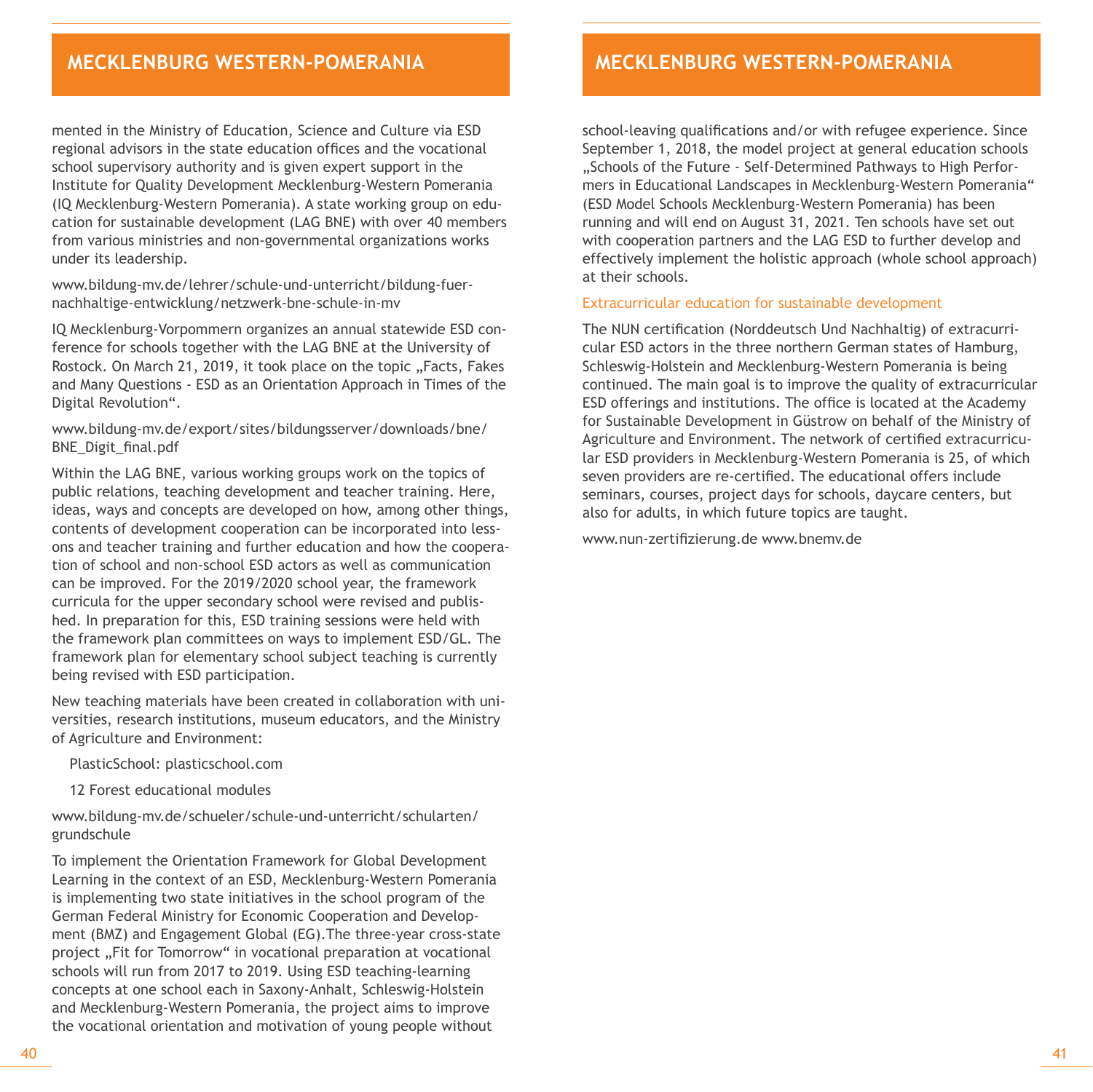

Lower Saxony is primarily involved in development cooperation on the ground in sub-Saharan Africa by supporting projects in the Eastern Cape (South Africa) and Tanzania. In addition to development cooperation with partners abroad, the state supports development education and information work at home and promotes the Association for Development Policy of Lower Saxony (Verband Entwicklungspolitik Niedersachsen e.V.). (VEN) in corresponding projects.

In order to better systematize development cooperation in Lower Saxony and implement the 17 Sustainable Development Goals (SDGs), development policy guidelines were drawn up in 2015. All activities make an important contribution to achieving the 17 Sustainable Development Goals (SDGs) from the United Nations' 2030 Agenda. The state's development policy guidelines thus form the basis for all development policy activities in Lower Saxony.

Since 1995, Lower Saxony has been working successfully with the Eastern Cape in the areas of qualified school/vocational education, university cooperation, expansion of renewable energies, youth encounters, culture and sports, as well as in the field of health. Both partners support the exchange particularly intensively through voluntary services (e.g. ..Weltwärts") in sports and social projects. The partnership is characterized by a lively culture of mutual visits, especially at the political level.

Since 2010, Lower Saxony has been providing targeted support for projects in Tanzania that build on existing structures and develop them further. The focus is on school and vocational education (including inclusion, development of a vocational training center), research (promotion of young scientists and research, training of specialists in special education, school projects), the development of renewable energies and water supply, and improving the living conditions of people in rural regions.

As an active contribution to the implementation of the UN Sustainable Development Goals, the state of Lower Saxony adopted development policy guidelines at the end of a broad-based dialog process in August 2015. In order to further strengthen civil society engagement, the Lower Saxony State Chancellery set up a ..round table" with various social groups, non-governmental organizations active in development policy, municipal umbrella organizations, churches and business associations. Over a period of 2 years, a strategy with concrete recommendations for action to implement the development policy guidelines was jointly developed here. This was approved by the cabinet in September 2017.

A progress report is currently being prepared for the guidelines. This update will also include a perspective for further development, in which development policy stakeholders and civil society can once again contribute their ideas and experience.



The starting point for the state government's development policy activities is its clear commitment to the elementary values of Western constitutions - human dignity, democracy and the rule of law. The New Development Policy Priorities of the State of North Rhine-Westphalia, which were adopted by the cabinet in December 2019, confirm that North Rhine-Westphalia works with its international partners in this spirit. The guiding principles of North Rhine-Westphalia's development policy are subsidiarity and self-determination. The new priorities place the state government's development policy work in the context of the 2030 Agenda and its 17 Sustainable Development Goals (SDGs). New emphases are set, above all, through the increased involvement of the private sector in development cooperation. The private sector is an important partner when it comes to imparting knowledge, advancing innovations and creating employment prospects. However, development policy commitment also depends above all on a lively, strong civil society. In this respect, North Rhine-Westphalia has an extraordinarily lively and diverse landscape. The state government wants to help ensure that this commitment to development policy continues to evolve in line with the times and also reaches social groups that are less aware of the international context of our political and economic order.

North Rhine-Westphalia maintains a wide range of international relations and is particularly committed to development policy in countries and regions to which it has special ties. In view of its limited resources, the state government sets regional priorities. Ghana has been the official partner country of North Rhine-Westphalia since 2007. The partnership agreement between the two countries is due to be renewed in 2021.

In close cooperation with the Düsseldorf office of the Deutsche Gesellschaft für Internationale Zusammenarbeit (GIZ), the state government implements development policy projects in Ghana, including in the field of environmental protection and resource conservation. Since 2019, the joint projects with GIZ have been geared toward the new priority area of "sustainable economic development." In addition, the state government is supporting the modernization of the technical college sector in Ghana and better networking between universities and business.

Since 2017, an administrative exchange has been taking place between Ghana and North Rhine-Westphalia; since 2019, the state has also been promoting a municipal exchange of expertise aimed at strengthening existing cooperation between cities and municipalities in both countries and supporting new partnerships.

Civil society engagement plays a key role in the partnership between North Rhine-Westphalia and Ghana, particularly the Ghana Forum as an association of civil society actors active in Ghana and the Ghana Council as an association of the diaspora. The state government supports initiatives in Ghana and other countries with its own funding programs, such as the "Concrete Peace Service", the "Promoter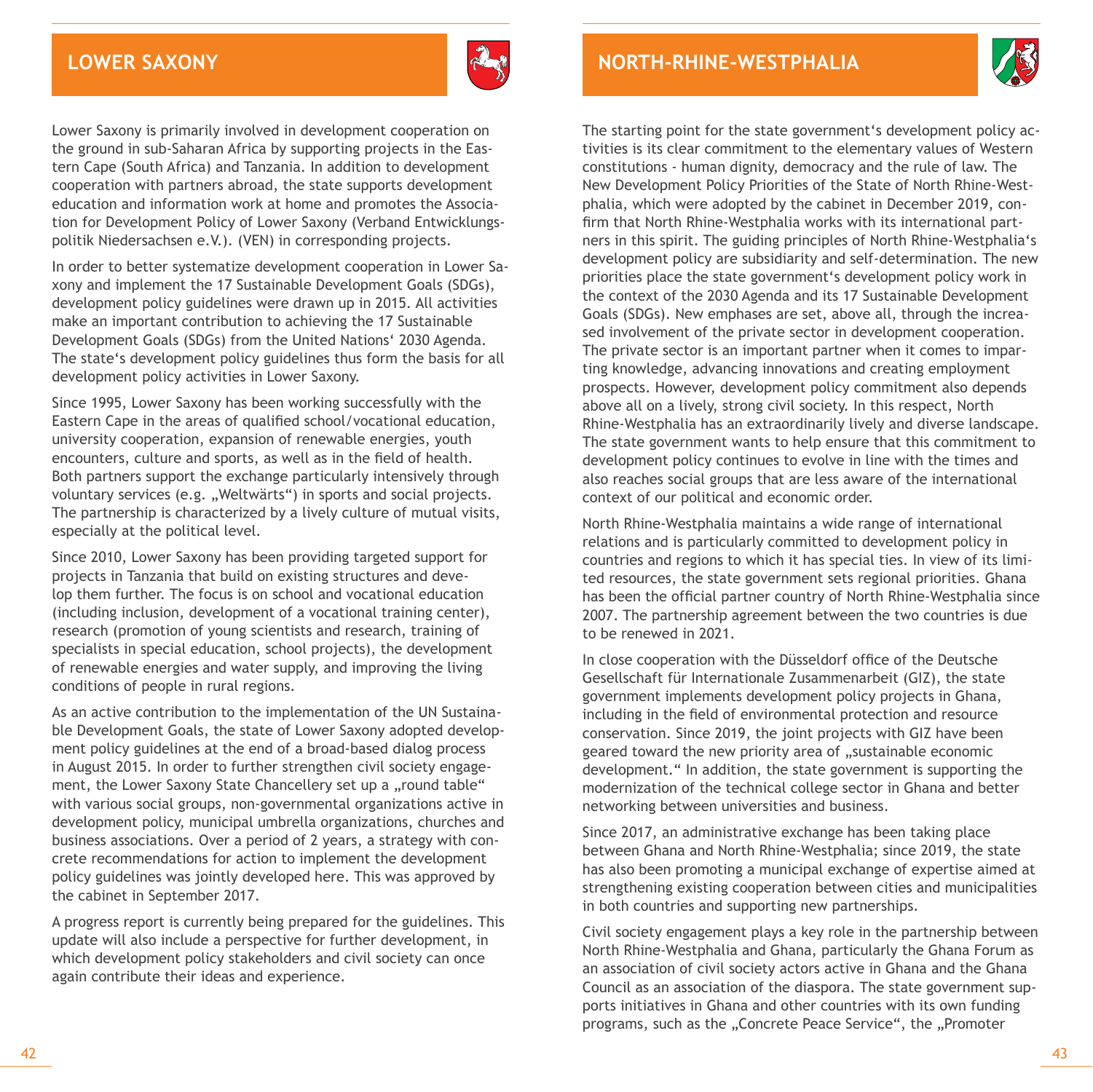### **BADEN-BAYERNINE-WESTPHALIA**

Program" and the "Foreign Program". Further information on the country partnership with Ghana.

The Concrete Peace Service is a support program for young adults from North Rhine-Westphalia. The program offers a travel allowance for a variety of project assignments lasting between 25 days and twelve weeks. The participants plan their stays abroad on their own and cooperate on an equal footing with organizations in the countries of the South. In addition, within the framework of the Concrete Peace Service, cooperations exist that enable young professionals, such as craftsmen and craftswomen or trainees in the nursing professions, to participate in a project abroad. A mutual exchange to strengthen civil society actors in the global South is also an integral part of the Concrete Peace Service.

With the program to promote development information and education (EpIB), the state supports the development education work of One World groups and non-governmental organizations in North Rhine-Westphalia. The aim is to raise awareness of global interdependencies among the people of North Rhine-Westphalia, to broaden knowledge of the situation in countries of the global South, to prevent xenophobia and to awaken in citizens a willingness to make their own contribution to fair global development.

The state government also supports development education work through the promoter program, which ensures a "basic supply" of civil society with expertise in this area. The program is implemented by One World organizations throughout North Rhine-Westphalia; its sponsors are the One World Network NRW and Engagement Global, North Rhine-Westphalia branch office (Düsseldorf). Further information can be found at: einewelt-promotorinnen.de.

In accordance with the development policy priorities of the state of North Rhine-Westphalia, municipal development cooperation is also promoted. Municipalities can make a very concrete and essential contribution to development partnerships - for example, when it comes to raising awareness of development policy and international interrelationships, or when it comes to the fact that local action also has an impact on the global world and that globalization, in turn, has an impact on the local level. Municipal development partnerships build an important bridge here between the people of North Rhine-Westphalia and those in the partner communities.

With its foreign program, the state government supports development policy projects of non-governmental organizations from North Rhine-Westphalia. The program supports One World initiatives, associations, migrant organizations, church groups and others that work in cooperation with partner organizations in the Global South to sustainably improve local living conditions. The program focuses on education, health, environmental sustainability, sustainable business practices and job creation.

**North-rhine-westphalia**

Rhine-Westphalia is also increasingly involved in the Middle East region - especially in Jordan. In order to improve the living conditions of refugees and the Jordanian population, projects are being implemented in various areas.

With grants, North Rhine-Westphalia supports a short-term scholarship for young people from Israel, the Palestinian Territories and Jordan, as well as the trilateral master's program "European Studies" at Heinrich Heine University in Düsseldorf.

With 23 United Nations (UN) organizations and around 170 internationally active non-governmental organizations, the federal city of Bonn is the most important UN location and has become the center of excellence for international cooperation and sustainable development in Germany. In addition, numerous governmental and nongovernmental organizations, scientific and economic institutions, and companies are working together here under the motto . Shaping Sustainability" to find solutions to global issues of the 21st century.

The state government promotes the development of the UN site and Bonn's profile as a competence center for international politics and global sustainability strategies in close cooperation with the federal government and the city of Bonn. For example, it supports the establishment of new UN secretariats and other international organizations in Bonn. North Rhine-Westphalia has also launched a Host State Act to facilitate the settlement of international institutions in Germany, which was passed by the Bundestag in October 2019 and approved by the Bundesrat in November 2019. The state government also promotes the implementation of events and other projects at the international location of Bonn that help to advance the exchange on global sustainability issues. This also includes educational events on the implementation of Agenda 2030.

In the context of global refugee movements, the state of North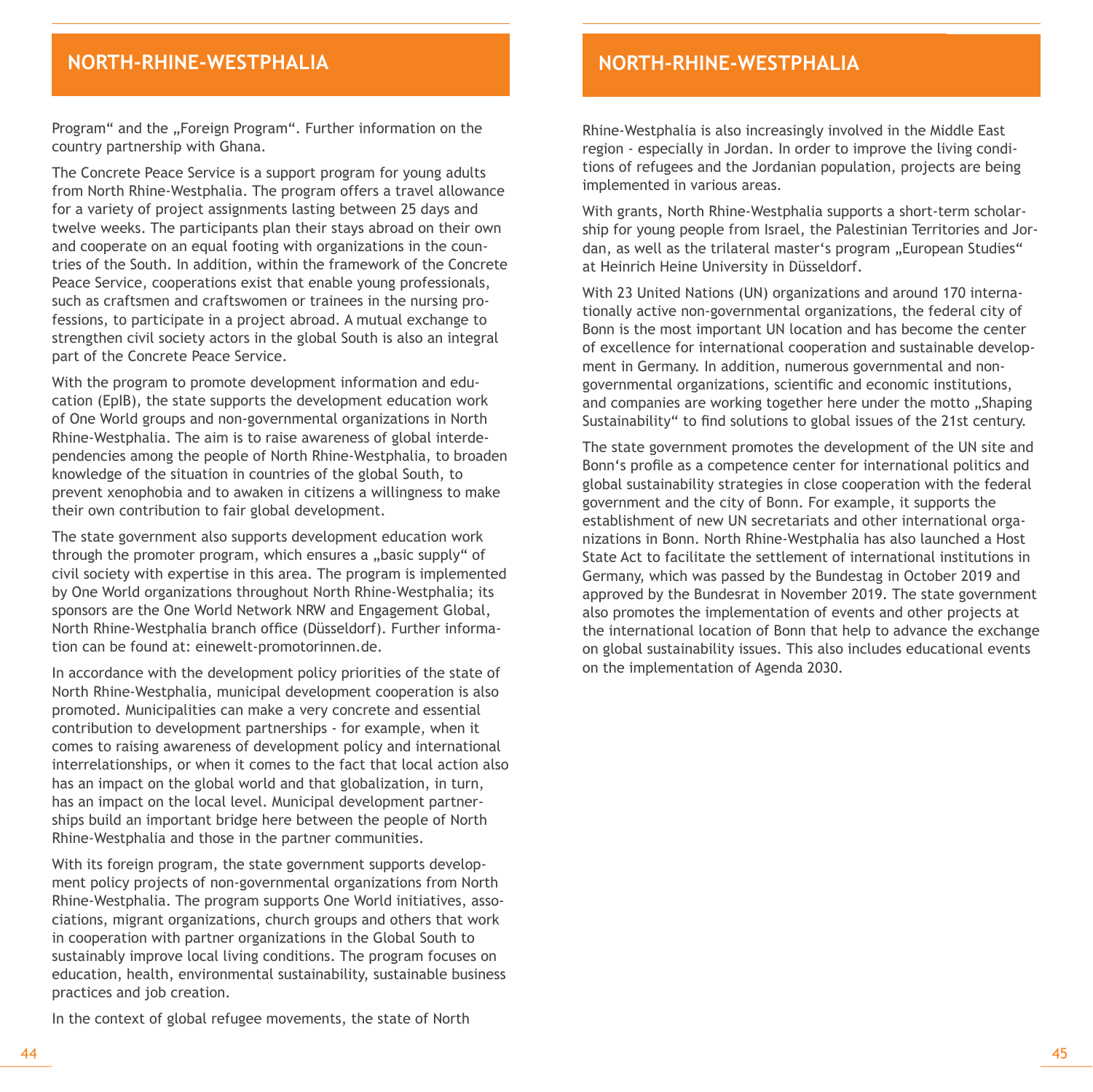

#### **DEVELOPMENT POLICY IN RHINELAND-PALATINATE**

With its development policy, the Rhineland-Palatinate state government wants to help fight poverty worldwide, make globalization fairer and protect the environment. In doing so, it is guided by the Sustainable Development Goals (SDGs) adopted by the United Nations in September 2015 as a reference framework for policy in Rhineland-Palatinate. Development policy today is about more than projects and programs. It is about fundamental political, social and economic changes that must take place worldwide. It is about socially and ecologically just globalization, fair trade structures, climate and environmental protection. And it is about changes in patterns of living and consumption in Germany.

Against this backdrop, the state's development policy includes the following focal areas:

#### Sustainable procurement

Sustainable procurement helps improve the living and working conditions of many people in Africa, Asia and Latin America. For this reason, the state and municipalities in particular are also called upon to include social and ecological criteria in public tenders on a binding basis. Within the framework of our training project ..Rhineland-Palatinate buys sustainably!", which is carried out in cooperation with the development policy state network ELAN, we show municipalities how sustainable procurement is possible in a legally secure and practicable manner.

#### Municipal development policy

Municipalities are important actors in development policy. We motivate and support municipalities in their efforts to get involved with their own projects, e.g. in education work, municipal partnerships or sustainable procurement.

#### Educational work in schools

The state government would like to awaken greater understanding for the situation in other countries, but also for global interrelationships. Children and young people should learn about the effects of our actions on people in other parts of the world and be sensitized to sustainable and socially just actions.

#### Information events on development policy issues

Together with partners in Rhineland-Palatinate, we organize information and discussion events on current development policy issues and participate in conferences and presentations.

Cooperation with civil society

### $\overline{R}$ **BADELAND-PALATINATE**

We support associations, municipalities, schools or churches in Rhineland-Palatinate that carry out development policy information and education projects in Germany or cooperate with partners in countries of the South.

#### **PARTNERSHIP WITH RWANDA**

In 1982, Rhineland-Palatinate and the Republic of Rwanda sealed the first partnership between a German and an African country. From the beginning, the basic idea was to develop a so-called grassroots partnership that would be organized in a decentralized manner and close to the people. The Rwandan partners independently propose projects that seem most urgent and necessary to them. On the Rhineland-Palatinate side, the partners strive to provide financial and material support.

The primary goals of the measures are the improvement of education, the support of women and the participation in the areas of health care and nature conservation. Within the framework of the approximately 200 school partnerships, the school situation in Rwanda is sustainably improved. Personal contact between children and young people and between teachers and school administrators from Rhineland-Palatinate and Rwanda is also promoted. Vocational training is another important factor in the education of Rwandans. Only with appropriate vocational training is it possible to train qualified skilled workers, who play an enormously important role in Rwanda's economic development. Bringing people with disabilities into the partnership as important actors and thus further deepening the cooperation between Rhineland-Palatinate and Rwanda is a new focus. There are also more and more projects for renewable energy and environmental protection. Rhineland-Palatinate's business community is involved in the partnership to further promote development in Rwanda. The partnership is also becoming increasingly involved in the fields of art, culture and sports. They act as a bridge of understanding and promote cooperation with and between the partners. Through the many encounter trips in recent years, young people in particular have been able to get to know the other culture and benefit from each other: Children and young people form the basis for the future of the partnership.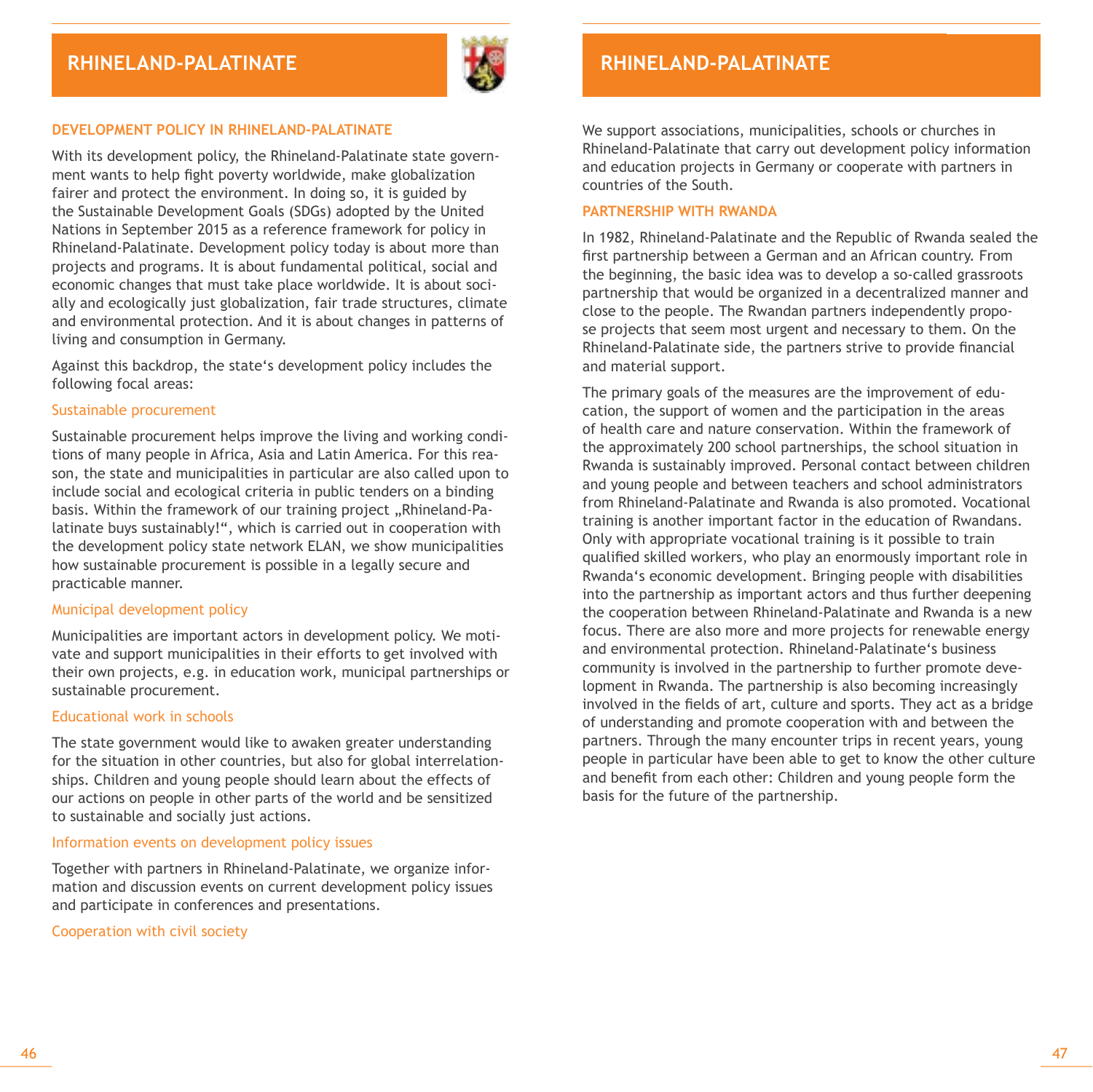

#### **DEVELOPMENT COOPERATION IN THE SAARLAND**

The department of the Ministry of Education and Culture in Saarland is responsible for this topic. Its goal is to work closely with nongovernmental organizations active in development policy.

Together with the non-governmental organizations, global responsibility is assumed: Partnerships with developing countries are cultivated and development policy information and education work as well as civic engagement for the ..One World" are promoted.

#### Dialogue with non-governmental organizations active in development policy

The development policy of the Federal Republic of Germany is the joint responsibility of the federal, state and local governments. With this in mind, the Saarland state government committed itself in its coalition agreement to expanding and further developing Saarland's development cooperation.

The coalition agreement for the 16th legislative period of the Saarland (2017-2022) states, "The state government has drawn up guidelines for Saarland's development cooperation in a broad-based dialogue with all non-governmental organizations involved in development policy. We will consistently pursue the fields of action formulated there, oriented to the guiding principle of global sustainable development. We have also created a solid and improved basis for promoting the committed work of non-governmental organizations and will continue to support the work of the initiatives on this basis.

Significant of the existing focal points and competencies in the Saarland are in the areas of "global learning" and "fair trade/sustainable procurement." We have started with fair and sustainable procurement as well as advanced global learning and education for sustainable development nationwide in an exemplary way.

Since May 2018, Saarland has therefore also had a "State Coordination Office for Education for Sustainable Development", which is responsible for ensuring that education for sustainable development is anchored in school education. With the State Coordination Office, the Ministry of Education is systematically and structurally anchoring Education for Sustainable Development (ESD) in the education sector. In order to link global interrelationships and individual behavior, the aim is to sensitize schoolchildren to sustainable development.

There are also far-reaching efforts in the area of fair trade/sustainable procurement. For example, the coalition agreement states: ..The Saarland is to become the first fair federal state. To achieve this, we want to gradually switch public procurement to fair and regional products and further promote globally responsible educational work." To this end, a project group meets regularly and the individual criteria to be met are jointly examined with the various interest groups.

### **Saarland Saarland**

#### Goals and priorities

Since development cooperation is above all a task for society as a whole, the successful work of private initiatives, the churches and other non-governmental organizations in particular receives financial and non-material support. Together, we want to make a concrete contribution to fighting poverty worldwide, securing peace, realizing democracy and making globalization fairer.

#### Guidelines on development cooperation

The Saarland Development Cooperation Guidelines were adopted by the Saarland Parliament in March 2017 and are the result of a development process with the active participation of civil society and Saarland non-governmental organizations. They represent the framework of Saarland's development cooperation and are intended to strengthen existing structures, initiatives and activities. They serve as orientation and form the basis for Saarland's future development policy relevant engagement.

The fields of action of Saarland's development cooperation are:

- development policy information, advisory and educational work
- science, research and teaching
- international exchange
- economy, enterprises, public administrations and municipalities
- international trade and agricultural policy
- North-South partnerships/cooperations
- impact of European policy on countries of the global south

#### Guidelines for development cooperation

The guidelines of the Ministry of Education and Culture for the granting of subsidies for the promotion of projects within the framework of development cooperation - based on the guidelines of development cooperation - also provide for the possibility of promoting domestic projects in addition to the promotion of foreign projects in the Global South. The prerequisite is that the projects must be school, vocational and university education projects, extracurricular education projects for children and young people, continuing education and adult education projects or development policy measures and events for the broad civil society.

#### The Advisory Council for Development Cooperation

The Advisory Board for Development Cooperation plays a key role in supporting the Ministry in approving applications for development policy project and program activities. The projects to be included in the funding are selected in partnership with the development policy initiatives represented on the Advisory Board for Development Cooperation.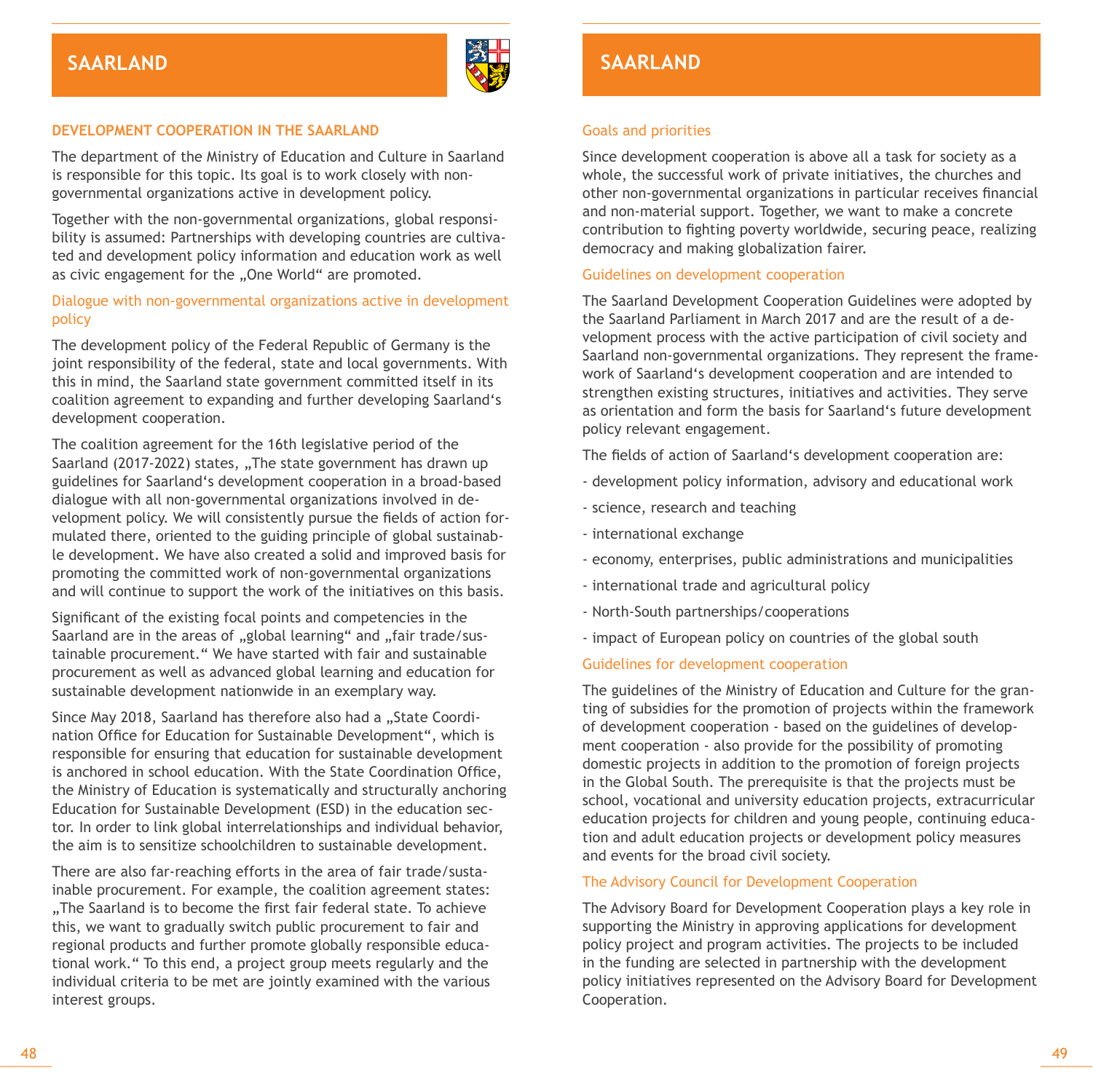#### **BAXONY** BAGERY BERGERY AND SALE IN THE SALE IN THE SALE IS A SALE IN THE SALE IS A SALE IS A SALE IS A SALE IS A **Saxony**



The Free State of Saxony supports the goal of sustainable development in favor of a sustainable society in the sense of the United Nations Agenda 2030 and the associated Sustainable Development Goals. In joint responsibility with the federal government and local authorities, Saxony will contribute its share to achieving the goals by 2030 and beyond. The 17 Sustainable Development Goals adopted as part of the 2030 Agenda apply to all countries on earth. One important component is support for development cooperation. The development policy guidelines of the Free State of Saxony have been integrated into the Saxon Sustainability Strategy 2018. www.nachhaltigkeit.sachsen.de

Saxony understands development cooperation as a cross-sectional task and would like to support it with the willing participation of the population, the Development Policy Network Saxony e. V. (ENS) and the other actors, such as the church development organizations or non-governmental organizations that are not organized in the ENS. The development cooperation of the Free State of Saxony is coordinated in the Saxon State Chancellery. Since 2017, the Free State of Saxony, in addition to long-standing and broad-based development education work at home, now also supports development projects and initiatives abroad. Development cooperation projects in Morocco and Lebanon, for example, support countries facing major challenges due to increasing global migration. Projects are also being implemented in Mozambique and Peru with the Gesellschaft für internationale Zusammenarbeit (GIZ) as part of the federal-state program of the German Federal Ministry for Economic Cooperation and Development.

With project contents that offer help for self-help and are oriented towards the reality of people's lives, Saxony wants to provide help on the ground and at the same time support the societies in the states that take in or have taken in many refugees.

The Free State of Saxony has been carrying out development policy information and education work inside and outside schools for many years. Educational offers, event information and materials for sustainable education are available online www.bne-sachsen.de. In the meantime, seven One World Promoters are active in Saxony, promoting global learning and sustainable living. The programs are aimed at educational institutions such as kindergartens, schools, adult education centers and youth centers.

The STUBE study support program includes weekend seminars and one-day events for students from developing countries at Saxon universities. In addition, the Free State will also participate in the ASA university cooperation starting in 2018, thus supporting the exchange of young people from industrialized and developing countries.

Dresden is also home to Germany's second scientific institute of the United Nations University (UNU), which is funded by the Free State of Saxony and the German Federal Ministry of Education and Research. The United Nations University Institute for Integrated

### **Saxony**

Management of Material Fluxes and of Resources (UNU-FLORES) deals with international strategies for sustainable resource use and forms an important interface between science and politics. UNU-Flores is the only sub-unit of the United Nations based in Saxony and a unique player in development science.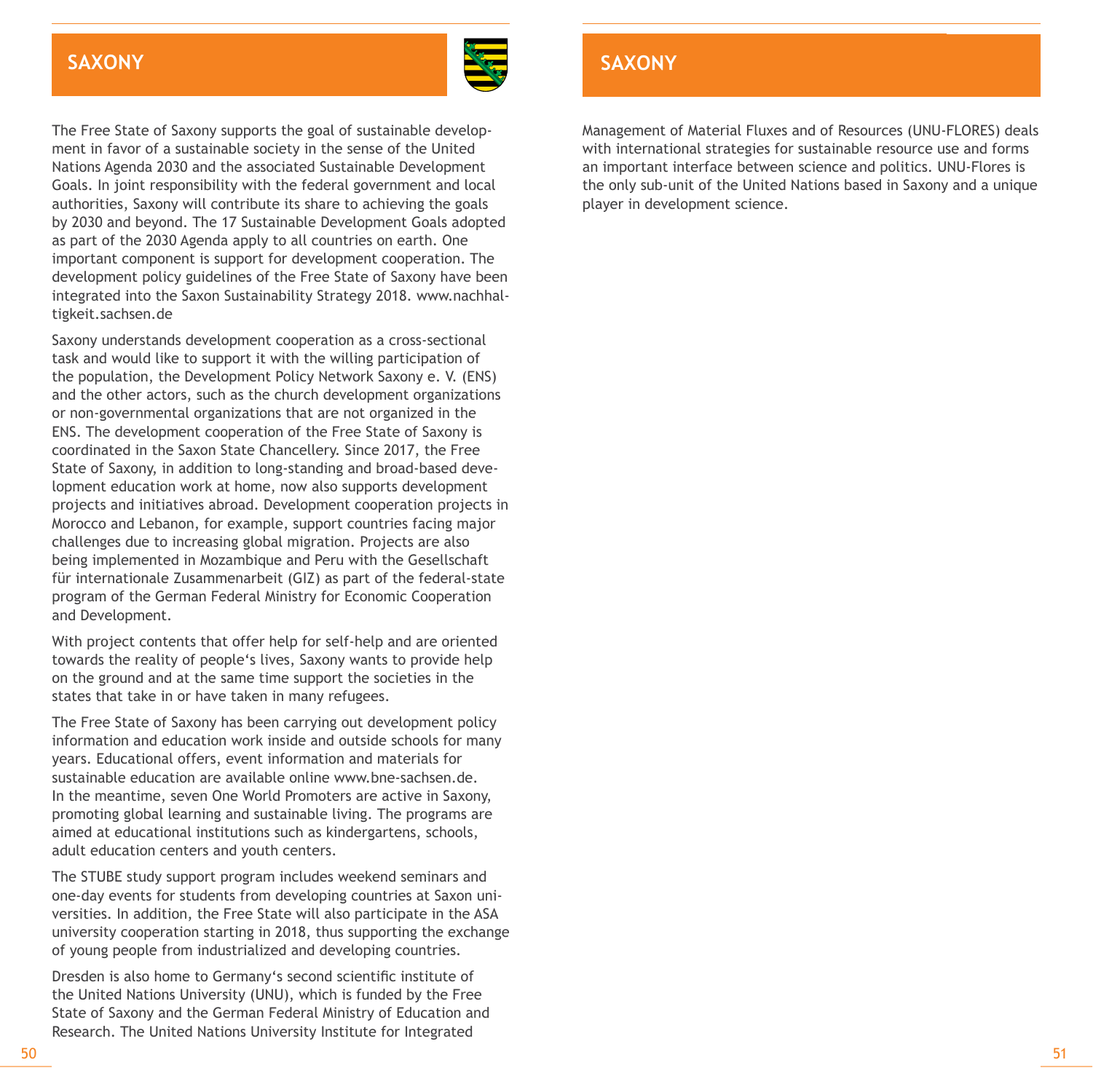### **Baden-Württemberg in the same of the same of the same of the same of the same of the same of the same of the same of the same of the same of the same of the same of the same of the same of the same of the same of the same**



In Saxony-Anhalt, statewide coordination of development cooperation takes place in the Ministry of Economics, Science and Digitalization (MW).

#### Development policy guidelines

The development policy guidelines, which date back to 2000, were revised from 2018 with the participation of organizations and groups active in development, churches, trade unions, and business and science, and adopted by resolution of the state government on March 12, 2019.

The guidelines serve as an orientation and guideline for the development-related commitment of the state as a whole. In accordance with the relevant MPK resolutions of recent years, the guidelines were to be further developed, in particular taking into account the Sustainable Development Goals (SDGs) set out in the United Nations' Agenda 2030. In addition to the basic principles, the guidelines highlight 8 focal points according to which the country's development cooperation (DC) is or should be oriented:

Development-related information, education and public relations work, the promotion of development-related non-governmental organizations (NGOs) including corresponding network structures, the use of the potential of science and research , the linking of migration and development, the strengthening of fair trade and sustainable consumption, the sensitization of companies for DC while integrating the competencies of the business sector, the strengthening of partnerships and the use of existing competencies, the practice-oriented education and training of foreign experts and executives, and humanitarian aid. In accordance with the guidelines, the state government expressly views development cooperation as a cross-cutting task that must be implemented across all ministries, given its comprehensive and multidimensional nature. To improve interdepartmental cooperation, a working group on development cooperation has been set up. It is composed of representatives of all ministries, the parliamentary groups of the state parliament and experts from various areas of development cooperation.

Development-related information, education and public relations work

Development-related NGOs are of central importance for raising awareness among the population and for increasing understanding of and commitment to the problems of the One World.

These NGOs are therefore supported both as providers of development-related information, education and public relations work in Germany (including the areas of sustainable consumption/fair trade advice and fair procurement) and as providers of development cooperation projects in developing and transition countries.

The addressees or places of development education are the training of teachers as well as all types of schools including vocational

### **Saxony-Anhalt**

schools and kindergartens. With regard to the fair procurement of goods and services, companies and administrations are advised and appropriate forums for employees are held. The One World promoter program acts as a central instrument in this regard. The first participation of Saxony-Anhalt in 2014 in the co-financing of the "One World Promoter Program" has been expanded to five full-time positions as of 2019.

After the cities of Halle/Saale, Magdeburg and Wernigerode have so far won the title of Fairtrade Town with the support of the Fair Trade Town campaign of the One World Network Saxony-Anhalt, further applications are being sought.

Municipal partnership with DC reference

The city partnership between Hoi An (Vietnam) and Wernigerode (at the time the first official German-Vietnamese municipal partnership ever), which has existed since 2013, was expanded in 2016 to a climate partnership with the development-related core topics of energy efficiency/conversion to renewable energies, waste reduction/elimination and sustainable tourism. The partnership, which is supported by broad sections of the population and financed with EU federal, state, municipal and private funds, was expanded in 2016. The bottom-up partnership, which is supported by broad sections of the population and funded by the EU, the federal state, local authorities and private contributions, will be continued annually on a project basis. In 2020/21, a joint project is underway to train specialists in the hotel and catering industry.

#### State program ...Partners of Tomorrow

The "Partners of Tomorrow" program, which was launched in 2001 as a contact and qualification program with the then focal partner countries China and Vietnam, is now generally aimed at foreign students and university graduates as well as small and medium-sized enterprises (SMEs) in the state, across all sectors and countries.

Through the internships completed in the participating SMEs, the participants gain important professional experience and practical vocational qualifications which, after returning to their home countries, benefit them in the long term in terms of development and at the same time strengthen the foreign trade activities of the participating companies.

Also worth mentioning in this context are the development-related activities of SMEs from Saxony-Anhalt in the fields of solar energy, waste management and agriculture in the African countries of Morocco, Burkina Faso, Nigeria, Uganda, Rwanda, Ethiopia and Zambia.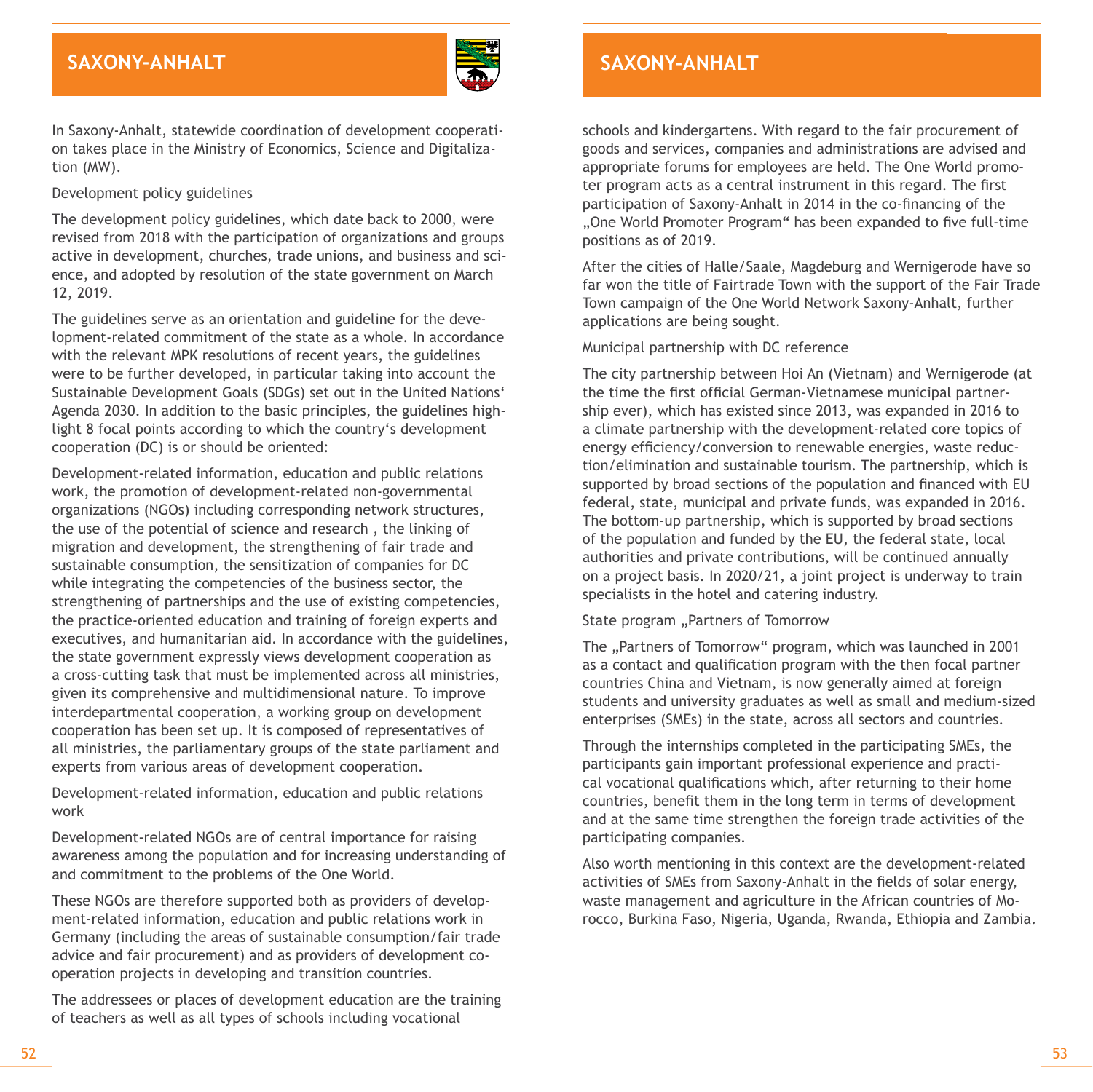### **Schleswig-Holstein**



The State Government of Schleswig-Holstein supports development policy initiatives through, among other things, an annual financial contribution to the One-World Network (*Landesnetzwerk Bündnis Eine Welt – BEI*) as well as to the Promoter Program (Promotorenprogramm), whereas four positions have been created in 2012 in cooperation with the Federal Ministry for Economic Cooperation and Development. Furthermore, Schleswig-Holstein works hand in hand on the basis of mutual trust with BEI within the framework of nationwide committees for development cooperation.

The Ministry for Energy, Agriculture, Environment, Nature and Digitalization (*Ministerium für Energiewende, Landwirtschaft, Umwelt, Natur und Digitalisierung - MELUR*) also cooperates with the Service Agency Communities in One World (*Servicestelle Kommunen in der Einen Welt*) and the Lutheran-Protestant Church of Northern Germany. A high-level agreement was signed with the Church of Northern Germany. Development projects by non-governmental organizations are subsidised by BINGO, the state-owned lottery.

Beside the support of municipal and school-related North-South partnerships, MELUR prioritizes awareness-raising measures, for example in the areas of sustainable and fair procurement and Fair Trade as well as educational work within the UNESCO Global Action Prorgramme on Education for Sustainable Development. These projects are run by the Ministry, mostly in cooperation with the "Educational Centre for Nature, Environment and Rural Areas" (*Bildungszentrum für Natur, Umwelt und ländliche Räume – BNUR*). Global Learning and development policy subjects are also part of educational work in schools within the framework of Schleswig-Holstein's initiative "School of the Future.SH" (*Zukunftsschule.SH*). Several schools have already contributed to projects in this area.

With the aim of supporting climate protection, Schleswig-Holstein has joined the Initiative "Global Climate Leadership" in 2015. MELUR supports the cooperation between participants from the economic and academic sectors in Schleswig-Holstein, who, together with their Mexican partners, work in the field of renewable energies and climate protection within the framework of the German-Mexican Climate Alliance.

Every year, the Ministry of Economic Affairs and the WTSH GmbH jointly fund a training program for specialized personnel from the Chinese province of Zhejiang.

Multi-facetted cooperation with developing countries exists in the area of university research and educational work:

• The Flensburg University of Applied Sciences and the Polytechnic of Namibia constitute a centre of excellence for logistics in Namibia.

In Kenya, Schleswig-Holstein contributes to the construction of a Kenyan - German Centre for Data Analytics with the Jomo Kenyatta University of Agriculture and Technology.

In Indonesia, Schleswig-Holstein supports the DAAD- funded project "Subject-related partnerships with universities in developing coun-

### **Schleswig-Holstein**

tries" with the Jember University in the field of biotechnology.

• The Kiel University of Applied Sciences:

Faculty of Informatics and Electrical Engineering

- Changchun, Jilin University
- Hangzhou, Zhejiang Association for Science and Technology
- Faculty of Mechanical Engineering
	- Cooperation with the CDHAW (Chinese- German College at Tongji University in Shanghai / China - double degree) in the field of industrial engineering; Cooperation with the MDHK (Mexican - German College at the Tec de Monterrey /Mexico) in the field of industrial engineering; Cooperation with the IGCHE (Indo-German Center for Higher Education at the PSG College Coimbatore / India) in mechanical engineering.

#### Faculty of Economy

• Cooperation with the University of Kelaniya, Sri Lanka

Institute collaborations: Institute for Interdisciplinary Gender Research and Diversity (IGD)

- Bangladesh Agricultural University, Mymensingh
- Universitas Kristen Indonesia, Jakarta
- Universitas Muhammadiyah, Yogyakarta

Cross-Departmental cooperation:

- Hangzhou, China Jiliang University
- Qingdao, Ocean University of China ( OUC )
- Puebla, Universidad de las Américas ( UDLA )
- University of Pretoria, South Africa

• The Lübeck University of Applied Sciences cooperates with:

- its subsidiary e-learning company oncampus GmbH and the pri vate Ethiopian Admas College to maintain a public-private partnership in order to test the acceptance of German e-lear ning methods in Africa;
- the East China University of Science and Technology in Shanghai in the degree courses of Environmental Engineering and Infor mation Technology; the Schleswig-Holstein Company for the Promotion of Economic Development and Technology Transfer (Wirtschaftsförderung und Technologietransfer Schleswig- Holstein GmbH) to place Chinese graduates in Schleswig- Holstein-based companies of communication, information and media technology as well as environmental engineering;
- the Zhejiang University of Technology (ZJUT) in the field of architecture as well as with the Zhejiang University of Science and Technology (ZUST) in civil engineering.
- Lübeck University:
	- Awards scholarships to medical exchange students from partner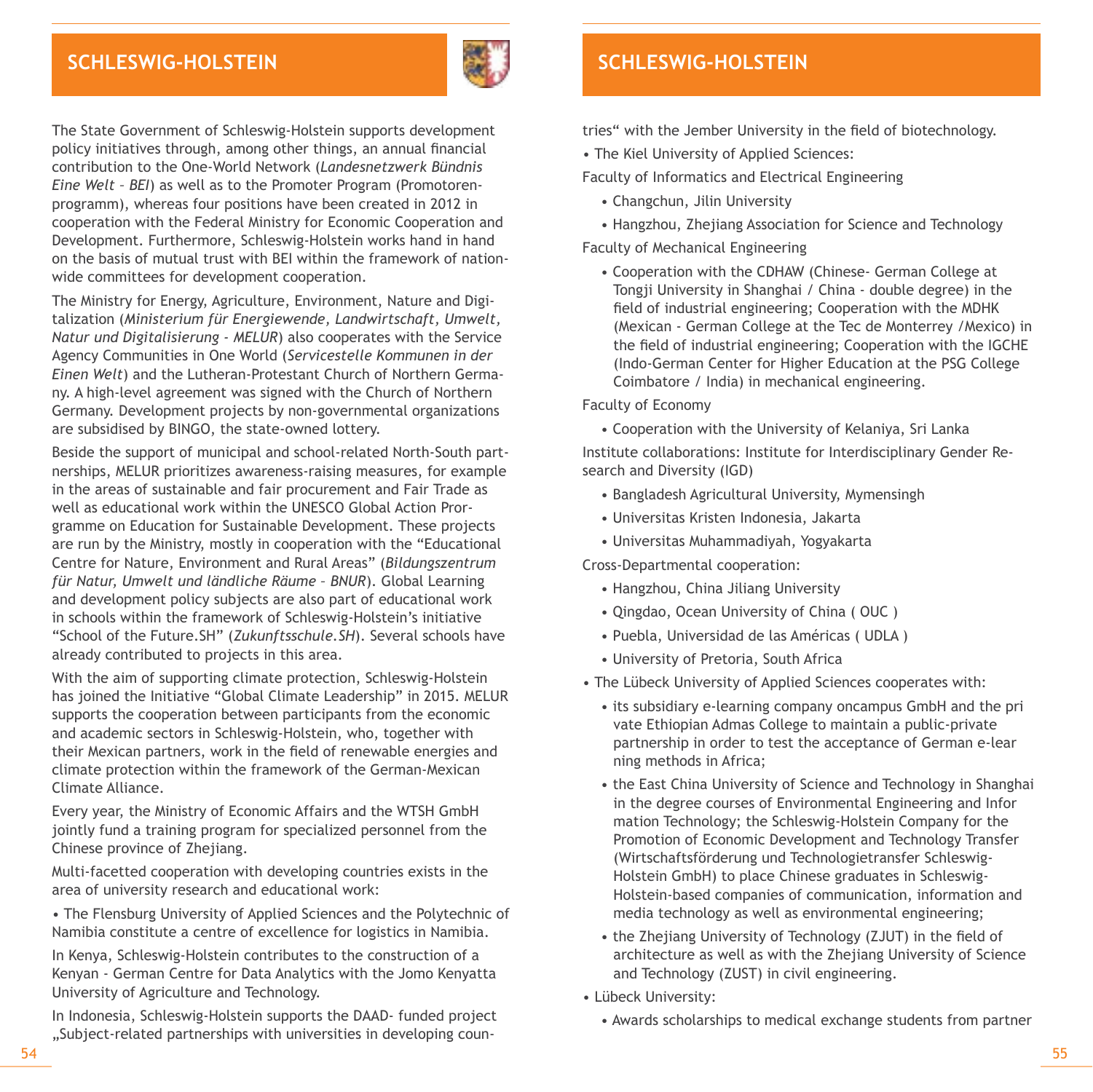### **Baden-Württemberg BAYERN Schleswig-Holstein**

universities in Ukraine, Moldova, Namibia and China;

- In addition, student exchanges with Zhejiang University in China are funded in the area of informatics as well as one PhD position at the University of Lübeck for medical guest researchers from Zhejiang University;
- A further research exchange program with partner universities in Moldova and Namibia, financed through third party funds, and a "train-the-trainer" program aimed at building up the local university curriculum, have been brought into being.
- Europe-University of Flensburg:
	- A three-semester Master program "Energy and Environmental Management", including an optional focus on industrialised or developing countries.
- Christian-Albrechts-University of Kiel (CAU):
	- research networks and study programs with both BRICS and developing countries;
	- Awarding of scholarships to foreign students and doctoral can didates from different countries, many of which from emerging and developing countries; 30 years of cooperation with the Zheijang University (ZJU) in China. Recent expansion of this cooperation to the area of Marine Sciences as well as an intensive cooperation between the Chinese Centre of CAU with ZJU. Concerning Marine Sciences, an intensive cooperation with the Ocean University of Qingdao in the People's Republic of China also exists;

• The Members of the Kiel Cluster of Excellence "The Future Ocean" participate in capacity building activities on the Cape Verde Islands, and, within the context of the Chair of UNESCO/IOC for Marine Sciences, in projects such as TTR (Training-through-Research), the exchange of Master's students and doctoral candidates, summer schools and targeted research for localised impact.

• In the field of marine sciences a long-standing cooperation has been established between GEOMAR Helmholtz Centre for Ocean Research Kiel and Cape Verde in building a branch office with Ocean Observatory, capacity building for predicting the variability of the regional coastal uplift and climate under an STC project by the coastal states in South-Western Africa; The TRION project, which serves the biogeochemical method development, is also supposed to make a contribution to the peace process in the Middle East through active scientific communication, cooperation and sustainable networking between researchers from the Palestinian territories and Israel:

Development cooperation is a key task of international politics. Even if the competencies for development cooperation basically lie within the Federal Government, the Free State of Thuringia aims to provide its own case-by-case or project-based contribution to this field area and to cooperate with the Federal Government.

**Thuringia**

In the Guidelines for Development Cooperation (*Leitlinien der Thüringer Entwicklungszusammenarbeit*) adopted on January 2nd 1996, the Free State of Thuringia acknowledged its responsibility for development policy. Accordingly, the aim of the Free State of Thuringia has always been the improvement of living conditions of individuals through development cooperation. True to the principle of self-help, over the last twenty years numerous measures of vocational training of professionals in Thuringia or in their home countries as well as corresponding projects have been promoted. The collaboration with the Kingdom of Cambodia in the field of environment has been the focus of international cooperation for many years.

The Thuringian State Government sees development cooperation as a cross-cutting area and thus supports initiatives and projects of the development policy network in Thuringia. The One World Network Thuringia (*Eine Welt Netzwerk Thüringen*), as an umbrella organization of the development policy commitment of Thuringian NGOs, is the most important cooperation partner of the Thuringian State Government. Furthermore, the Free State of Thuringia welcomes the work of social groups, churches and other non-governmental actors of development cooperation and supports them through mutual information and experience exchange in their self-responsible action.

The main focus of Thuringia's development policy is sustainable education. Since 1995, it has been supporting the "Thuringia days of educational and information in the field of development (*Thüringer Entwicklungspolitischen Bildungs- und Informationstage – THEBIT*) aimed at familiarising pupils of Thuringia with the problems of developing countries and, consequently, at contributing to dismantling xenophobia and the promotion of tolerance.

Against the backdrop of the "Development Year 2015" with numerous international decisions, whose implementation lay in the responsibility of each individual, another focus of Thuringia's government will be addressing how the worldwide Sustainable Development Goals (SDGs) can be successfully implemented. The starting point for the discussion process on this issue is going to be the FutureTour (*ZukunftsTour)* of the Federal Ministry for Economic Cooperation and Development with its stop in Thuringia in February 2016.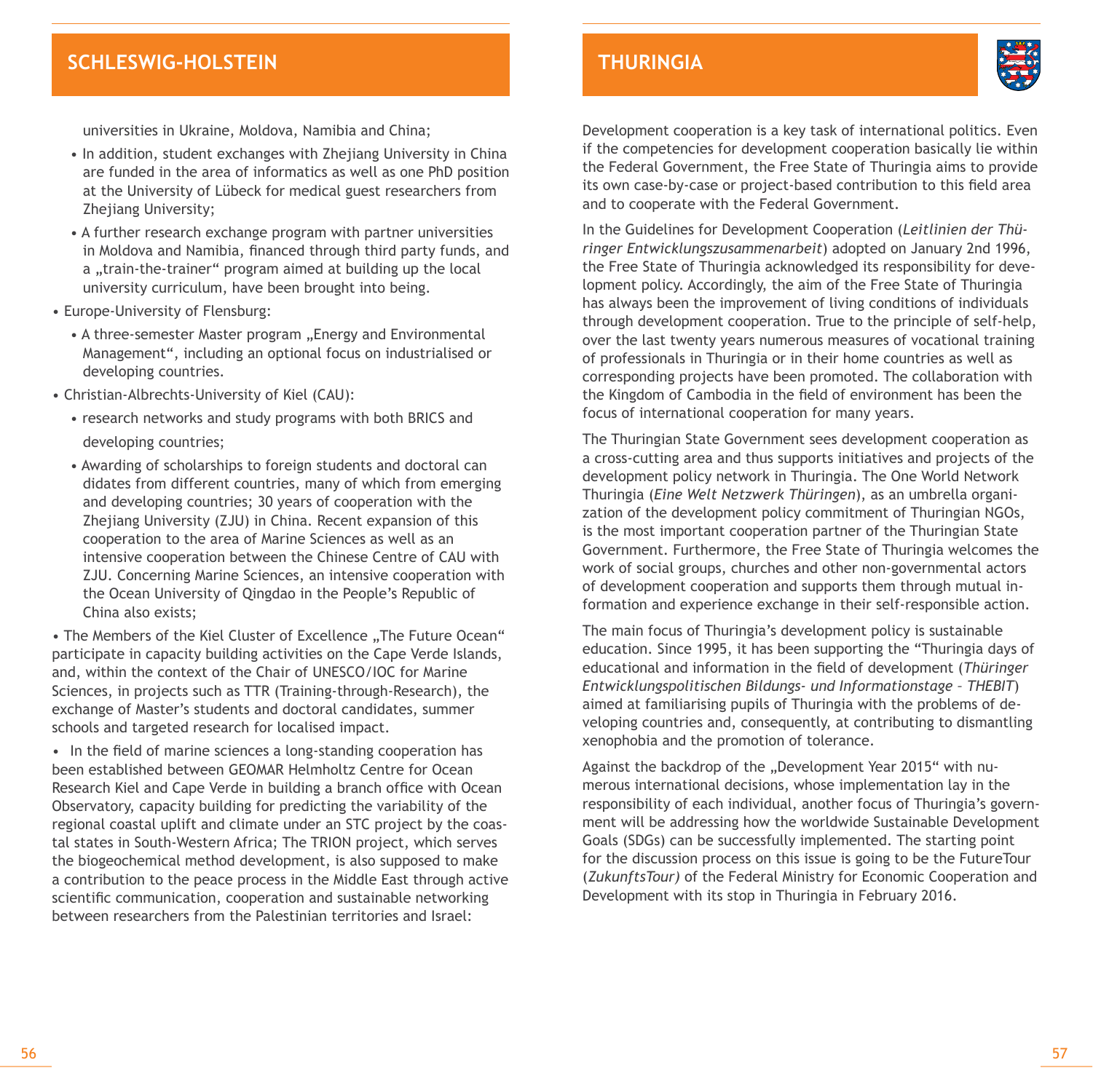### **Information Centre Educational Information Centre Educational Mandate Mandate North-South North-South**

The Information Centre Educational Mandate North-South (Informationsstelle Bildungsauftrag Nord-Süd), within World University Service (WUS) – German Committee in Wiesbaden since 1991, works to provide greater transparency and visibility of the wide range of activities.

The basis for its work is the Resolution of the Minister Presidents of the Federal States on Development Cooperation dating back to October 28, 1988. In this paper the necessity of increased inclusion of development contents in educational work in school and extra-school education was defined. "The Minister Presidents of the Federal States intend to increase the inclusion of development politics into school and extra-school education in order to increase awareness and understanding for Third World problems."

The objective of the Information Centre is to intensify communication and the flow of information as well as to help building networks in the field of Development Education and Global Learning.

#### Networking

**//** Cooperation within regional, national and european networks

**//** Cooperation within governmental, non-governmental and cross-sectoral committees

#### **Consulting**

**//** Mediation and consultancy for disseminators of Global Learning

#### Publications

- **//** Print-Newsletter Educational Mandate North-South (in German)
- **//** Online-Newsletter Educational Mandate North-South (in German)
- **// Online-Booklet "German Federal States in Development Policy" (in** German and English)
- **//** Homepage with information on educational programmes, regional and national news, events, adresses, campaignes amd action programmes
- **//** One of the most comprehensive event calender on North-South topics Germany-wide
- **//** ENGLOB: european-wide data bank on Global Learning

#### Events

**//** Contribution to the planing and implementation of events run by governmental and non-governmental actors

#### Campaignes

**//** Cooperation with and coordination of european-wide campaignes such as the Global Education Week (**www.globaleducationweek.de**) and the Global Education Campaign (**www.bildungskampagne.org**)

#### **Contact**

World University Service (WUS), Information Centre Educational Mandate North-South, Goebenstr. 35, 65195 Wiesbaden, Tel. +49 611 9446170, Fax +49 611 446489, infostelle@wusgermany.de, **www.wusgermany.de, www.wusgermany.de/en, www.informationsstelle-nord-sued.de, www. wusgermany.de/en/globales-lernen/information-centre-educationalmandate-north-south**

### **Departments on development cooperation within the german federal states governments**

#### **Baden-Württemberg STATE MINISTRY**

Ref. 53 Development Cooperation

**Dr. Christoph Grammer**  christoph.grammer[at]stm.bwl.de **Lisa-Sophia Preller** lisa-sophia.preller[at]stm.bwl.de **Nicole Kimmel** nicole.kimmel[at]stm.bwl.de Katharina Mucha katharina.mucha[at]stm.bw.de Richard-Wagner-Str. 15, 70184 Stuttgart Tel. +49 711 2153-281, -271, -359,-5532 **<www.stm.baden-wuerttemberg.de>**

#### **BAVARIA**

#### **state chancellery**  International Relation, Development Cooperation, Flight and Migration,

Africa und Middle East (not including Israel) **Melanie Habelitz-Wollgam** melanie.habelitz-wollgam[at]stk.bayern.de **Katharina Streubel** katharina.streubel[at]stk.bayern.de Franz-Josef-Strauß-Ring 1, 80539 München Tel. +49 89 2165-2334, -2511 **www.bayern.de/staatsregierung/europapolitik-und-regionale-beziehungen/bayerische-entwicklungszusammenarbeit/**

#### **BErlin**

#### **Senate Department for Economics, Energy and Public Enterprises**

State Office for Development Cooperation (LEZ)

**Dr. Rainer Seider** rainer.seider[at]senweb.berlin.de **Stefani Reich** stefani.reich[at]senweb.berlin.de Martin-Luther-Str. 105, 10825 Berlin Tel. +49 30 9013-7409, -7490 **www.berlin.de/lez**

#### **Brandenburg**

#### **Ministry of Finance and For Europe**

#### Department EU Policy, EU Law, Development Policy

**Dr. Irene Heuser** irene.heuser[at]mdfe.brandenburg.de **Alisa Trojansky** alisa.trojansky[at]mdfe.brandenburg.de Heinrich-Mann-Allee 107, 14473 Potsdam Tel. +49 331 866-6550, -6552 **mdfe.brandenburg.de**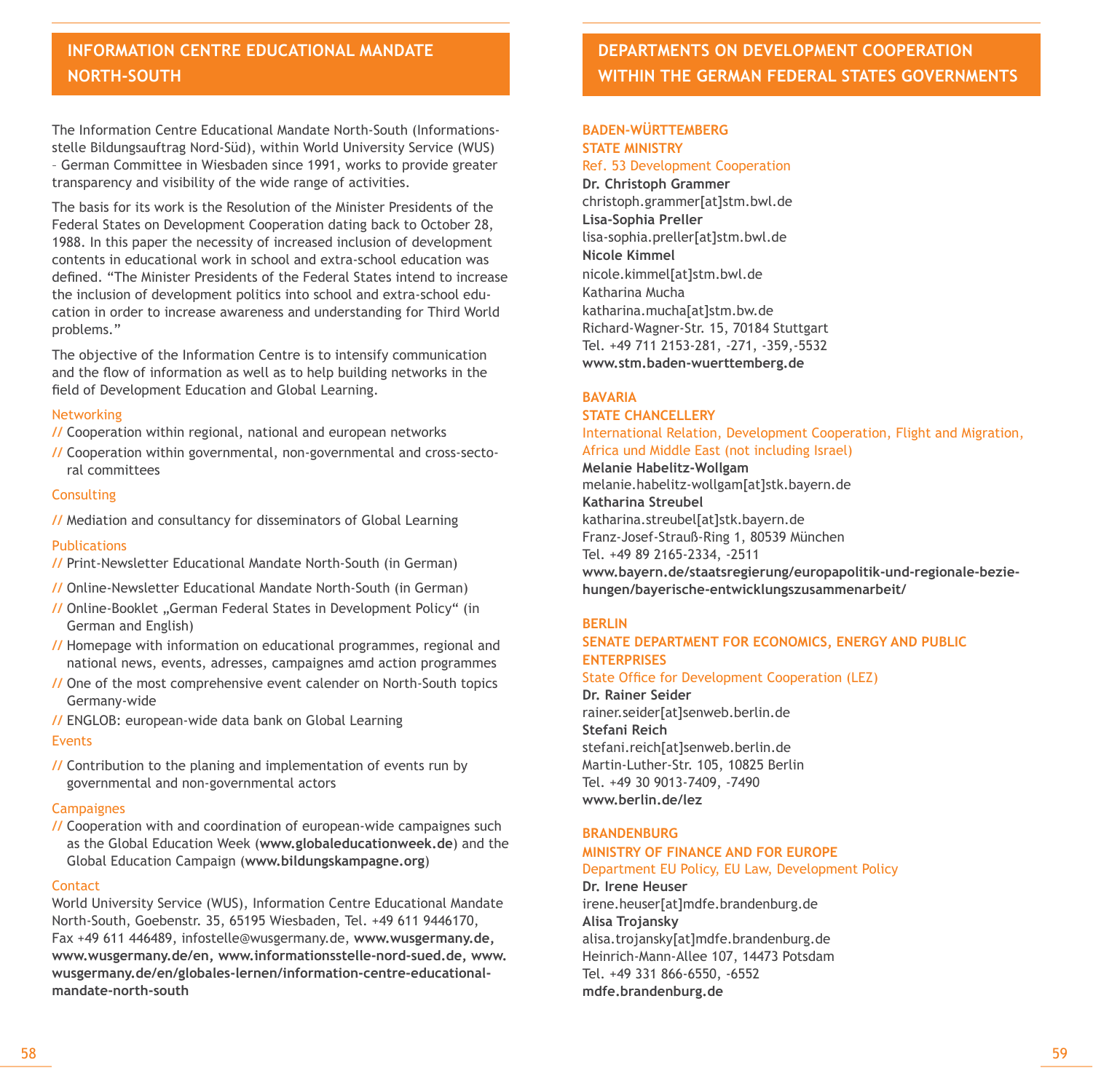#### Internationalization, European Political Communication and Civil Society, European Capacity of the State Administration (IntKom)

**Detlev Groß**  detlev.gross[at]mdfe.brandenburg.de **Claudia Kuhlemann** claudia.kuhlemann[at]mdfe.brandenburg.de Heinrich-Mann-Allee 107, 14473 Potsdam Tel. +49 331 866-6550, -6591 **mdfe.brandenburg.de**

#### **Bremen**

#### **Chancellery of Senate**

#### Department Europe and Development Cooperation

**Silke Goethe** silke.goethe[at]sk.bremen.de **Jörn Hendrichs** joern.hendrichs[at]sk.bremen.de **Randy Haubner randy.haubner@**[at]sk.bremen.de Am Markt 21, 28195 Bremen Tel. +49 421 361-2987, -4505, -2878 **www.ez.bremen.de**

#### **Hamburg**

#### **SENATE chancellery of the free and hanseatic town of hamburg**

ST 22 Department Development Policy

**Wolfgang Grätz**  wolfgang.graetz[at]sk.hamburg.de Hermannstr. 15, 20095 Hamburg Tel. +49 40 42831-2500 **www.hamburg.de/entwicklungspolitik** 

#### **HEsse**

#### **Ministry of economics, energy, transport and Housing ministry** Foreign trade, location promotion, development cooperation

**Dr. Gerhard Gordon Haouache** gerhardgordon.haouache@wirtschaft.hessen.de **Angelika Schuhmann** angelika.schuhmann[at]wirtschaft.hessen.de **Helene Singh** helene.singh[at]wirtschaft.hessen.de **Anna-Kathrin Schmidt anna-kathrin.schmidt[at]wirtschaft.hessen.de** Kaiser-Friedrich-Ring 75, 65185 Wiesbaden Tel. +49 611 815-2332, -2269, -2618, -2318, -2269 **www.wirtschaft.hessen.de**

#### **mecklenburg-western pomerania**

**sTATE cHANCELLERY of the state of mecklenburg-western pomerania**  Department 310 - Key Issues, Development Cooperation **Henrik Manthey** 

henrik.manthey[at]stk.mv-regierung.de Schloßstraße 2-4, 19053 Schwerin Tel. +49 385 588-10311 **www.europa-mv.de www.regierung-mv.de**

#### **Ministry of Agriculture and Environment Mecklenburg-Western Pomerania**

**Department 230 - Ecosystem services, education for sustainable development**

**Dr. Thorsten Permien** t.permien[at]lm.mv-regierung.de **Dirk Niewöhner** d.niewoehner@lm.mv-regierung.de Paulshöher Weg 1 Dienstort: Dreescher Markt 2 19061 Schwerin Tel.: 0385 588-6230, -6232

#### **Ministry of Education, Science and Culture Mecklenburg-Western Pomerania**

**Institute for Quality Development Mecklenburg-Vorpommern (IQ M-V) - Consultant for Education for Sustainable Development, Gender Equality and Violence Prevention**

#### **Dr. Martina Trümper**

m.truemper@bm.mv-regierung.de Dienstort: Schmiedestraße 8 19053 Schwerin Tel. 0385 588-7725

#### **LOWER-SAXONY**

#### **STATE CHANCELLERY**

Department 207 International Cooperation, Development Cooperation

**Nicole Ewert-May** nicole.ewert[at]stk.niedersachsen.de **Xenia Behnke** xenia.behnke[at]stk.niedersachsen.de **Gabriele Schwarzer**  gabriele.schwarzer[at]stk.niedersachsen.de Planckstr. 2, 30169 Hannover Tel. +49 511 120-6787, -6809, -6791 **www.stk.niedersachsen.de/startseite/themen/international**

#### **North-rhine-westphalia**

### **state chancellery - federal, european and InternationaL affairs**

Department IV B 2 – International Affairs with Israel, Near and Middle East, Africa and Balkans

**Nicola Schwering** nicola.schwering[at]stk.nrw.de **Heike Dongowski**  heike.dongowski[at]stk.nrw.de **Betissa Schahabian**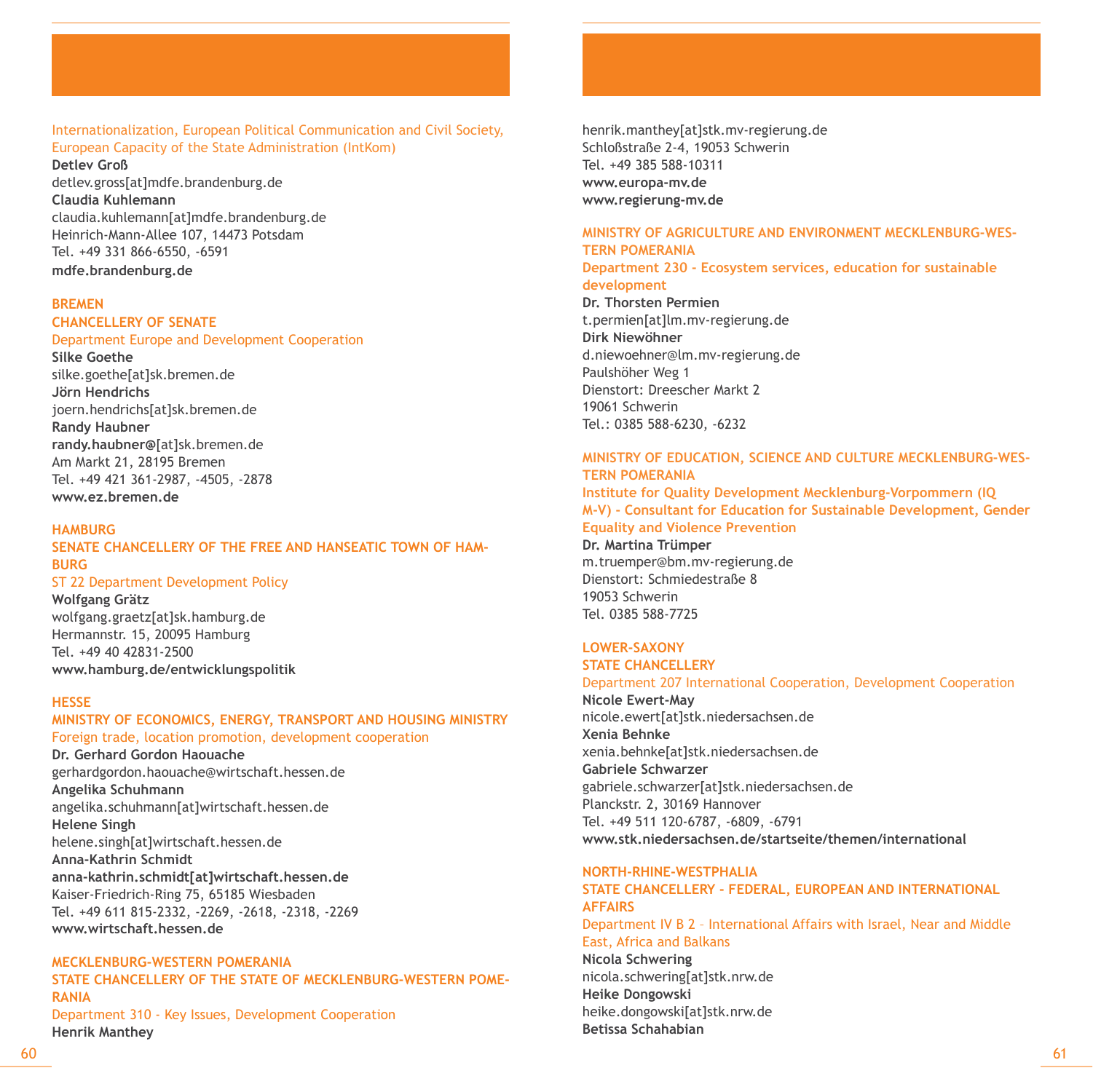betissa.schahabian[at]stk.nrw.de **Eva Maria Durstewitz-Marschall** eva.durstewitz-marschall[at]stk.nrw.de Horionplatz 1, 40213 Düsseldorf, mailing address: 40190 Düsseldorf Tel. +49 211 837-1487, -1561, -1567, -1621 **www.mbei.nrw**

#### Department IV B 3 - Development education work, International Location Bonn

**Anke Lehmann** anke.lehmann[at]stk.nrw.de **Jörg Wefers** joerg.wefers[at]stk.nrw.de **Birgit Schölermann** birgit.schoelermann[at]stk.nrw.de **Dimitria Clayton** dimitria-clayton[at]stk.nrw.de Horionplatz 1, 40213 Düsseldorf, mailing address: 40190 Düsseldorf Tel. +49 211 837-1443, -1317, -1344, 1373 Fax +49 211 837 1170

#### **Rhineland-palatinate**

### **Ministery of the interior And for sport**

#### Depatment Partnership Ruanda / Development policy

**Dr. Carola Stein**  carola.stein[at]mdi.rlp.de Schillerplatz 3–5, 55116 Mainz Tel. +49 6131 16-3479 **www.mdi.rlp.de/de/unsere-themen/partnerschaften-entwicklungspolitik**

#### **Saarland**

#### **ministry of education and culture**

Department B5- Development cooperation, Education on sustainable development, UNESCO-schools **Isabelle Kiehn**

i.kiehn[at]bildung.saarland.de **Hannah Goudiaby** h.goudiaby[at]bildung.saarland.de **Katharina Messinger** k.messinger[at]bildung.saarland.de Trierer Str. 33, 66111 Saarbrücken Tel. 0681 501-7983, -7361, -6654 **www.saarland.de/mbk/DE/portale/entwicklungportal/home/ home\_node.html**

#### **Saxony**

#### **state chancellery** Division 31: International relations

**Christoph Schmitt** christoph.schmitt[at] sk.sachsen.de **Franziska Geier** franziska.geier[at]sk.sachsen.de

Archivstraße 1, 01097 Dresden, postal adress: 01095 Dresden Tel. +49 351 564-13350, -13351 **www.sachsen.de**

#### **State Ministry For education**

Division 36: Political Education, Migration, Education on Sustainable Development

**Albrecht Handke** albrecht.handke[at]smk.sachsen.de Carolaplatz 1, 01097 Dresden, postal adress: 01079 Dresden Tel. +49 351 564-68615 **www.sachsen.de**

#### **State Ministry for Science, Culture and Tourism**

Division 42: EU and International Affairs

**Wolfgang Kill** wolfgang.kill[at]smwk.sachsen.de **Elke Czaplewski** elke.czaplewski[at]smwk.sachsen.de Wigardstraße 17, 01097 Dresden, postal adress: Postfach 10 09 20, 01079 Dresden Tel. +49 351 564-6012, -64212 **www.sachsen.de**

#### **State Ministry for Energy, Climate Protection, Environment and Agriculture**

Division 22: EU, International Cooperation, Cross-Cutting Issues **Burkhard Huth** burkhard.huth[at]smul.sachsen.de Wilhelm-Buck-Straße 2, 01097 Dresden, postal adress: 01076 Dresden

Tel. +49 351 564-22202 **www.sachsen.de**

#### **Saxon State Ministry of Economics, Labour and Transport**

**Department of Foreign Trade, Settlement, Fairs Kristina Juneviciute** kristina.juneviciute[at]smwa.sachsen.de Wilhelm-Buck-Str. 2, 01097 Dresden Tel. 0351 564-83201 **www.sachsen.de**

#### **Saxony-anhalt**

#### **ministry for economY, science and Digitalization**

Department 34 – External Affairs, European Affairs, Development Cooperation **Catrin Gutowsky** catrin.gutowsky[at]mw.sachsen-anhalt.de **Gabriele Wronna**  gabriele.wronna[at]mw.sachsen-anhalt.de **Ingo Knochenhauer** ingo.knochenhauer[at]mw.sachsen-anhalt.de **Alexander Schulz-Medem** alexander.schulz-medem[at]mw.sachsen-anhalt.de